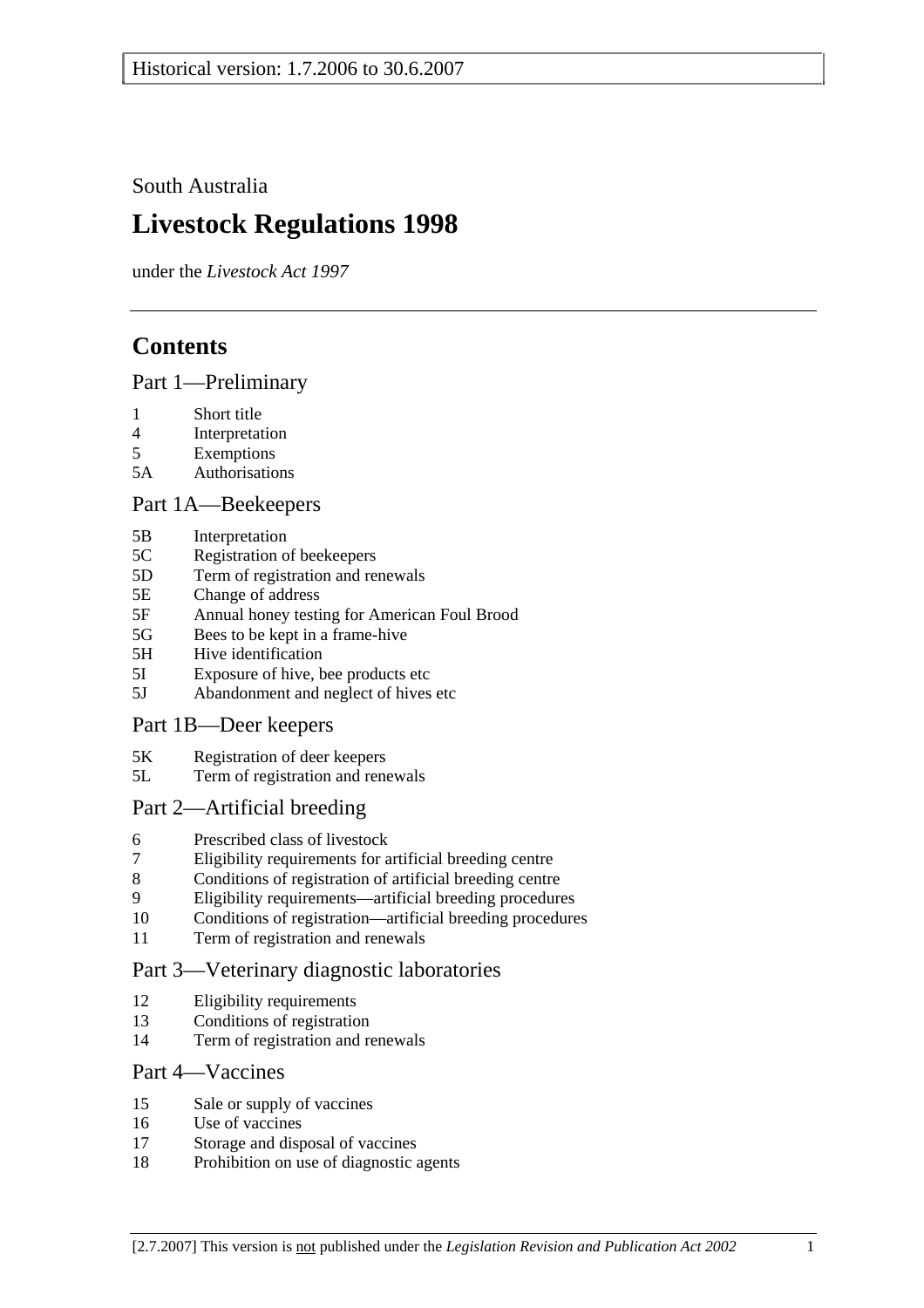### Part 5—Hormonal growth promotants

- 19 Method of treatment of cattle or buffalo with hormonal growth promotants
- 20 HGP earmarks
- 21 HGP records
- 22 HGP free declarations
- 23 HGP free tags
- 24 HGP free invoices etc

#### Part 6—Livestock identification

#### Division 1—Preliminary

26 Interpretation

#### Division 2—Identification of cattle and buffalo

- 27 Application of Division
- 27A Permanent identification devices and transaction tags
- 27AB Identification of animals presented for public sale without identification
- 27AC Offence to identify animal with device or tag bearing identification code of land on which animal not pastured or kept for sale or slaughter

#### Division 3—Notification for purposes of national livestock identification system

- 27B Application of Division
- 27C Notification when cattle or buffalo sold at public sale
- 27D Notification when cattle or buffalo slaughtered at abattoir
- 27E Notification when cattle or buffalo moved to different property
- 27F Manner of notifying prescribed database manager

#### Division 3A—Identification of sheep and goats and movement documentation

- 27FA Application of Division
- 27FB Permanent identification devices
- 27FC Movement documentation

#### Division 4—Identification of deer

27G Identification of deer

#### Division 5—General

- 27H Removal of livestock in contravention of this Part
- 28 Types of tags and devices
- 29 Identification codes
- 29A Authorisation of manufacturers and recyclers
- 29B Supply of tags and devices
- 29C Animal must not have more than 1 permanent identification device
- 29D Removal of permanent identification devices
- 29E Replacement of lost devices
- 29F Offence to alter or deface tags and devices

#### Part 7—Sheep lice

- 30 Offence if lice-infested sheep at market
- 31 Offence if lice-infested sheep stray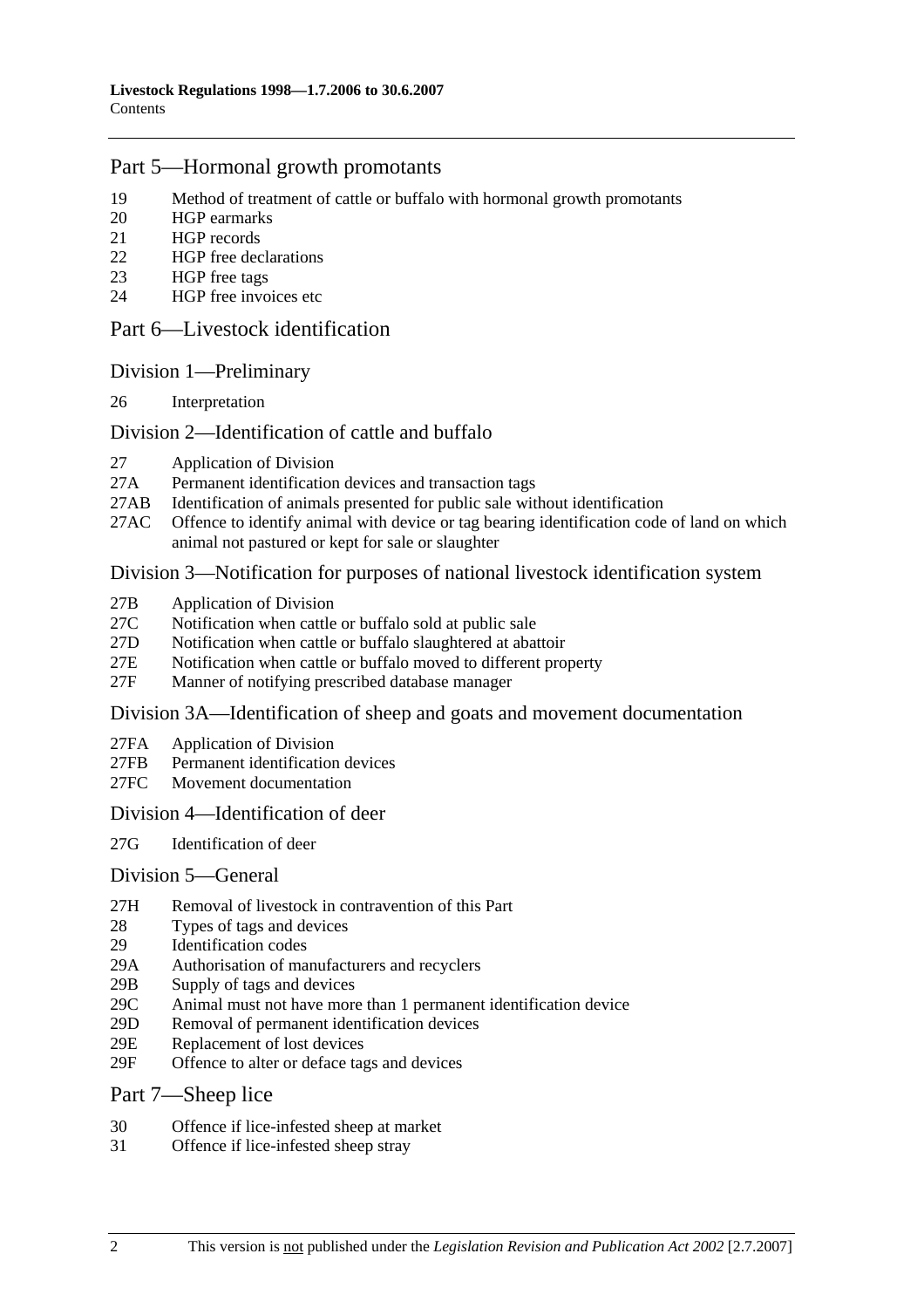### Part 7A—Vendor declarations

- 31A Signing of vendor declarations
- 31B False or misleading vendor declarations

### Part 8—Provision for funds under repealed Acts

- 32 Cattle Compensation Fund
- 33 Beekeepers Compensation Fund
- 34 Swine Compensation Fund
- 34A Deer Keepers Compensation Fund

#### Part 9—Stock foods

Division 1—Preliminary

35 Interpretation

#### Division 2—Feeding of livestock

- 36 Feeding of restricted animal material to ruminants
- 37 Feeding of restricted animal material from placental mammals to non-ruminants
- 38 Feeding of stock foods containing faeces
- 39 Feeding of stock foods containing registered veterinary products

#### Division 3—Standards for stock foods

- 40 Offence
- 41 Restricted animal material in stock foods
- 42 Substances prohibited in stock foods
- 43 Organochlorine pesticides in stock foods
- 44 Antioxidants in stock foods
- 45 Registered veterinary products in stock foods

#### Division 4—Labelling of manufactured stock foods

- 46 Offences
- 47 Requirement for label or advice note
- 48 General information to be included on label or advice note
- 49 Information about restricted animal material content

## Schedule 1—Fees

Schedule 2—Stock foods

- Part 1—Prohibited substances
- Part 2—Permitted levels of organochlorine pesticides

## Part 3—Permitted levels of certain antioxidants

# Legislative history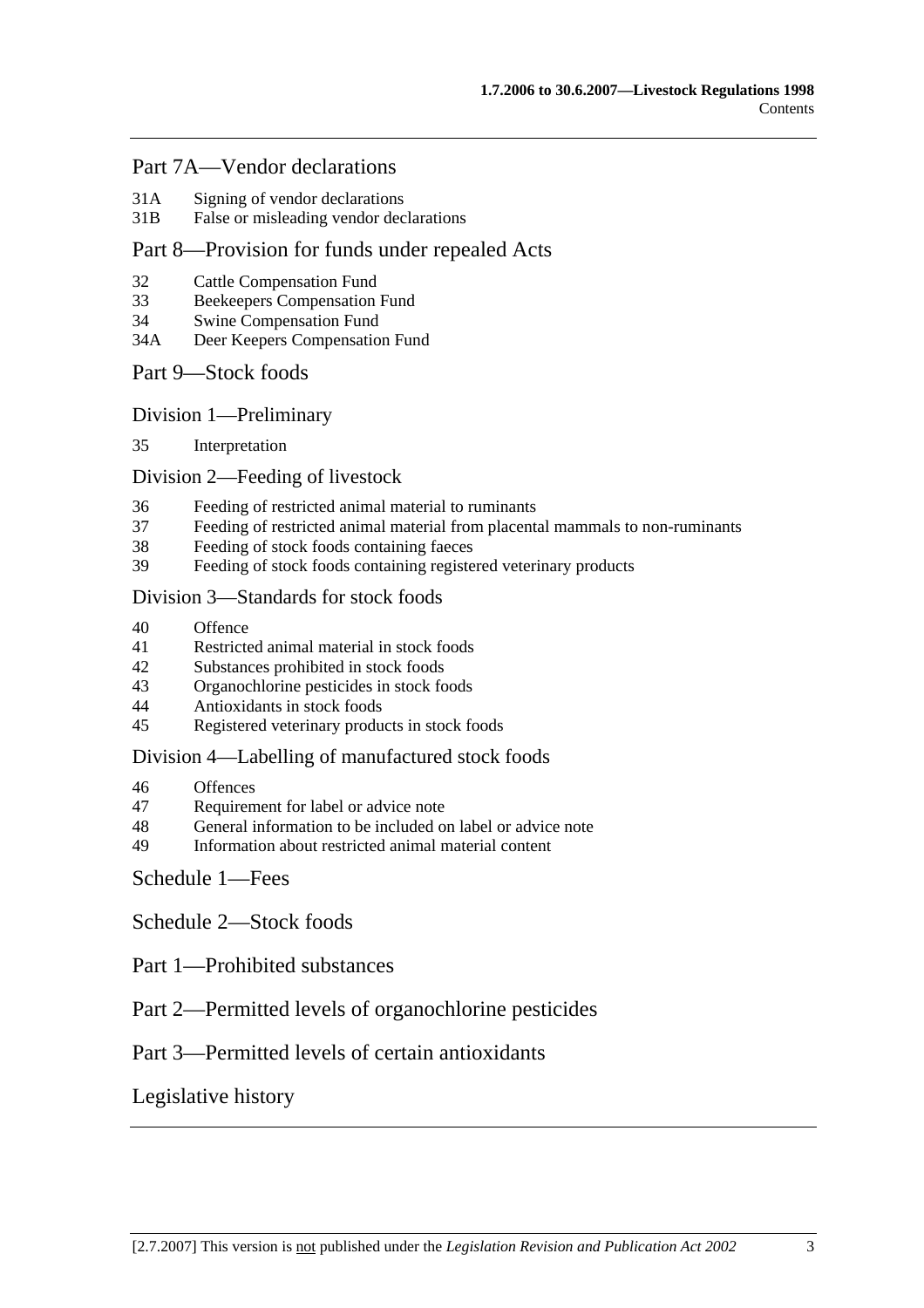# **Part 1—Preliminary**

#### **1—Short title**

These regulations may be cited as the *Livestock Regulations 1998*.

#### **4—Interpretation**

In these regulations—

*Act* means the *Livestock Act 1997*;

*class 1 vaccine* means a preparation or substance capable of producing immunity in livestock to the following organisms or disease syndromes:

anthrax

avian encephalomyelitis

Dichelobacter nodosus

Mareks disease

rabies

Shopes fibroma virus;

*class 2 vaccine* means a preparation or substance capable of producing immunity in livestock to the following organisms or disease syndromes:

bovine pestivirus

Campylobacter fetus var venerealis

canine adenovirus

canine distemper

canine calicivirus

canine parainfluenza virus

canine parvovirus

canine staphylococcal dermatitis

equine staphylococcal dermatitis

feline calicivirus

feline herpes virus

feline panleukopaenia

feline viral rhinotracheitis

feline T-lymphocytic lentivirus

infectious bovine rhinotracheitis

infectious canine hepatitis

Parainfluenza 3 virus

Staphylococcal mastitis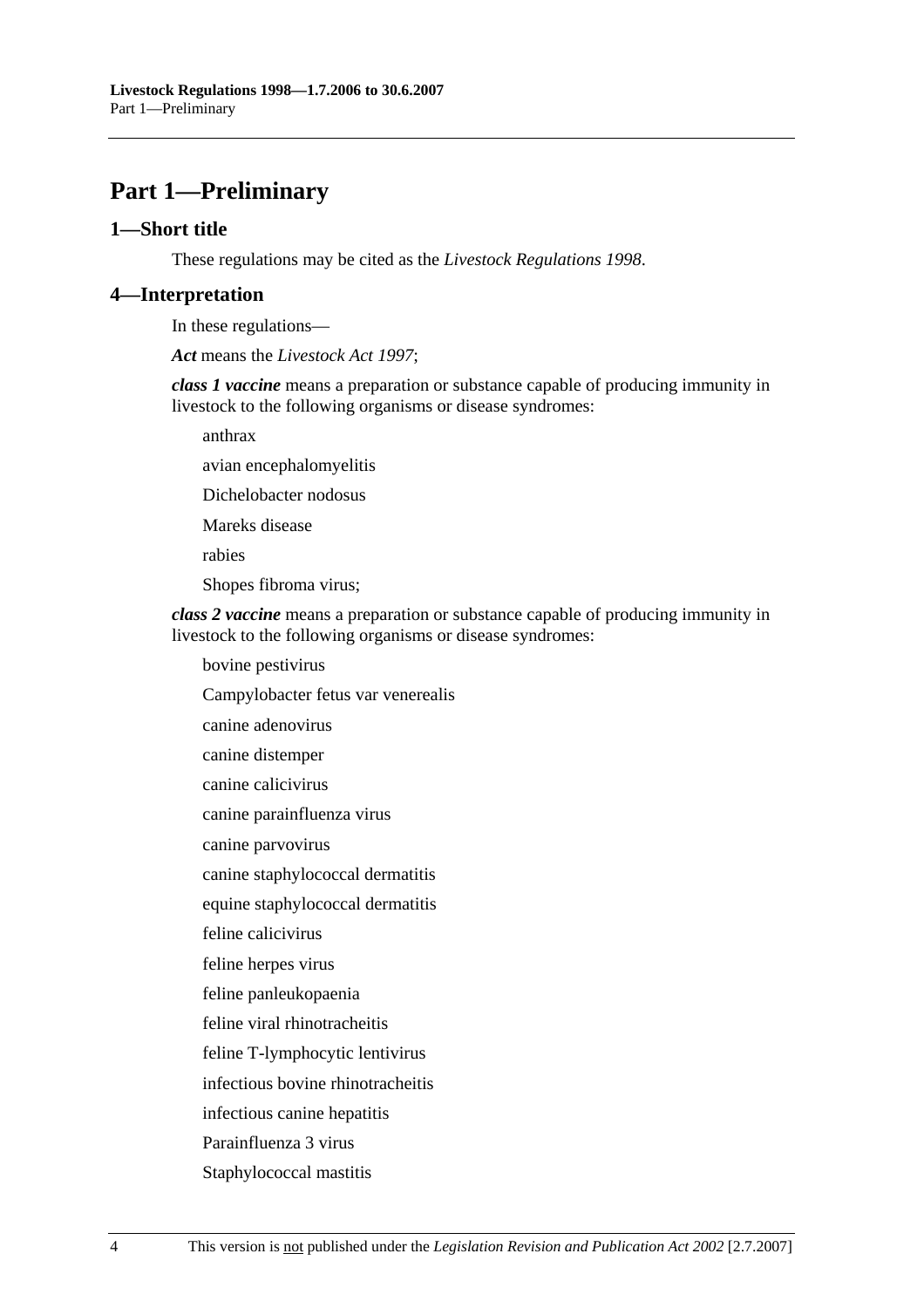Streptococcus equi;

*corresponding law* means—

- (a) *Animal Diseases Act 2005* of the Australian Capital Territory;
- (b) *Stock Diseases Act 1923* of New South Wales;
- (c) *Stock Diseases Act* of the Northern Territory;
- (d) *Stock Act 1915* of Queensland;
- (e) *Animals (Brands and Movement) Act 1984* of Tasmania;
- (f) *Livestock Disease Control Act 1994* of Victoria;
- (g) *Stock Diseases (Regulations) Act 1968* of Western Australia;
- (h) *Stock (Identification and Movement) Act 1970* of Western Australia;

*deer* means an animal of the family *Cervidae*;

*HGP earmark* means an earmark of the kind required to be made immediately after cattle or buffalo are treated with a hormonal growth promotant (see regulation 20);

*HGP free declaration* means a declaration, in a form approved by the Chief Inspector, that cattle or buffalo have not been treated with hormonal growth promotants;

*HGP free invoice* means an invoice issued by a stock agent in respect of cattle or buffalo sold by the agent containing an endorsement in a form approved by the Chief Inspector for the purposes of indicating that HGP free tags were attached to cattle or buffalo at the time of sale;

*HGP free tag* means a transaction tag of a colour, and conforming to any other requirements, specified by the Chief Inspector for the purposes of indicating that cattle or buffalo to which such tags are attached have not been treated with hormonal growth promotants;

*hormonal growth promotant* means a product containing one or more hormones (including but not limited to oestradiol, progesterone, trenbolone and zeranol) that increases the growth rate of, and enhances feed conversion in, cattle or buffalo;

*identification tag*, in relation to a deer, means an ear tag obtained from an authorised manufacturer (see Part 6);

*lice* means sheep body lice of the genus *Bovicola ovis*;

*lice-infested sheep* means sheep on which one or more live lice are present;

*transaction tag* means a tail or ear tag obtained from an authorised manufacturer (see Part 6) or a manufacturer authorised to manufacture tail or ear tags under a corresponding law or through an ordering system approved under a corresponding law;

*vaccine* means—

- (a) a class 1 or 2 vaccine; or
- (b) any other preparation or substance capable of producing immunity in livestock to disease;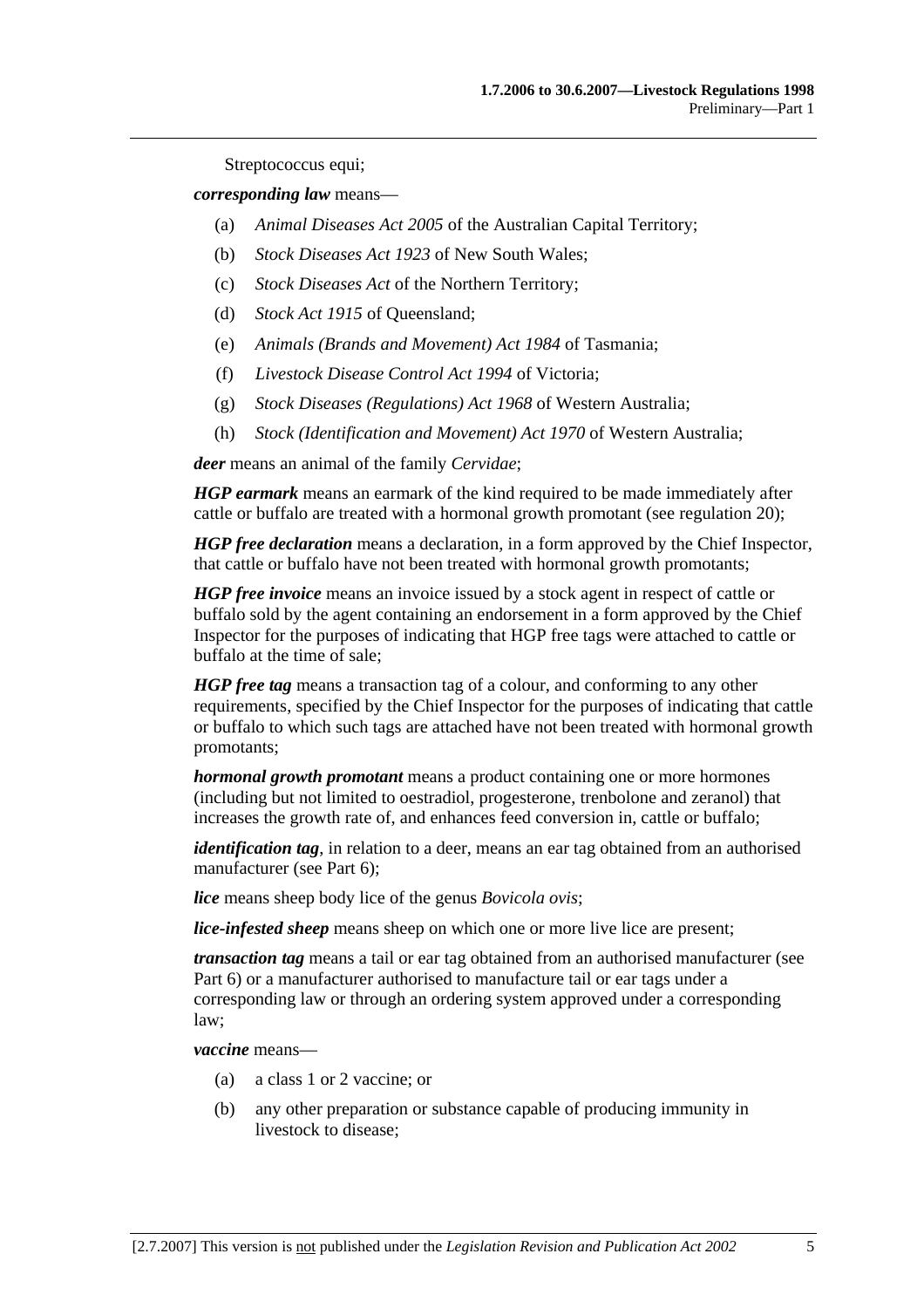*vendor declaration* means a declaration made in connection with the sale or proposed sale of livestock, using—

- (a) a form known as a "Vendor Declaration" from time to time approved by the Chief Inspector in respect of livestock of the relevant kind; or
- (b) a form to the same effect as the form referred to in paragraph (a).

#### **5—Exemptions**

- (1) Section 46(1)(a) of the Act does not apply in relation to the feeding of ruminants, dogs or cats.
- (2) Section  $46(1)(a)$  to (d) (inclusive) of the Act do not apply in relation to the following products:
	- (a) tallow;
	- (b) gelatine.

#### **5A—Authorisations**

- (1) An authorisation of the Chief Inspector under these regulations—
	- (a) must be in writing; and
	- (b) may be given to a particular person or to a class of persons or may apply generally; and
	- (c) may be subject to conditions; and
	- (d) may be varied or revoked by the Chief Inspector at any time.
- (2) An authorisation of the Chief Inspector under these regulations or the variation or revocation of such an authorisation takes effect—
	- (a) if the authorisation is given to a particular person—when written notice of the authorisation or of the variation or revocation (as the case may be) is served on the person; or
	- (b) if the authorisation is given to a class of persons or applies generally—when notice of the authorisation or of the variation or revocation (as the case may be) is published in the Gazette.

# **Part 1A—Beekeepers**

#### **5B—Interpretation**

In this Part—

*appliance* means any article, apparatus or implement used in connection with the keeping of bees or the extraction or storage of honey;

*foundation* means material impressed with the pattern of cell bases on which bees build comb;

*registered beekeeper* means a person registered as a beekeeper under section 17 of the Act.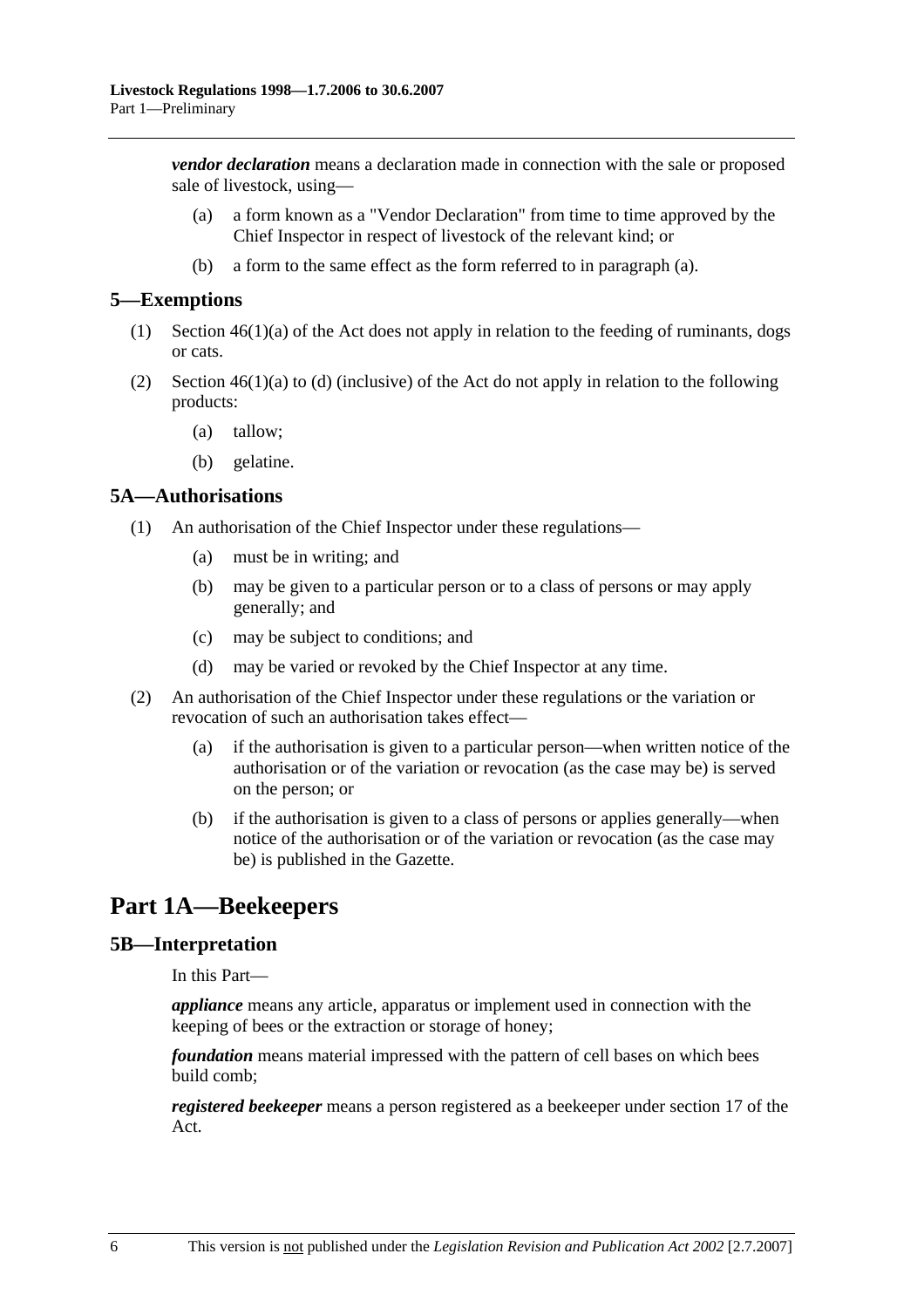### **5C—Registration of beekeepers**

- (1) Bees for which a hive is kept are a prescribed class of livestock for the purposes of section 17 of the Act.
- (2) A person who keeps bees is not required to be registered under section 17 of the Act if—
	- (a) the bees are kept only in hives in respect of which another person is registered as a beekeeper; or
	- (b) the bees are kept in a hive brought into the State from another State or Territory for a period of not more than 90 days in any continuous period of 12 months and the manner in which the person keeps the bees would, if those bees were being kept in that other State or Territory, comply with the requirements of the corresponding laws of that State or Territory.

### **5D—Term of registration and renewals**

- (1) Registration as a beekeeper is for a term expiring on the last day of February following registration.
- (2) Registration as a beekeeper may be renewed from time to time for a further term of 12 months.
- (3) An application for renewal of registration as a beekeeper must—
	- (a) be made to the Chief Inspector; and
	- (b) be in the form and contain or be accompanied by the information required by the Chief Inspector; and
	- (c) be accompanied by the fee set out in Schedule 1.

#### **5E—Change of address**

A registered beekeeper must within 14 days after changing his or her postal address notify the Chief Inspector of the change in writing.

Maximum penalty: \$250.

Expiation fee: \$80.

#### **5F—Annual honey testing for American Foul Brood**

- (1) The Chief Inspector may, by notice in writing, require a beekeeper to provide the Chief Inspector, within a period specified in the notice, with—
	- (a) a copy of the results of an AFB test carried out on a composite sample of honey collected following the notice or within the preceding three months from hives kept by the beekeeper; or
	- (b) a composite sample of honey collected following the notice or within the preceding three months from hives kept by the beekeeper to be subjected to an AFB test at the cost of the beekeeper.
- (2) The Chief Inspector may not make a requirement under subregulation (1) of the same beekeeper more than once in each 12 month period commencing on 1 March.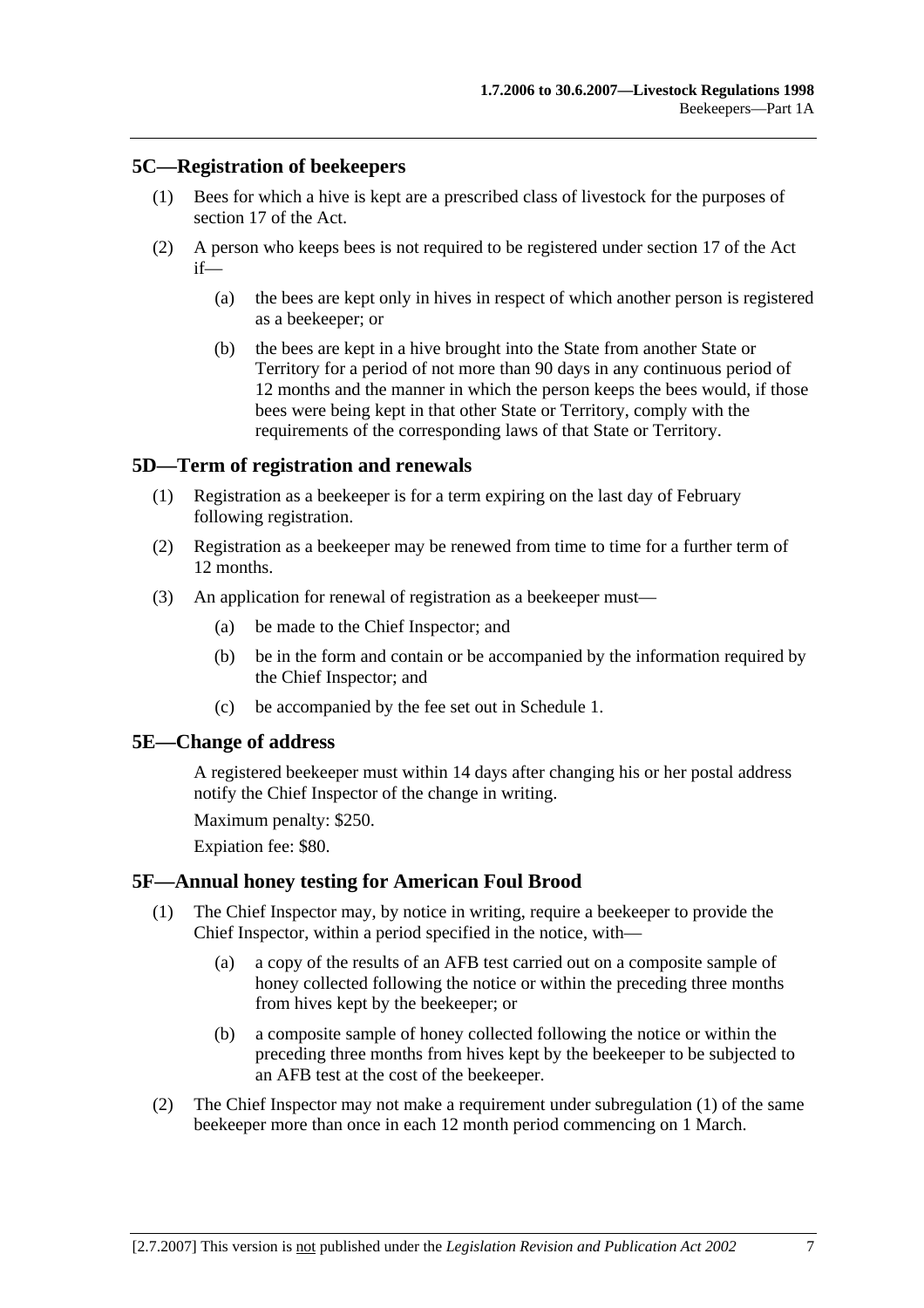- (3) If a beekeeper refuses or fails to comply with a requirement under subregulation (1), the Chief Inspector may—
	- (a) cause a composite sample of honey to be collected by an inspector from hives kept by the beekeeper and to be subjected to an AFB test; and
	- (b) recover costs and expenses reasonably incurred in doing so as a debt owed by the person of whom the requirement was made.
- (4) A beekeeper who does not comply with a requirement made under subregulation (1) is guilty of an offence.

Maximum penalty: \$1 250.

Expiation fee: \$160.

- (5) This regulation does not derogate from other powers of an inspector to take samples of honey or to require honey to be tested.
- (6) For the purposes of this regulation, a composite sample of honey must be collected from hives kept by a beekeeper as follows:
	- (a) if the number of hives kept is 20 or less—a sample of at least ten millilitres of honey must be collected from each of the hives;
	- (b) if the number of hives kept is more than 20 but less than 100—a sample of at least ten millilitres of honey must be collected from each of 20 different hives chosen randomly;
	- (c) if the number of hives kept is more than 100—a sample of at least ten millilitres of honey must be collected from each of a number of different hives chosen randomly, that number being 20 per cent of the total number of hives kept (ignoring any resulting fraction).
- (7) In this regulation—

*AFB test* means a test for the presence of American Foul Brood conducted by a laboratory approved for the purpose by the Chief Inspector.

#### **5G—Bees to be kept in a frame-hive**

A person who keeps bees, unless otherwise authorised by the Chief Inspector, must keep the bees in a hive (a frame-hive) that complies with the following requirements:

- (a) the hive must consist of a box with a lid that is removable so that the movement of bees in and out of the frame-hive can be easily controlled; and
- (b) the box must be fitted with movable frames supported inside the box so that they stand on edge in a vertical position and there is an interval of at least six millimetres, but not more than 20 millimetres, between adjacent frames; and
- (c) each movable frame must—
	- (i) have inserted at its centre a flat sheet of foundation; and
	- (ii) be separated from all inner surfaces of the box and any other movable frame placed above it by a space of at least eight millimetres; and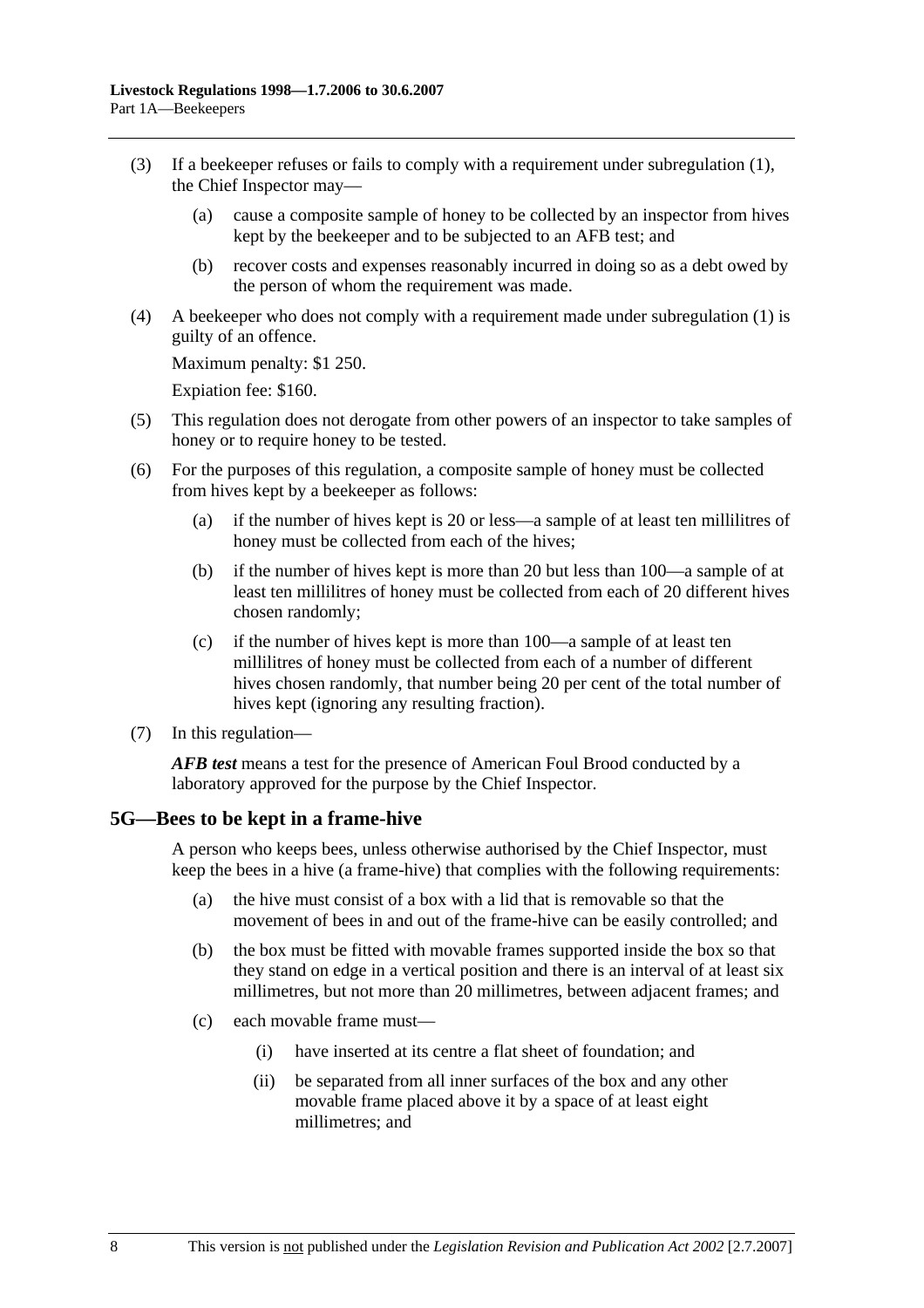(iii) be placed inside the box so that it can be easily removed for inspection.

Maximum penalty: \$5 000.

Expiation fee: \$315.

## **5H—Hive identification**

 (1) A registered beekeeper must ensure that each hive is marked in accordance with this regulation with a hive identification code allocated to him or her in writing by the Chief Inspector.

Maximum penalty: \$5 000.

Expiation fee: \$315.

- (2) Unless otherwise directed by the Chief Inspector, the hive identification code must be marked on a hive in the following manner:
	- (a) subject to subregulation (3), the code must be placed in the centre of an external vertical face of the hive; and
	- (b) the code may be burned, stencilled, embossed, carved or etched directly onto the face of the hive, or it may be inscribed on a metal plate secured to the face of the hive; and
	- (c) each character of the code must be 30 millimetres in height.
- (3) If the face of a hive has previously been marked with a hive identification code (or a brand under the *Apiaries Act 1931*), any subsequent hive identification codes allocated to the hive must be marked on the same vertical face, the first such code being placed in the top left hand corner of that face and each subsequent code being placed in the next corner proceeding clockwise.

# **5I—Exposure of hive, bee products etc**

A beekeeper must not without reasonable excuse, leave a hive, part of a hive (including frames, combs, honey, foundation or beeswax) or an appliance exposed in a manner or under conditions likely to attract robber bees.

Maximum penalty: \$5 000.

Expiation fee: \$315.

### **5J—Abandonment and neglect of hives etc**

- (1) A beekeeper must not, without reasonable excuse—
	- (a) abandon a hive previously kept by the beekeeper; or
	- (b) neglect the management and care of a hive kept by the beekeeper to the extent that the hive is likely to become infected with disease or to attract robber bees; or
	- (c) fail to destroy or properly dispose of any unwanted bees or part of a hive (including frames, combs, honey, foundation or beeswax).

Maximum penalty: \$5 000.

Expiation fee: In the case of an offence against paragraph (b) in the circumstances set out in subregulation (2)(b)—\$315.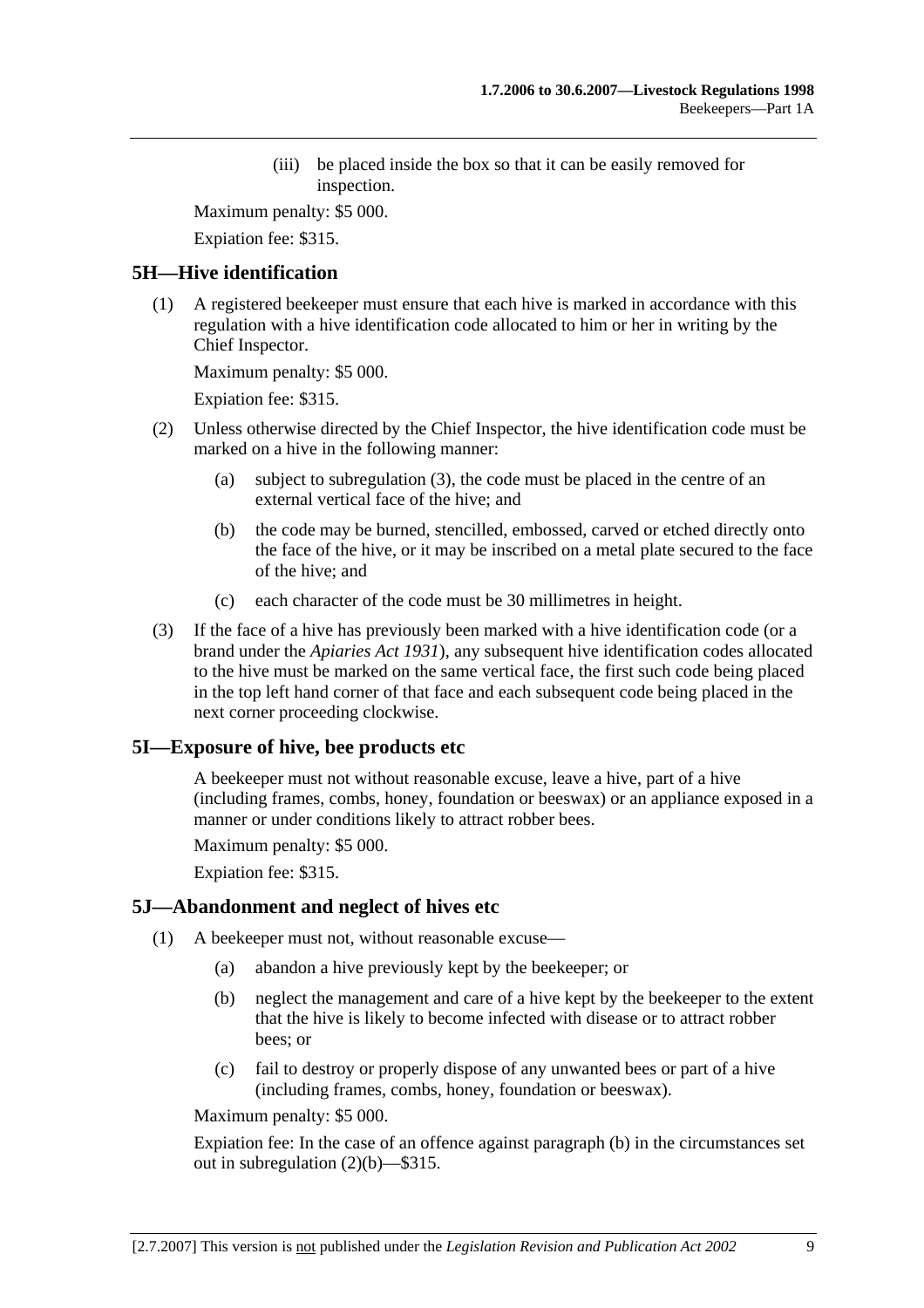- (2) Without limiting paragraph (b) of subregulation (1), a beekeeper will be taken to neglect the management and care of a hive to the extent referred to in that paragraph if—
	- (a) the hive is not examined for the presence of disease at least once in each 6 month period; or
	- (b) the hive is one of a number of hives comprising an apiary and at least three of the following conditions apply to the apiary:
		- (i) there is no source of water accessible to bees within 200 metres of a hive in the apiary;
		- (ii) the prescribed number of hives in the apiary are, or exhibit signs of having been, infested with wax moth;
		- (iii) the prescribed number of hives in the apiary are dead;
		- (iv) a hive or part of a hive in the apiary has been left exposed in a manner or under conditions likely to attract robber bees.
- (3) In proceedings for an offence against this regulation, hives located on the same holding will, in the absence of proof to the contrary, be taken to comprise an apiary.
- (4) In this regulation—

*apiary* means a number of hives managed together;

*prescribed number of hives* in an apiary means—

- (a) if the number of hives comprising the apiary is less than 10—one;
- (b) if the number of hives comprising the apiary is 10 or more—the number that is 10 per cent of the total number of hives comprising the apiary (ignoring any resulting fraction).
- (5) For the purposes of this regulation a hive is *dead* if a substantial number of the bees in the hive are dead.

# **Part 1B—Deer keepers**

### **5K—Registration of deer keepers**

Deer are a prescribed class of livestock for the purposes of section 17 of the Act.

#### **5L—Term of registration and renewals**

- (1) Registration as a deer keeper is for a term of 2 years.
- (2) Registration as a deer keeper may be renewed from time to time for a further term of 2 years.
- (3) An application for renewal of registration as a deer keeper must—
	- (a) be made to the Chief Inspector; and
	- (b) be in the form and contain or be accompanied by the information required by the Chief Inspector; and
	- (c) be accompanied by the fee set out in Schedule 1.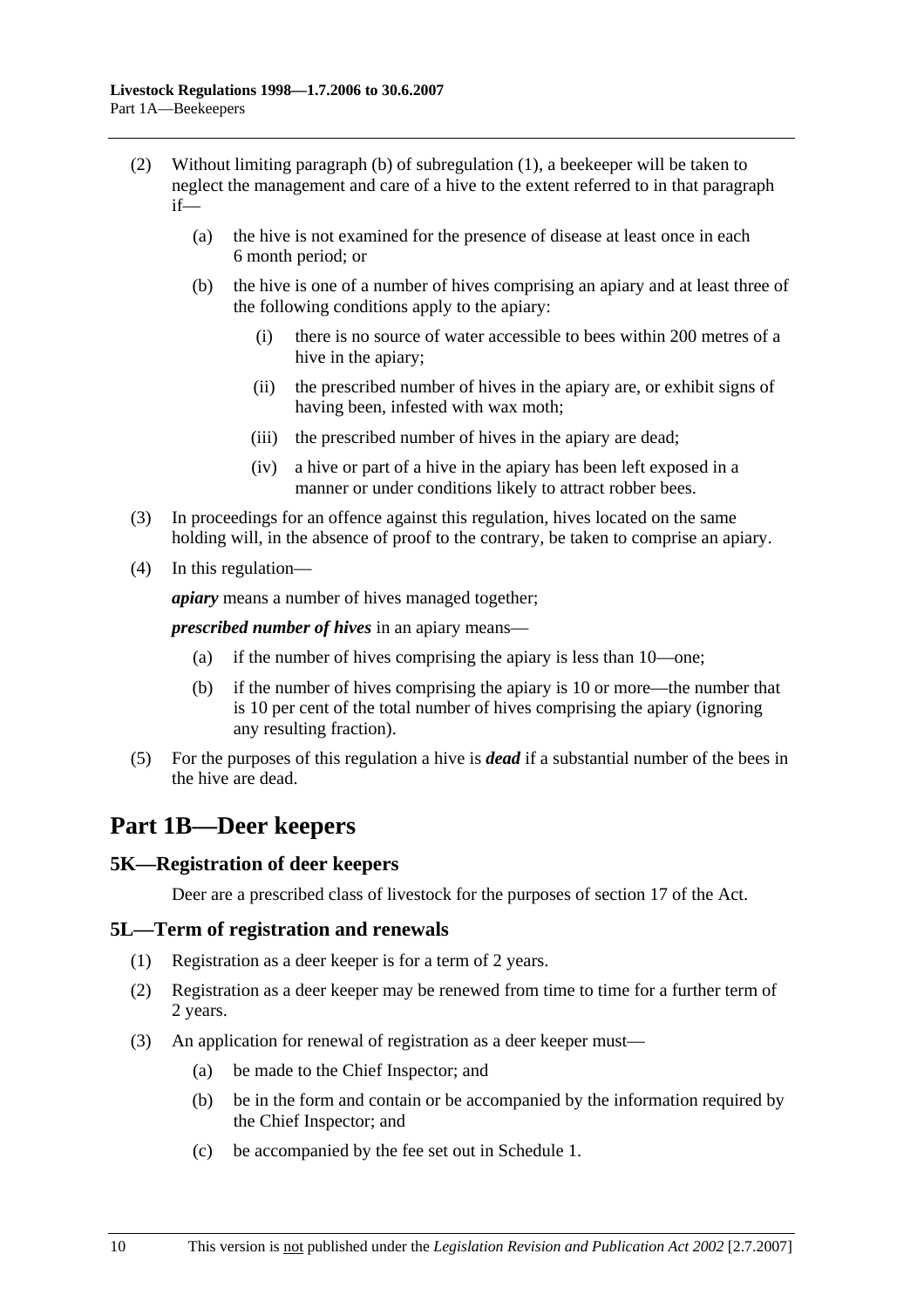# **Part 2—Artificial breeding**

### **6—Prescribed class of livestock**

The following are prescribed classes of livestock for the purposes of the definition of *artificial breeding centre* in section 3 of the Act and for the purposes of section 19(1) of the Act:

- (a) cattle;
- (b) sheep;
- (c) goats;
- (d) pigs;
- (e) horses.

## **7—Eligibility requirements for artificial breeding centre**

- (1) In determining whether to grant registration under section 18 of the Act to operate an artificial breeding centre, the Chief Inspector must have regard to—
	- (a) the suitability of the applicant to be granted registration; and
	- (b) the arrangements that the applicant has made to fulfil the obligations that may arise under these regulations; and
	- (c) the suitability of the premises for their purpose; and
	- (d) the standard of construction of the premises and the standard of the facilities and equipment on the premises; and
	- (e) the nature of the artificial breeding procedures to be carried out at the centre; and
	- (f) any other relevant matter.
- (2) If an application is made in respect of proposed premises, the Chief Inspector—
	- (a) must determine whether he or she will grant registration if the premises are completed substantially in accordance with the proposal and, if so, the conditions (if any) he or she will impose on the registration; and
	- (b) if he or she determines that registration will be granted in those circumstances, is bound by that decision.

### **8—Conditions of registration of artificial breeding centre**

The following are conditions of registration under section 18 of the Act to operate an artificial breeding centre:

- (a) there must be compliance in relation to artificial breeding procedures performed by the centre with—
	- (i) the *Code of Practice for Australian Livestock Artificial Breeding Centres* published by the Australian Quarantine and Inspection Service, as in force from time to time; and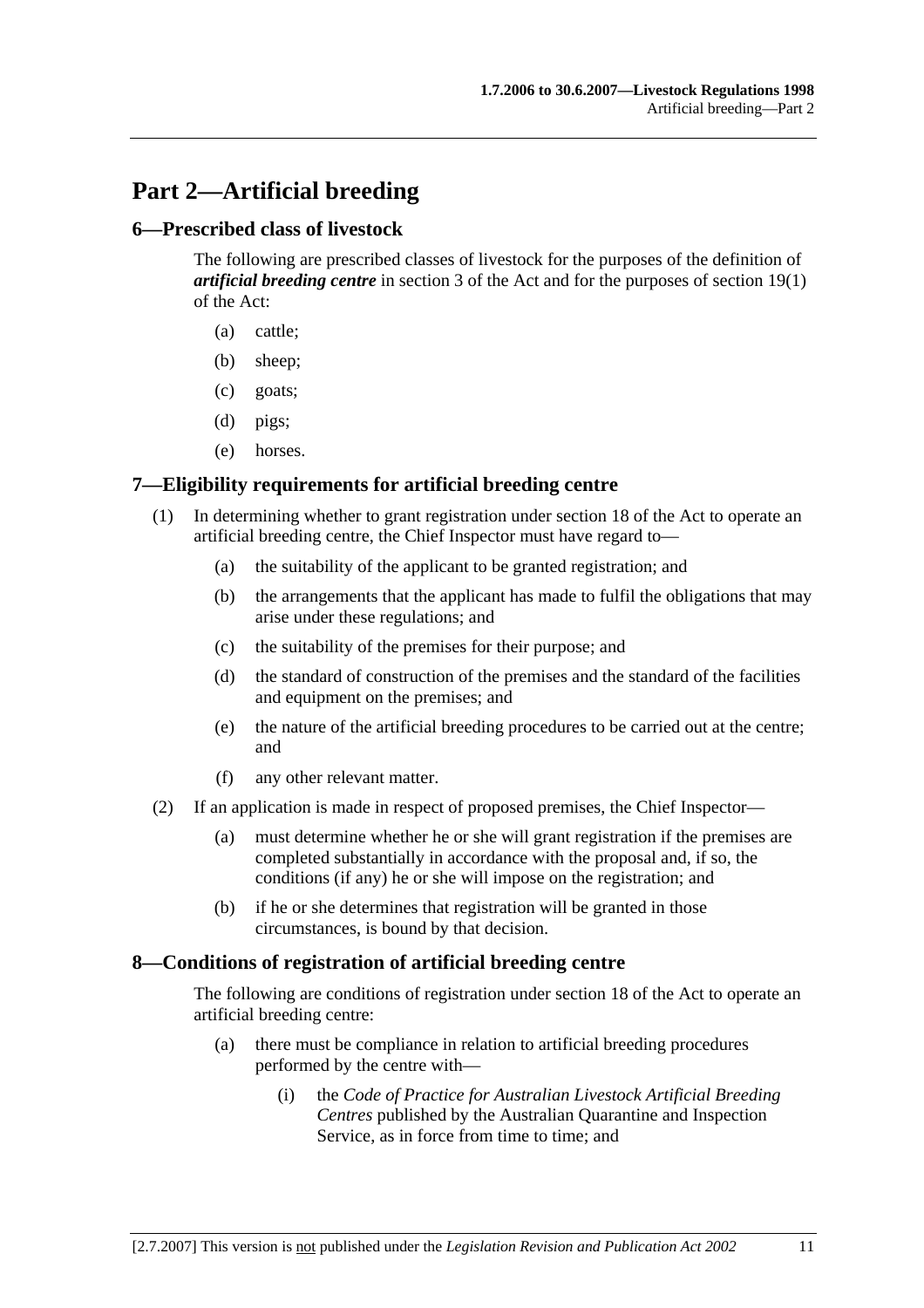- (ii) the *Minimum Health Standards for Stock Standing at Licensed or Approved Artificial Breeding Centres in Australia* published by the Australian Quarantine and Inspection Service, as in force from time to time;
- (b) the premises to which registration of an artificial breeding centre relates must not, without the approval of the Chief Inspector—
	- (i) be altered or extended;
	- (ii) be used for the carrying out of artificial breeding procedures not authorised by the registration;
- (c) the following records must be kept:
	- (i) records that ensure that the animal from which any semen or embryos have been collected and the place and date of collection can, at all times, be readily determined;
	- (ii) accurate records of all artificial breeding procedures carried out pursuant to the registration;
	- (iii) accurate records relating to the health of an animal from which semen or embryos have been collected pursuant to the registration.

#### **9—Eligibility requirements—artificial breeding procedures**

A person is not eligible to be registered under section 19 of the Act to perform an artificial breeding procedure unless the person—

- (a) is a fit and proper person to be registered; and
- (b) has qualifications and experience that the Chief Inspector considers appropriate having regard to the kind of procedures that the applicant would be authorised to perform if granted the registration.

### **10—Conditions of registration—artificial breeding procedures**

- (1) The following categories of registration under section 19 of the Act may be granted:
	- (a) insemination of livestock—authorising the holder to carry out artificial insemination of livestock;
	- (b) semen collection and processing—authorising the holder to collect semen from livestock and process it;
	- (c) embryo collection and processing—authorising the holder to collect ova or embryos from livestock and process them.
- (2) The following are conditions of registration under section 19 of the Act:
	- (a) artificial breeding procedures not authorised by the registration must not be performed;
	- (b) the following records must be kept:
		- (i) records that ensure that the animal from which any semen or embryos have been collected and the place and date of collection can, at all times, be readily determined;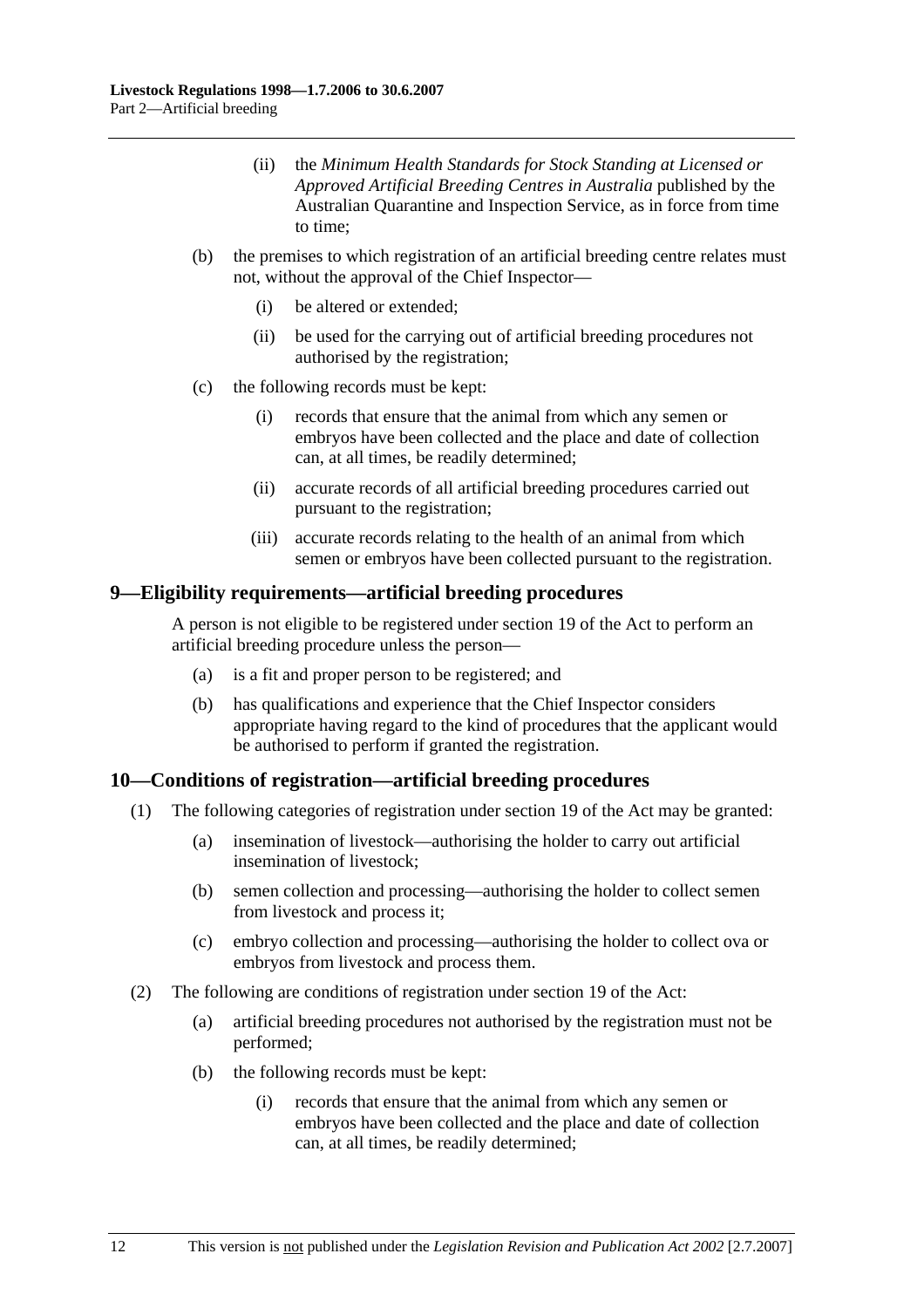- (ii) accurate records of all artificial breeding procedures carried out pursuant to the registration;
- (iii) accurate records relating to the health of an animal from which semen or embryos have been collected pursuant to the registration.

#### **11—Term of registration and renewals**

- (1) The term of registration of an artificial breeding centre or a person authorised to perform artificial breeding procedures is until 30 June in the third year after its grant.
- (2) Renewal of registration is for three years.

# **Part 3—Veterinary diagnostic laboratories**

### **12—Eligibility requirements**

- (1) In determining whether to grant registration under section 20 of the Act to operate a veterinary diagnostic laboratory, the Chief Inspector must have regard to—
	- (a) the suitability of the applicant to be granted registration; and
	- (b) the arrangements that the applicant has made to fulfil the obligations that may arise under these regulations; and
	- (c) the suitability of the premises for their purpose; and
	- (d) the standard of construction of the premises and the standard of the facilities and equipment on the premises; and
	- (e) the nature of the examinations and tests to be carried out at the laboratory; and
	- (f) any other relevant matter.
- (2) If an application is made in respect of proposed premises, the Chief Inspector—
	- (a) must determine whether he or she will grant registration if the premises are completed substantially in accordance with the proposal and, if so, the conditions (if any) he or she will impose on the registration; and
	- (b) if he or she determines that registration will be granted in those circumstances, is bound by that decision.

#### **13—Conditions of registration**

Registration under section 20 of the Act of a veterinary diagnostic laboratory is subject to the following conditions:

 (a) the laboratory must be supervised by a person or persons approved by the Chief Inspector;

> In respect of the supervision of animal disease diagnosis carried out at the laboratory, the person must be a veterinary surgeon. In respect of the supervision of residue analysis carried out at the laboratory, the person must hold appropriate qualifications.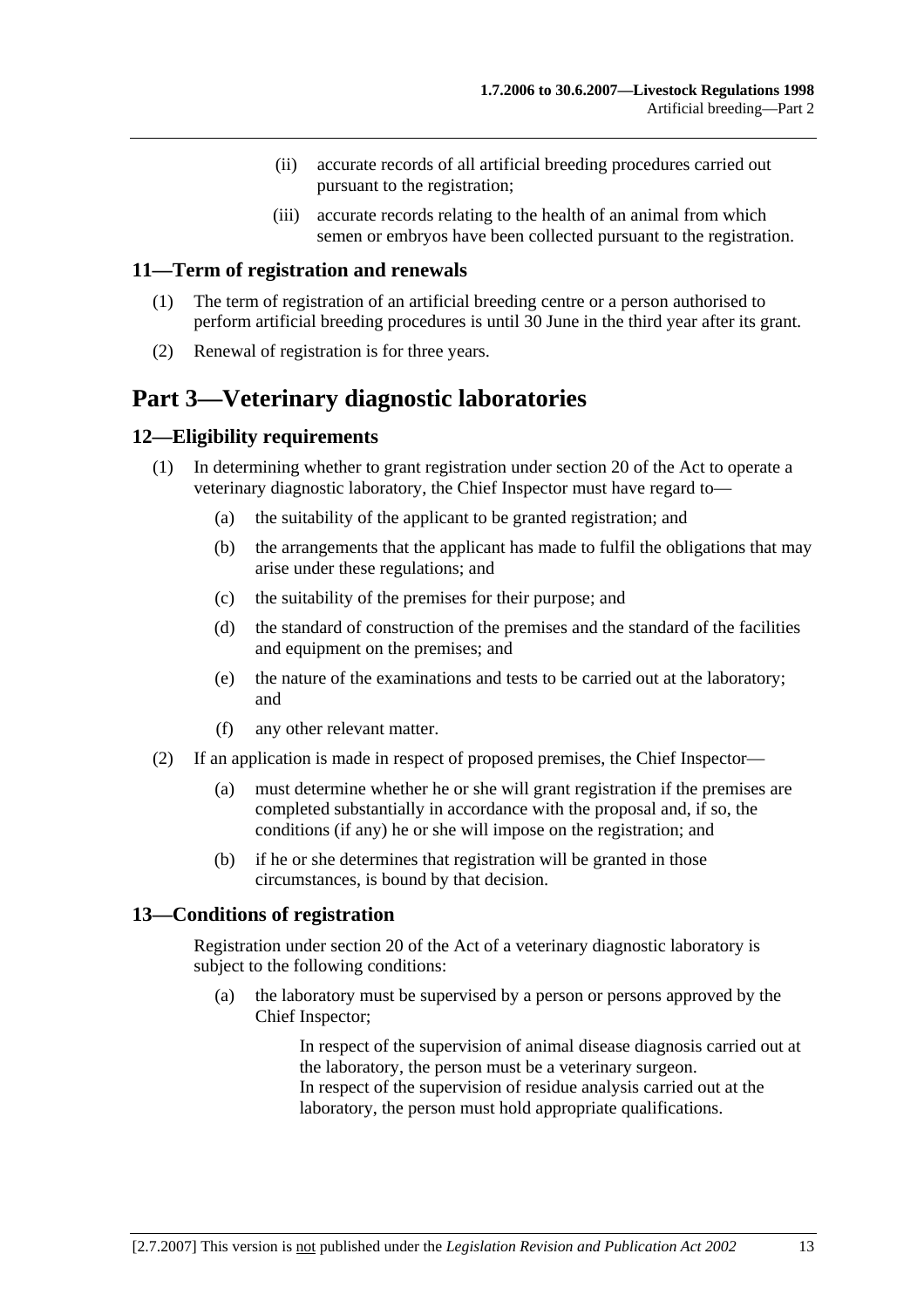- (b) the methods used at the laboratory for animal disease diagnosis must conform to the *Australian Standard Techniques for Animal Diseases* published for the Australian Agricultural Council (Standing Committee on Agriculture) by CSIRO Australia, as in force from time to time;
- (c) if a result from any test or analysis carried out at the laboratory indicates that any livestock or livestock product or other property is, or is likely to be, affected with a notifiable condition the result must be reported to the Chief Inspector by the quickest practicable means, together with such further information as the Chief Inspector may reasonably require;
- (d) records of results from each test or analysis carried out at the laboratory must be kept for a period of at least seven years;
- (e) a laboratory sample or specimen affected or reasonably suspected of being affected with a notifiable condition must not, without the approval of the Chief Inspector—
	- (i) be brought into the laboratory from interstate or overseas; or
	- (ii) be sent from the laboratory out of the State;
- (f) laboratory samples or specimens or records of results from a test or analysis carried out at the laboratory, must, at the request of the Chief Inspector, be provided to the Chief Inspector or a person nominated by the Chief;
- (g) the laboratory must participate in a quality assurance program approved by the Chief Inspector.

### **14—Term of registration and renewals**

- (1) The term of registration of a veterinary diagnostic laboratory is until 30 June in the third year after registration is granted.
- (2) Renewal of registration is for 3 years.

# **Part 4—Vaccines**

#### **15—Sale or supply of vaccines**

- (1) A person must not sell or supply a vaccine for use on livestock unless—
	- (a) in the case of a class 1 vaccine—the sale or supply is to a veterinary surgeon, or to some other person approved by the Chief Inspector, for use by that person and the sale or supply has been approved by the Chief Inspector; or
	- (b) in the case of a class 2 vaccine—the sale or supply is to a veterinary surgeon, or to some other person approved by the Chief Inspector, for use by that person; or
	- (c) in any other case—
		- (i) the preparation or substance is registered under the *Agricultural and Veterinary Chemicals (South Australia) Act 1994*; or
		- (ii) the approval of the Chief Inspector has been obtained.

Maximum penalty: \$5 000.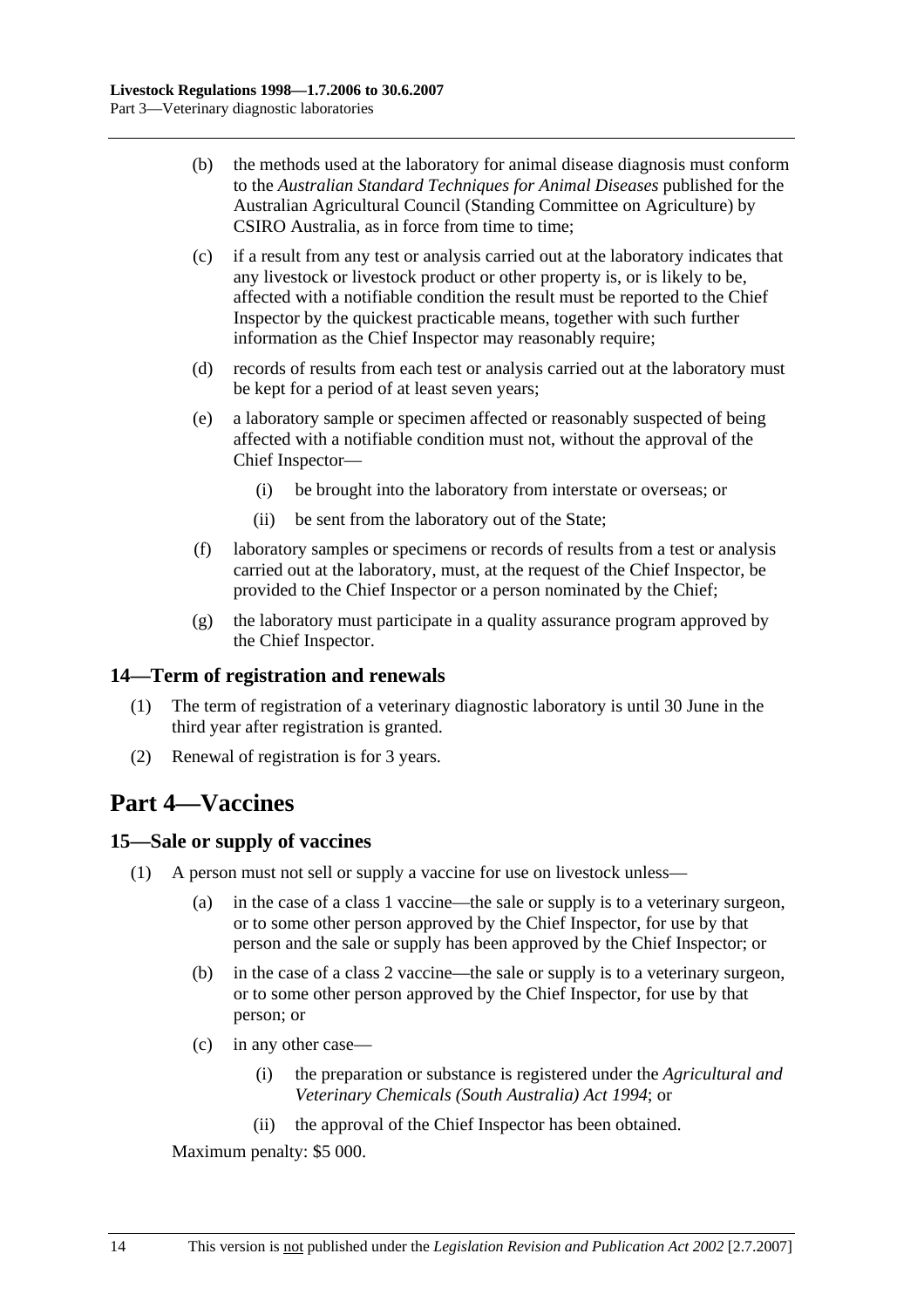(2) A person must not sell or supply a vaccine after the date (if any) specified on any label, covering, wrapping or container as the date after which the vaccine should not or must not be used on livestock.

Maximum penalty: \$2 500.

Expiation fee: \$210.

#### **16—Use of vaccines**

A person must not, without the approval of the Chief Inspector, use a class 1 or 2 vaccine on livestock unless the person is a veterinary surgeon.

Maximum penalty: \$5 000.

### **17—Storage and disposal of vaccines**

A person who has in his or her possession, custody or control a vaccine intended for sale or supply must—

- (a) ensure that the vaccine is at all times stored in the manner, and at the temperature (if any) specified on any label, covering or wrapping by or under any law; and
- (b) dispose of the vaccine on, or as soon as possible after, the date (if any) specified on any label, covering, wrapping or container as the date after which the vaccine should not or must not be used on livestock.

Maximum penalty: \$2 500.

Expiation fee: \$210.

### **18—Prohibition on use of diagnostic agents**

A person must not, without the approval of the Chief Inspector, use a diagnostic agent (including tuberculin, johnin, mallein or pullorum antigen).

Maximum penalty: \$2 500.

# **Part 5—Hormonal growth promotants**

## **19—Method of treatment of cattle or buffalo with hormonal growth promotants**

A person must not treat cattle or buffalo with a hormonal growth promotant otherwise than by implanting the hormonal growth promotant under the skin behind the ear of the cattle or buffalo.

Maximum penalty: \$5 000.

Expiation fee: \$315.

### **20—HGP earmarks**

- (1) If cattle or buffalo are not, immediately after treatment with a hormonal growth promotant, each marked with an earmark consisting of an equilateral triangle with sides 20 millimetres in length, punched through the centre of the left or right ear of the animal (an *HGP earmark*)—
	- (a) the owner of the cattle or buffalo; and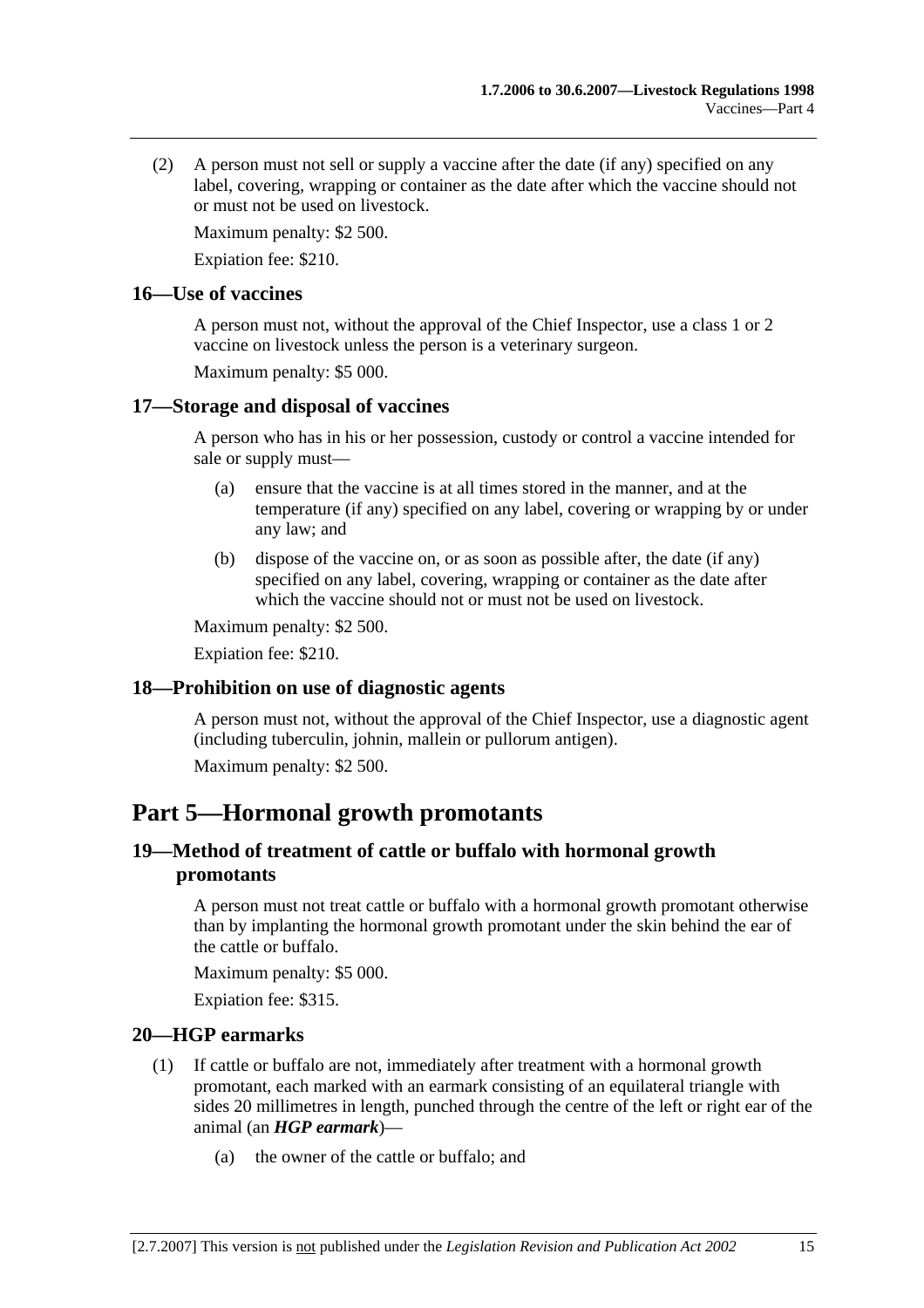(b) any other person responsible for the husbandry of the cattle or buffalo who treated the cattle or buffalo with the hormonal growth promotant, or caused or permitted the cattle or buffalo to be so treated,

are each guilty of an offence.

Maximum penalty: \$5 000.

Expiation fee: \$315.

 (2) Subregulation (1) does not apply in respect of an animal that already has an HGP earmark at the time of treatment with a hormonal growth promotant.

#### **21—HGP records**

The owner (or former owner) of cattle or buffalo that are treated with hormonal growth promotants must ensure that records are made, and retained for a period of not less than two years after the cattle or buffalo cease to be in his or her ownership, containing the following information:

- (a) in respect of each type of hormonal growth promotant obtained or used to treat cattle or buffalo—
	- (i) the date on which it was obtained; and
	- (ii) a description of its type; and
	- (iii) the name and address of the person from whom it was obtained; and
	- (iv) the number of doses obtained; and
- (b) in respect of each treatment of cattle or buffalo with each type of hormonal growth promotant—
	- (i) the date of the treatment; and
	- (ii) the breed or other description of each animal treated; and
	- (iii) the number of animals treated; and
	- (iv) a description of the type of hormonal growth promotant used for the treatment; and
	- (v) the number of doses of hormonal growth promotant used, lost or wasted in the course of the treatment; and
- (c) in respect of the disposal to some other person of cattle or buffalo treated with hormonal growth promotants—
	- (i) the number of animals disposed of; and
	- (ii) the breed or other description of each animal; and
	- (iii) the fact that the animals have been treated with hormonal growth promotants; and
	- (iv) the date of the disposal; and
	- (v) the name of that other person.

Maximum penalty: \$2 500.

Expiation fee: \$210.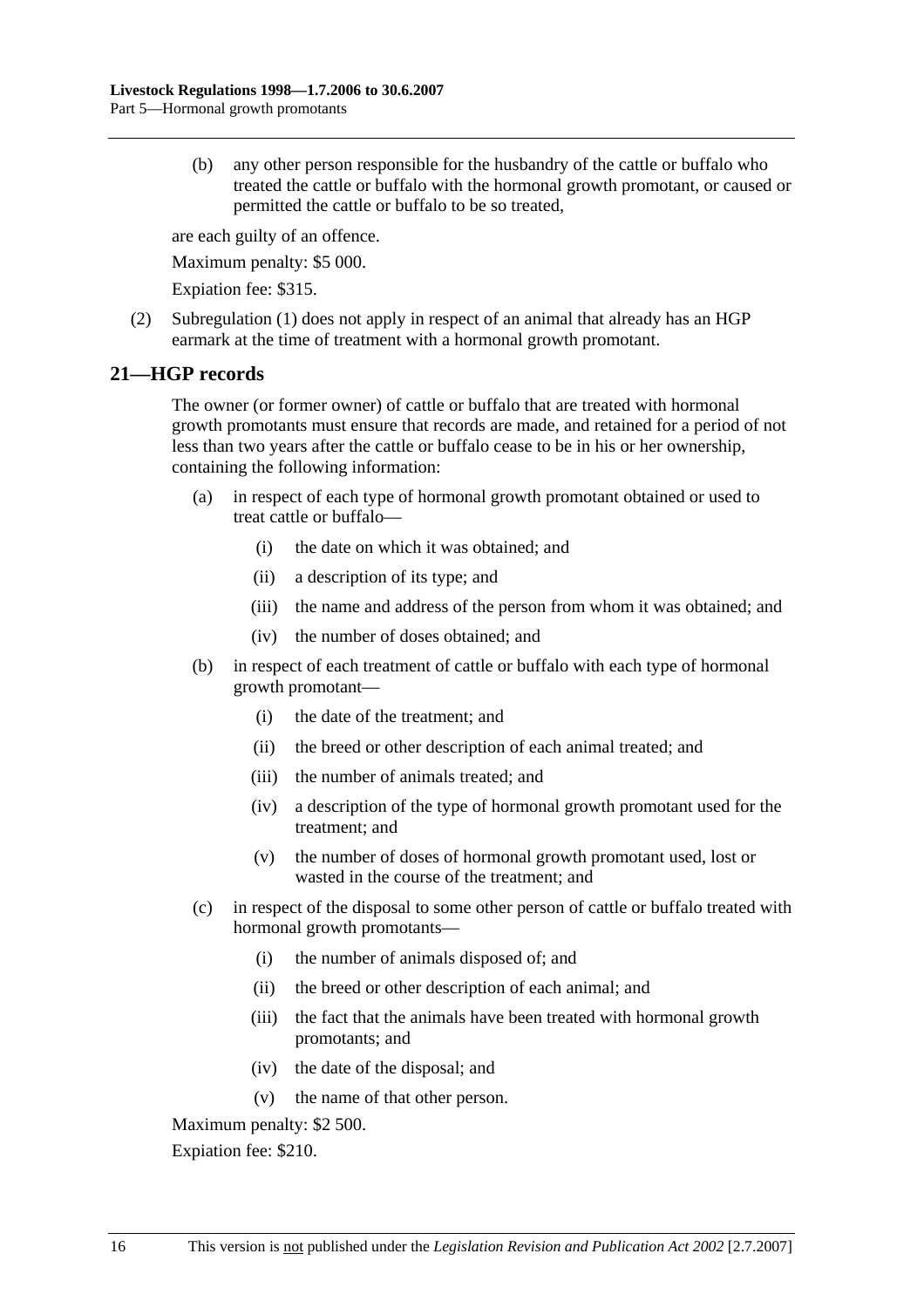#### **22—HGP free declarations**

- (1) A person must not make an HGP free declaration in respect of cattle or buffalo unless the person is—
	- (a) the owner of the cattle or buffalo; or
	- (b) a person responsible for the husbandry of the cattle or buffalo authorised by the owner to do so.

Maximum penalty: \$5 000.

Expiation fee: \$315.

 (2) A person must not make a statement that is false or misleading in a material particular (whether by reason of the inclusion or omission of any particular) in an HGP free declaration.

Maximum penalty/expiation fee:

(a) If the person made the statement knowing that it was false or misleading:

Maximum penalty—\$10 000.

(b) In any other case:

Maximum penalty—\$5 000.

Expiation fee—\$315.

- (3) For the purposes of subregulation (2), the statement in an HGP declaration that the cattle or buffalo have not been treated with hormonal growth promotants will be taken to be false if the cattle or buffalo have HGP earmarks.
- (4) A person must not make an HGP free declaration in respect of cattle or buffalo that have not been continuously in the same ownership since birth unless the current owner of the cattle or buffalo received an HGP free declaration or an HGP free invoice in respect of the cattle or buffalo when they came into his or her ownership.

Maximum penalty: \$5 000.

Expiation fee: \$315.

 (5) In proceedings for an offence against subregulation (4), the burden of proving that the current owner received an HGP free declaration or invoice in respect of the cattle or buffalo when they came into his or her ownership lies on the defendant.

#### **23—HGP free tags**

- (1) If HGP free tags are attached to cattle or buffalo that have HGP earmarks or, despite not having HGP earmarks, have been treated with hormonal growth promotants—
	- (a) the owner of the cattle or buffalo; and
	- (b) any other person responsible for the husbandry of the cattle or buffalo who attached the tags or caused or permitted the tags to be so attached,

are each guilty of an offence.

Maximum penalty:

If the owner or person responsible for the husbandry of the cattle or buffalo knows that the cattle or buffalo have been treated with hormonal growth promotants—\$10 000.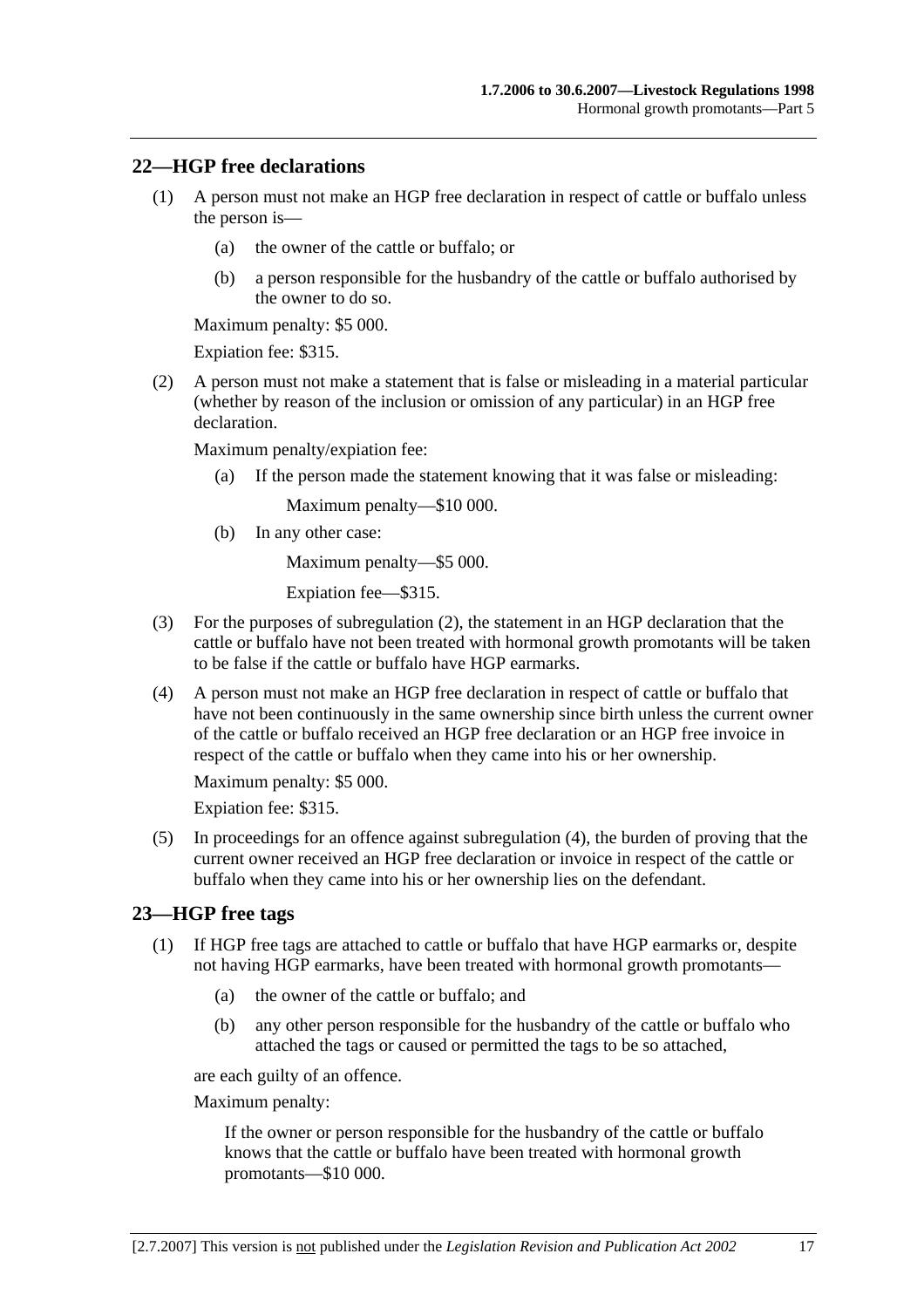In any other case—\$5 000.

- (2) If HGP free tags are attached to cattle or buffalo that have not been continuously in the same ownership since birth—
	- (a) the owner of the cattle or buffalo; and
	- (b) any other person responsible for the husbandry of the cattle or buffalo who attached or caused or permitted the tags to be so attached,

are each guilty of an offence unless the owner received an HGP free declaration or an HGP free invoice in respect of the cattle or buffalo when they came into his or her ownership.

Maximum penalty: \$5 000.

Expiation fee: \$315.

 (3) In proceedings for an offence against subregulation (2), the burden of proving that the owner received an HGP free declaration or invoice in respect of the cattle or buffalo when they came into his or her ownership lies on the defendant.

### **24—HGP free invoices etc**

- (1) A stock agent must give to the purchaser of cattle or buffalo sold by the agent that are identified at the time of sale with HGP free tags either—
	- (a) an HGP free invoice; or
	- (b) if the stock agent has, in connection with the sale, received an HGP free declaration in respect of the cattle or buffalo—
		- (i) a copy of the declaration; and
		- (ii) if the declaration extends to cattle or buffalo not sold to the purchaser—an invoice that specifies the number and type of cattle or buffalo referred to in the declaration that have been sold to the purchaser (a *split lot invoice*).

Maximum penalty: \$2 500.

Expiation fee: \$210.

- (2) A stock agent must ensure that each HGP free invoice issued by the agent—
	- (a) specifies the number and type of cattle or buffalo that were identified at the time of sale with HGP free tags; and
	- (b) identifies the land on which the cattle or buffalo were pastured before removal for sale.

Maximum penalty: \$2 500.

Expiation fee: \$210.

 (3) A stock agent must retain for a period of not less than two years a copy of each HGP free invoice, HGP free declaration and split lot invoice given to a purchaser under this regulation.

Maximum penalty: \$2 500.

Expiation fee: \$210.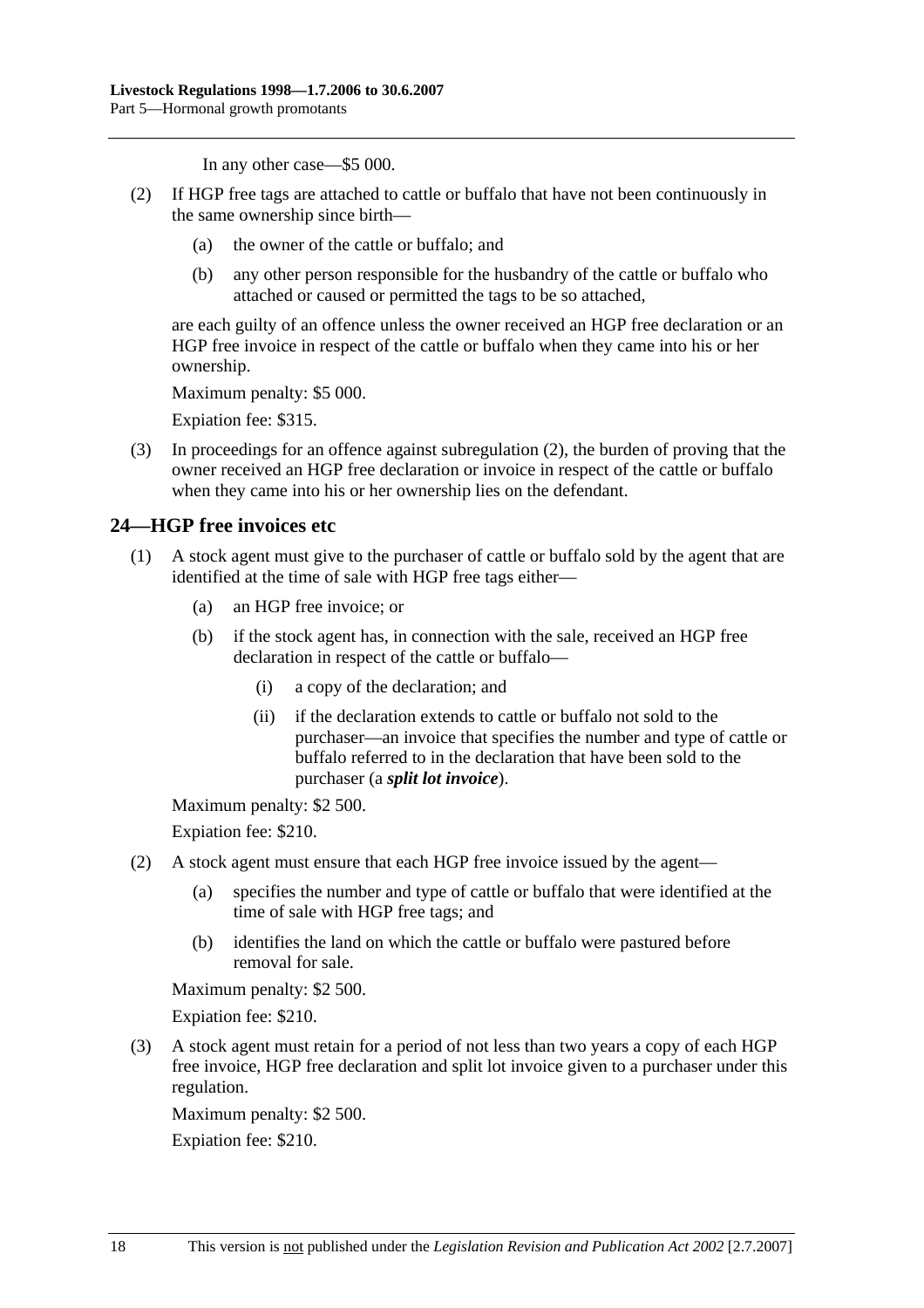# **Part 6—Livestock identification**

# **Division 1—Preliminary**

## **26—Interpretation**

(1) In this Part—

*authorised manufacturer* means a person authorised by the Chief Inspector under regulation 29A to manufacture transaction tags, identification tags or permanent identification devices;

*authorised recycler* means a person authorised by the Chief Inspector under regulation 29A to recycle permanent identification devices;

*breeder* means—

- (a) an entire male animal; or
- (b) a female animal that is of or over 15 months of age;

*identification code* means—

- (a) an identification code allotted under regulation 29; or
- (b) a property identification code, property identifier code or other code identifying land allotted under a corresponding law;

*livestock* means cattle, buffalo, sheep, goats and deer;

*livestock saleyard* includes any place where a public sale of livestock is conducted;

*national vendor declaration* means a vendor declaration of a kind designated, for the time being, by the Chief Inspector by notice in the Gazette as a national vendor declaration for the purposes of these regulations;

*owner* of land—

- (a) in relation to land alienated from the Crown in fee simple—means the owner of an estate in fee simple in the land;
- (b) in relation to land held from the Crown by lease, licence or agreement to purchase—means the lessee, licensee or purchaser;

*permanent identification device* means a device for the permanent identification of livestock of a particular class obtained from an authorised manufacturer or an authorised recycler or a person authorised under a corresponding law to manufacture or recycle such devices or through an ordering system approved under a corresponding law;

*prescribed database manager* means the person designated, for the time being, by the Chief Inspector by notice in the Gazette as the prescribed database manager for the purposes of these regulations.

 (2) The Chief Inspector may, by subsequent notice in the Gazette, vary or revoke a notice made for the purposes of a definition in subregulation (1).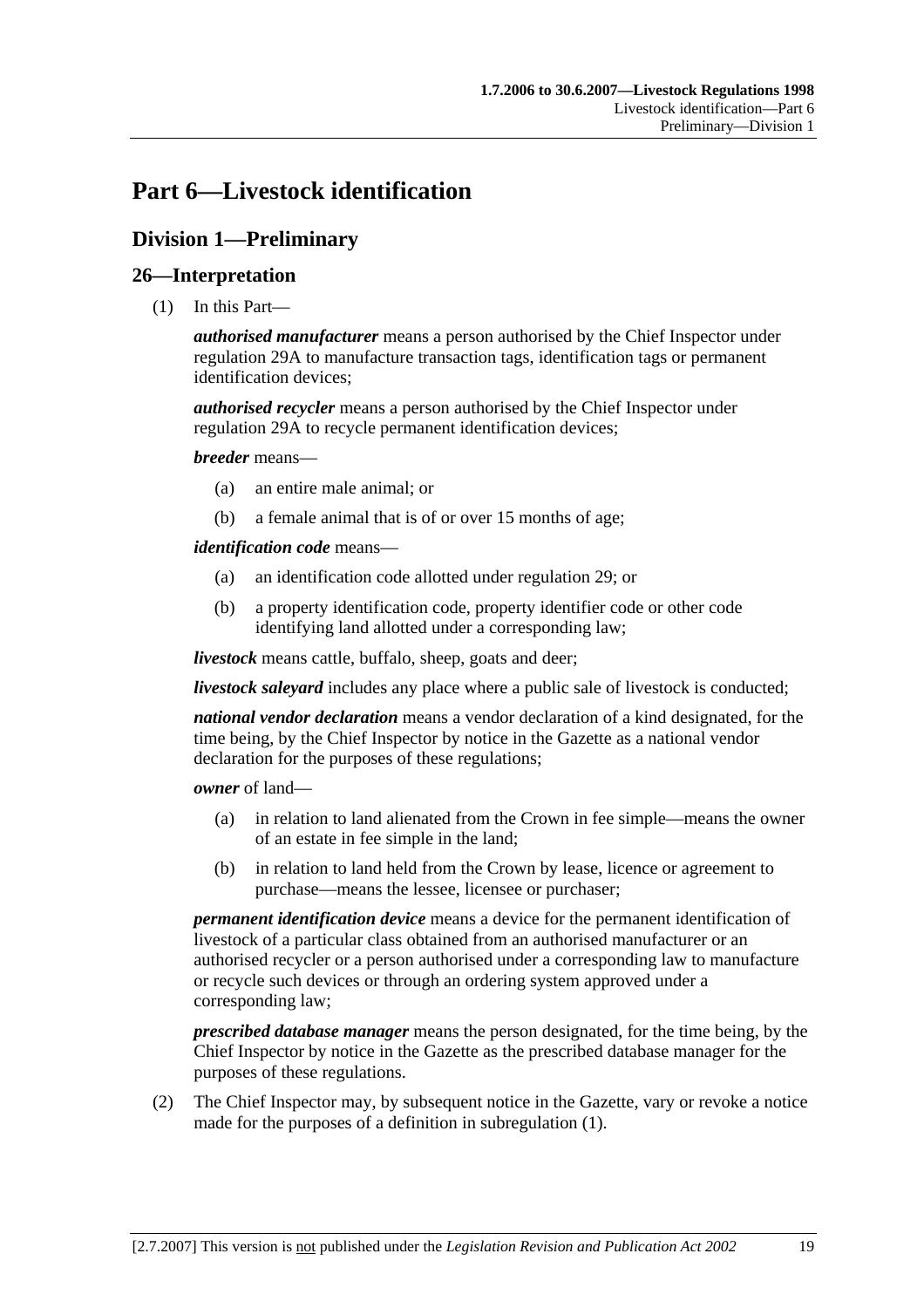# **Division 2—Identification of cattle and buffalo**

# **27—Application of Division**

This Division applies only in relation to cattle and buffalo.

### **27A—Permanent identification devices and transaction tags**

- (1) Subject to this regulation, an animal must not be brought into the State or removed from land on which it has been pastured unless it is permanently identified by—
	- (a) a permanent identification device attached to the off-side ear of the animal, with the component of the device containing the electronic microchip placed on the inside of the ear; or
	- (b) a permanent identification device inserted in the animal and a tag, indicating that the animal has such a device inserted in it, attached to the off-side ear of the animal.
- (2) Until 1 July 2007, this regulation does not apply to lots of 20 or more breeders (each born before 1 January 2004) consigned direct to an abattoir for immediate slaughter from the land on which they have been pastured since birth (whether that land is in or outside the State) if each such animal is identified by a transaction tag—
	- (a) attached to the tail or an ear of the animal; and
	- (b) bearing the identification code of the land.
- (3) If, without the authorisation of the Chief Inspector, an animal is not identified in accordance with this regulation, the owner of the animal is guilty of an offence.

Maximum penalty: \$5 000.

Expiation fee: \$315.

 (4) For the purposes of this regulation, an animal will not be regarded as being removed from land if it is moved from land to which an identification code applies to other land to which the same identification code applies.

# **27AB—Identification of animals presented for public sale without identification**

- (1) If an animal at a livestock saleyard is not identified as required by regulation 27A, the operator of the livestock saleyard or a stock agent may cause the animal to be identified by a permanent identification device, or transaction tag, bearing the identification code of the operator.
- (2) If an animal is so identified, the operator or agent must make, and retain for at least 2 years, a written record of—
	- (a) the name of the person responsible for causing the animal to be so identified; and
	- (b) the number of the permanent identification device or tag; and
	- (c) the name of the vendor of the animal; and
	- (d) the identification code of the land on which the animal was pastured before consignment for sale; and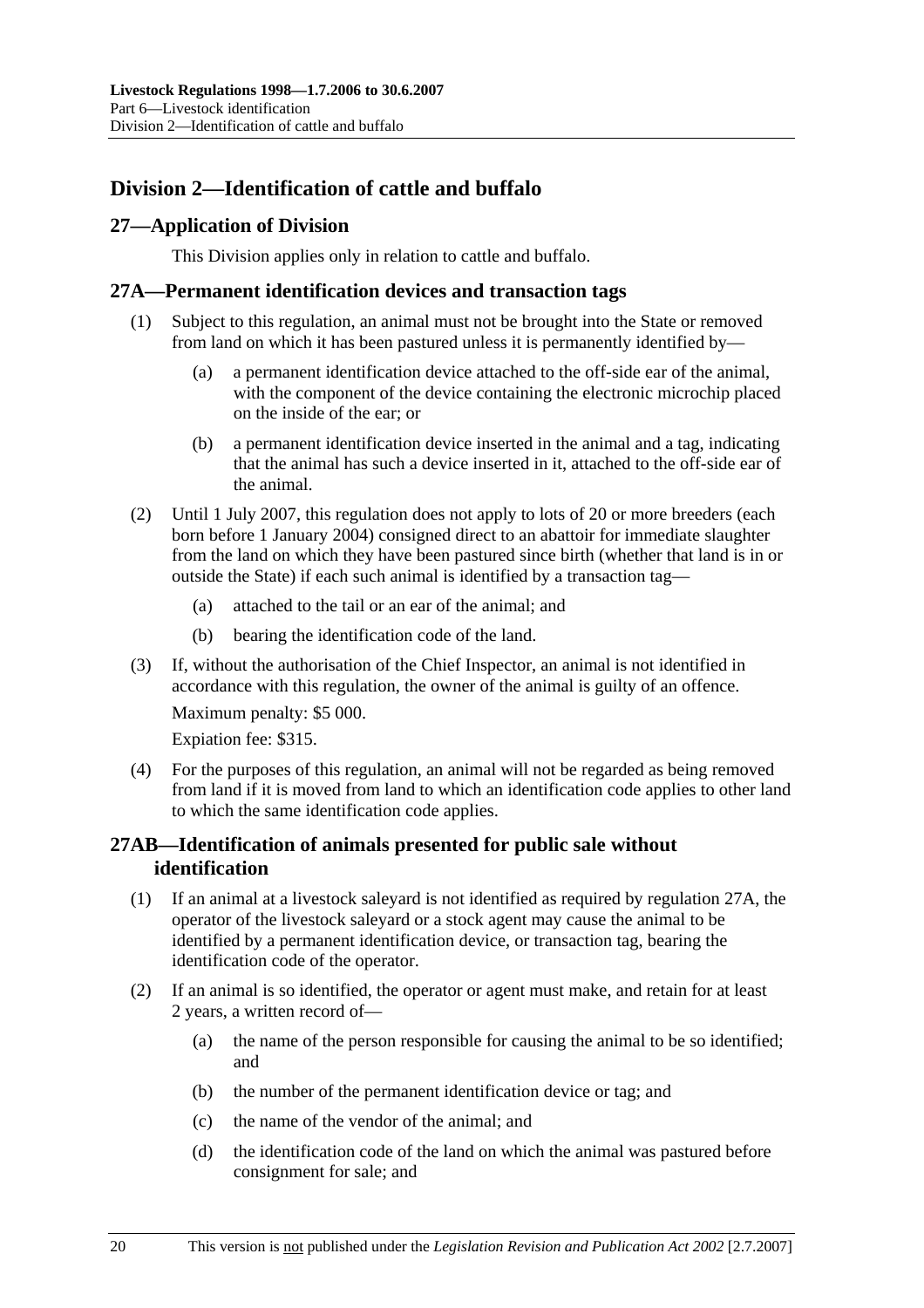- (e) if a national vendor declaration has been given in connection with the sale, the serial number of the declaration; and
- (f) the total number of animals in the consignment including the animal.

Expiation fee: \$315.

## **27AC—Offence to identify animal with device or tag bearing identification code of land on which animal not pastured or kept for sale or slaughter**

- (1) If a person inserts in or attaches to an animal a permanent identification device, or a transaction tag, that bears an identification code of land other than—
	- (a) land on which the animal is then pastured; or
	- (b) a livestock saleyard at which the animal is then kept for sale,

the owner of the animal and any person who caused the device or tag to be so attached or inserted are each guilty of an offence.

Maximum penalty: \$5 000.

Expiation fee: \$315.

 (2) If a person attaches a tag to an animal indicating that the animal has a permanent identification device inserted in it and the animal does not have such a device inserted in it, the owner of the animal and any person who caused the tag to be so attached are each guilty of an offence.

Maximum penalty: \$5 000. Expiation fee: \$315.

# **Division 3—Notification for purposes of national livestock identification system**

#### **27B—Application of Division**

This Division applies only in relation to cattle or buffalo identified by permanent identification devices.

### **27C—Notification when cattle or buffalo sold at public sale**

- (1) The operator of a livestock saleyard must, unless otherwise authorised by the Chief Inspector, notify the prescribed database manager as follows:
	- (a) by the end of each day on which livestock are offered for sale at the saleyard, the operator must provide the following details for each animal offered for sale on that day:
		- (i) the number of the animal's permanent identification device;
		- (ii) the identification code of the land on which the animal was last pastured before consignment for sale;
		- (iii) if a national vendor declaration has been given in connection with the sale, the serial number of the declaration;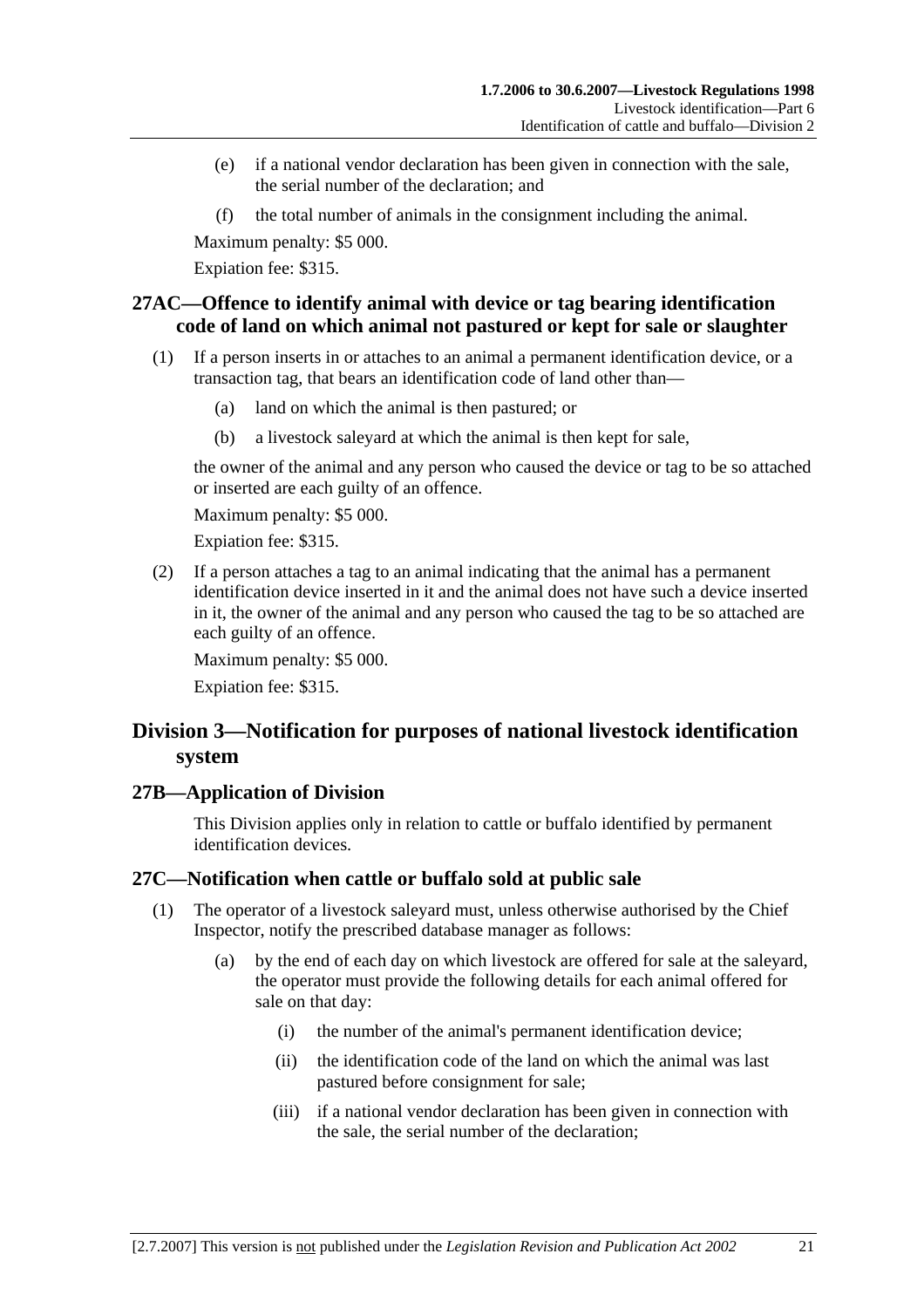- (b) before, or as soon as practicable (and, in any event, within 7 days) after, an animal offered for sale at the saleyard is transported from the saleyard, the operator must update the entry in the database for the animal with—
	- (i) the identification code of the abattoir or land to which the animal is to be or has been transported direct from the livestock saleyard; or
	- (ii) if the operator is not then aware of the abattoir or land to which the animal is to be or has been transported direct from the livestock saleyard—
		- (A) the identification code of the stock agent acting on behalf of the purchaser of the animal; or
		- (B) if the purchaser is not acting through a stock agent or the animal was not sold—the identification code of the stock agent acting on behalf of the vendor of the animal;
- (c) if the operator becomes aware that information provided to the prescribed database manager is inaccurate or incomplete through an omission or error made by the operator, the operator must, as soon as practicable, provide the correct or complete information.

Expiation fee: \$315.

 (2) A stock agent or other person who offers an animal for sale at a livestock saleyard must provide the saleyard operator with information necessary for the operator to comply with subregulation (1)(a).

Maximum penalty: \$5 000.

Expiation fee: \$315.

- (3) A stock agent or other person who purchases an animal at a livestock saleyard must, unless otherwise authorised by the Chief Inspector, notify the saleyard operator or prescribed database manager as follows:
	- (a) if, by the end of the day on which the animal was offered for sale, the abattoir or land to which the animal is to be transported direct from the livestock saleyard has been determined—the agent or person must, by the end of that day, provide the saleyard operator with the identification code of that abattoir or land;
	- (b) in any other case—the agent or person must, before, or as soon as practicable (and, in any event, within 7 days) after, the animal is transported from the livestock saleyard, provide—
		- (i) the saleyard operator if the operator agrees to provide the information to the prescribed database manager; or
		- (ii) the prescribed database manager,

with the identification code of the abattoir or land to which the animal is to be or has been transported direct from the livestock saleyard.

Maximum penalty: \$5 000.

Expiation fee: \$315.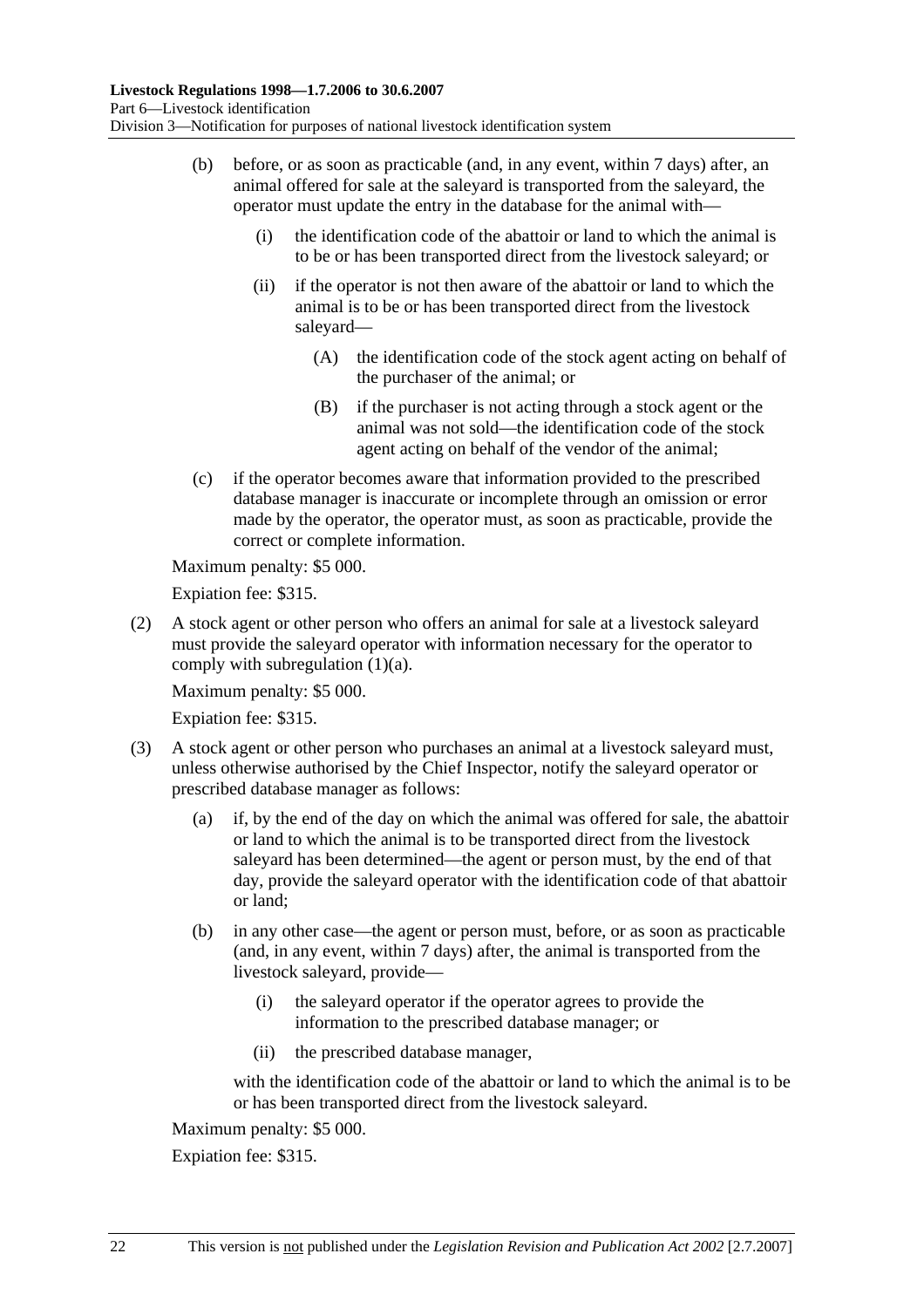- (4) It is not a defence to a charge of an offence against subregulation (3) to establish that an identification code had not previously been allotted to the land or person concerned.
- (5) A person selling or purchasing an animal through a stock agent must provide the stock agent with information necessary for the stock agent to comply with this regulation.

Expiation fee: \$315.

 (6) A stock agent must, as soon as practicable after providing the operator of a livestock saleyard with the identification code of an abattoir or land to which an animal is to be or has been transported from the livestock saleyard, give written notice to the purchaser of the animal setting out details of the identification code provided.

Maximum penalty: \$5 000.

Expiation fee: \$315.

**Note—** 

The notice may be included on an invoice.

 (7) If the purchaser of an animal becomes aware that information provided to the operator of a livestock saleyard or prescribed database manager in respect of the animal under this regulation is inaccurate or incomplete or that an animal was not transported direct to the destination contemplated at the time the information was provided, the purchaser must, as soon as practicable, notify the prescribed database manager of the correct or complete information.

Maximum penalty: \$5 000.

Expiation fee: \$315.

### **27D—Notification when cattle or buffalo slaughtered at abattoir**

The operator of an abattoir must, unless otherwise authorised by the Chief Inspector, within 7 days after slaughtering an animal, notify the prescribed database manager of—

- (a) the date of the slaughter of the animal; and
- (b) the number of the animal's permanent identification device (if any); and
- (ba) the number of any transaction tag attached to the animal; and
- (c) the identification code of the land on which the animal was last pastured before—
	- (i) in the case of an animal consigned for slaughter following public sale—consignment for sale;
	- (ii) in any other case—consignment for slaughter.

Maximum penalty: \$5 000.

Expiation fee: \$315.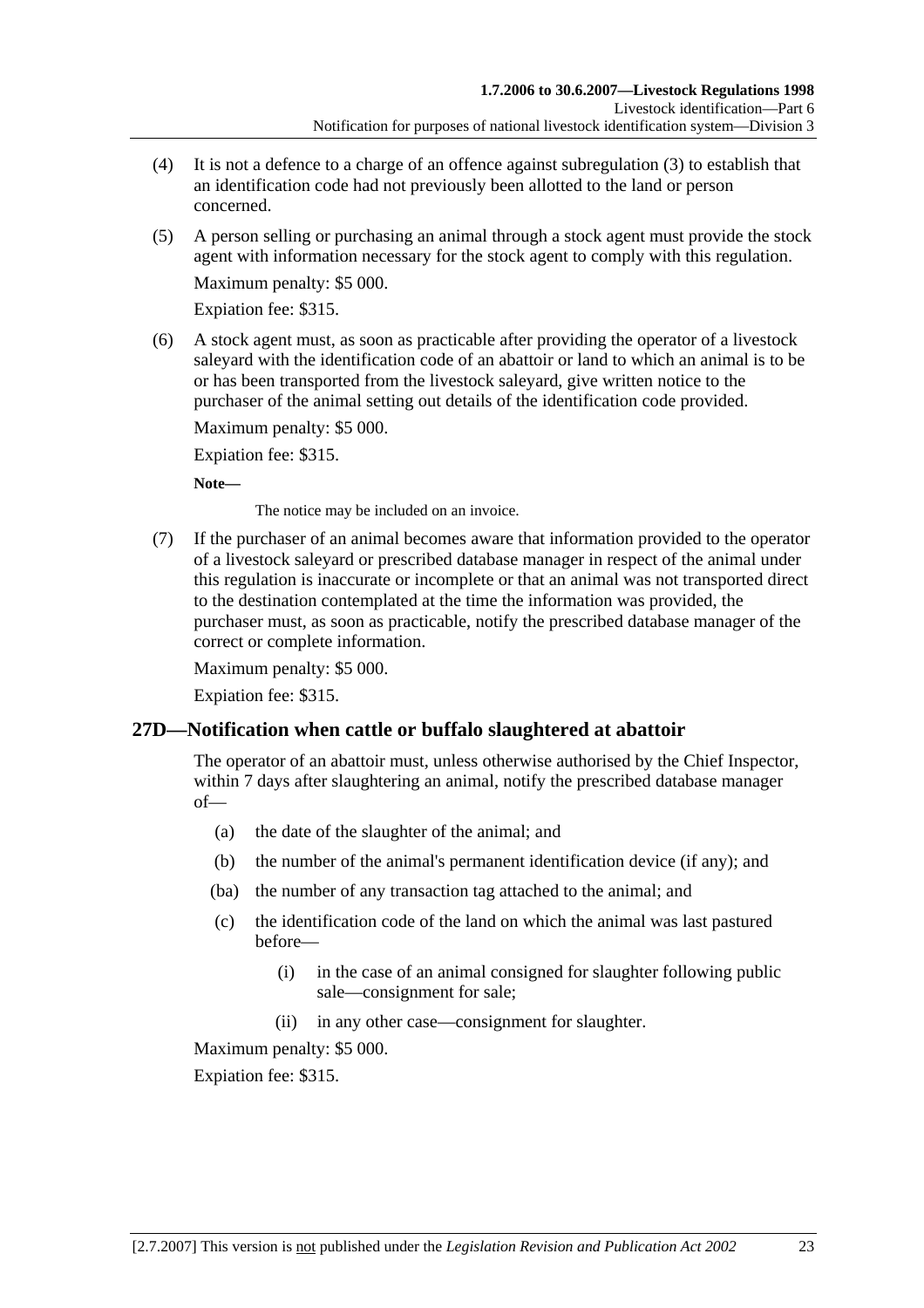## **27E—Notification when cattle or buffalo moved to different property**

- (1) If an animal is removed from land on which it is pastured and is pastured on other land, taken to a show, rodeo or other event, or unloaded during transit, the person who owns the animal following the removal must, unless otherwise authorised by the Chief Inspector, within 7 days after the removal, notify the prescribed database manager of—
	- (a) the date of the removal of the animal; and
	- (b) the number of the animal's permanent identification device; and
	- (c) the identification code of the land from which the animal is removed (if the land has such a code); and
	- (d) the identification code of the land to which the animal is removed.

Maximum penalty: \$5 000.

Expiation fee: \$315.

- (2) For the purposes of this regulation—
	- (a) an animal will not be regarded as being removed from land if it is moved from land to which an identification code applies to other land to which the same identification code applies;
	- (b) an animal will not be regarded as being pastured on land if it is pastured for a period of not more than 7 days at a livestock saleyard at which it is to be or has been offered for sale or at an abattoir at which it is to be slaughtered.
- (3) It is not a defence to a charge of an offence against subregulation  $(1)(d)$  to establish that an identification code had not previously been allotted to the land.

#### **27F—Manner of notifying prescribed database manager**

For the purposes of this Division, the prescribed database manager will only be taken to be notified if notified in a manner authorised by the prescribed database manager.

# **Division 3A—Identification of sheep and goats and movement documentation**

#### **27FA—Application of Division**

This Division applies only in relation to sheep and goats.

#### **27FB—Permanent identification devices**

- (1) Subject to this regulation, an animal must not be brought into the State, or removed from land on which it has been pastured, unless it is identified by a permanent identification device attached to an ear of the animal.
- (2) Until 1 January 2008, this regulation does not apply to animals consigned direct to slaughter from land on which they have been pastured for a price to be determined by weight and grade after slaughter.
- (3) Until 1 January 2009, this regulation does not apply to animals born before 1 January 2006.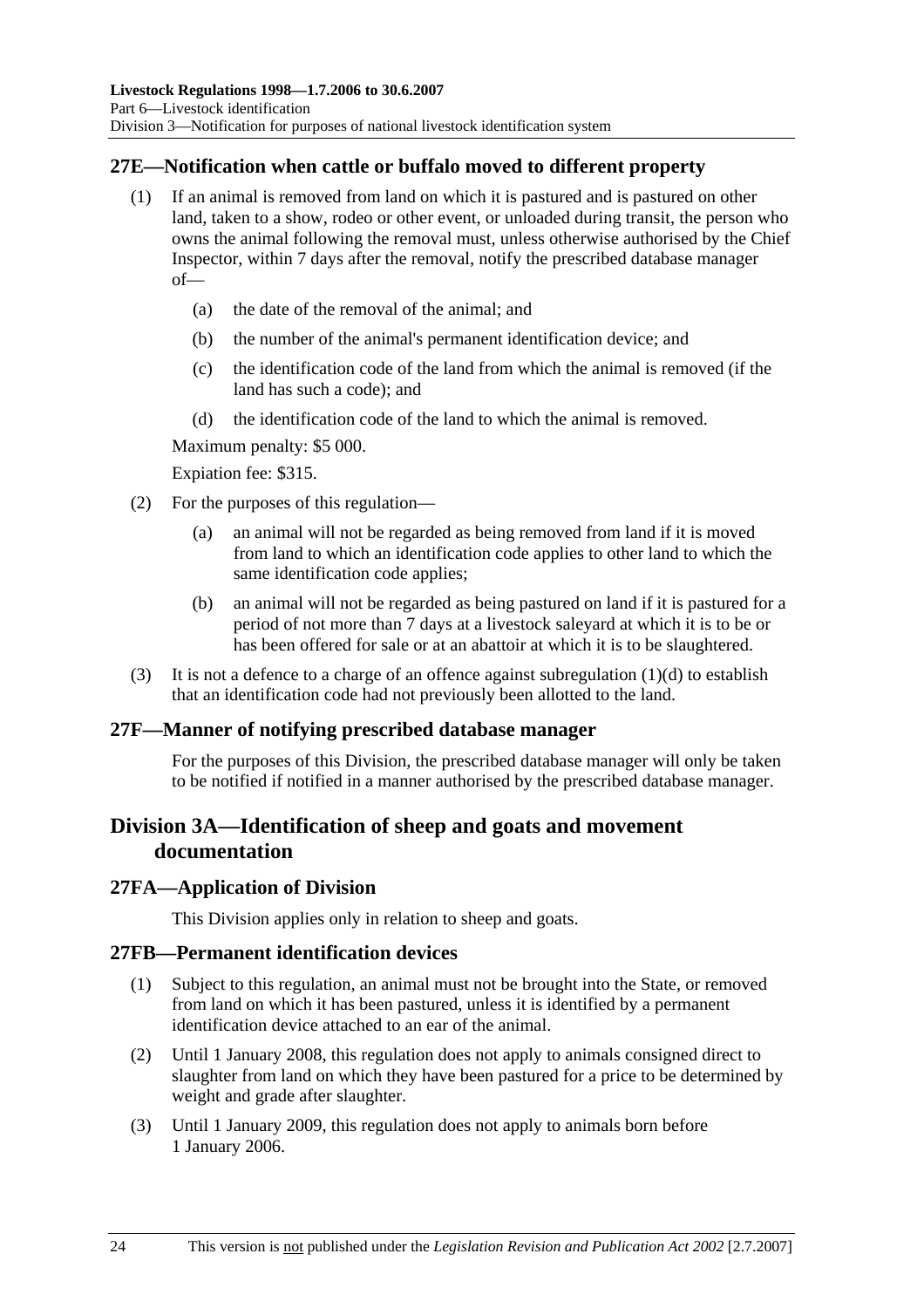- (4) This regulation does not apply to a feral goat that is captured, pastured for a period not exceeding 6 weeks and consigned direct to slaughter from the land on which it has been pastured.
- (5) For the purposes of subregulation (4)
	- a feral goat will be taken to have been captured and pastured if it is constrained by fences or other means and fed, watered, cared for or otherwise managed with a view to its consignment for sale or slaughter; and
	- (b) a goat will not be taken to be feral if it has been bred by the person responsible for its identification in accordance with this regulation.
- (6) If, without the authorisation of the Chief Inspector, an animal is not identified in accordance with this regulation, the owner of the animal is guilty of an offence.

Expiation fee: \$315.

 (7) If, without the authorisation of the Chief Inspector, a permanent identification device is attached to an animal and the device bears the identification code of land other than land on which the animal is or was last pastured, the owner of the animal and any person who caused the device to be so attached are each guilty of an offence.

Maximum penalty: \$5 000.

Expiation fee: \$315.

 (8) For the purposes of this regulation, an animal will not be regarded as being removed from land if it is moved from land to which an identification code applies to other land to which the same identification code applies.

### **27FC—Movement documentation**

- (1) The owner of an animal that is brought into this State, or removed from land on which it has been pastured (the *consignor*), is guilty of an offence unless movement documentation—
	- (a) accompanies the animal during its movement; and
	- (b) is provided to a person (the *consignee*) as follows:
		- (i) if the animal is brought into this State or removed for the purposes of sale by a stock agent—to the agent; or
		- (ii) if the animal is brought into this State or removed for the purposes of direct sale to a purchaser—to the purchaser; or
		- (iii) in any other case—to the person responsible for the management of the animal following its movement.

Maximum penalty: \$5 000.

Expiation fee: \$315.

- (2) The *movement documentation* must comprise—
	- (a) a vendor declaration relating to the animal (which, in the case of sheep, includes a sheep health statement); or
	- (b) a document containing—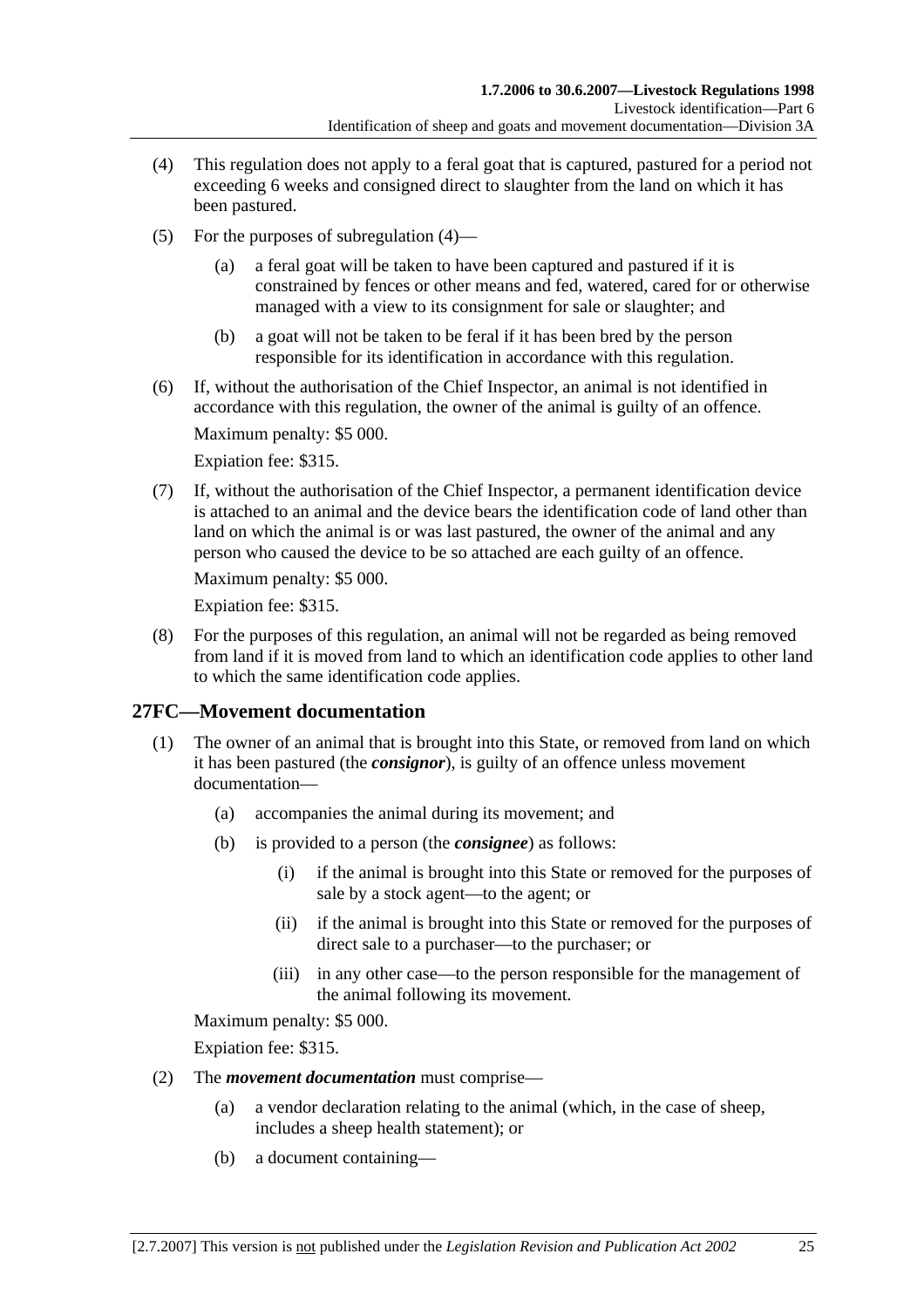- (i) a statement of—
	- (A) the number and a general description of the animals being moved; and
	- (B) the identification code of the land from which the animals are being removed or, if the animals are being brought into the State, the land on which the animals were last pastured; and
	- (C) the identification codes present on the permanent identification devices attached to the animals (and, if more than 1 device is attached to an animal, on the device most recently attached to the animal); and
	- (D) the identification code of the land to which the animals are being moved or the address or a description of the location of the land; and
	- (E) the date on which the animals are being moved; and
- (ii) in the case of sheep—a sheep health statement.
- (3) A *sheep health statement* is a declaration in connection with the health of sheep in a form approved by the Chief Inspector.
- (4) Despite subregulation (2) movement documentation need not include a sheep health statement if the animal concerned is consigned direct from a livestock saleyard outside this State to an abattoir in this State for immediate slaughter.
- (5) The consignor and the consignee must retain a copy of movement documentation prepared or received under this regulation for at least 7 years.

Expiation fee: \$315.

 (6) If animals are sold by a stock agent, the stock agent must provide the purchaser with a copy of the movement documentation accompanying the animals, or a document that summarises the information set out in subregulation (2)(b), within 7 days after the sale.

Maximum penalty: \$5 000.

Expiation fee: \$315.

 (7) A purchaser to whom documentation is provided under subregulation (6) must retain the documentation for at least 7 years.

Maximum penalty: \$5 000.

Expiation fee: \$315.

- (8) For the purposes of this regulation—
	- (a) an animal will not be regarded as being removed from land if it is moved from land to which an identification code applies to other land to which the same identification code applies; and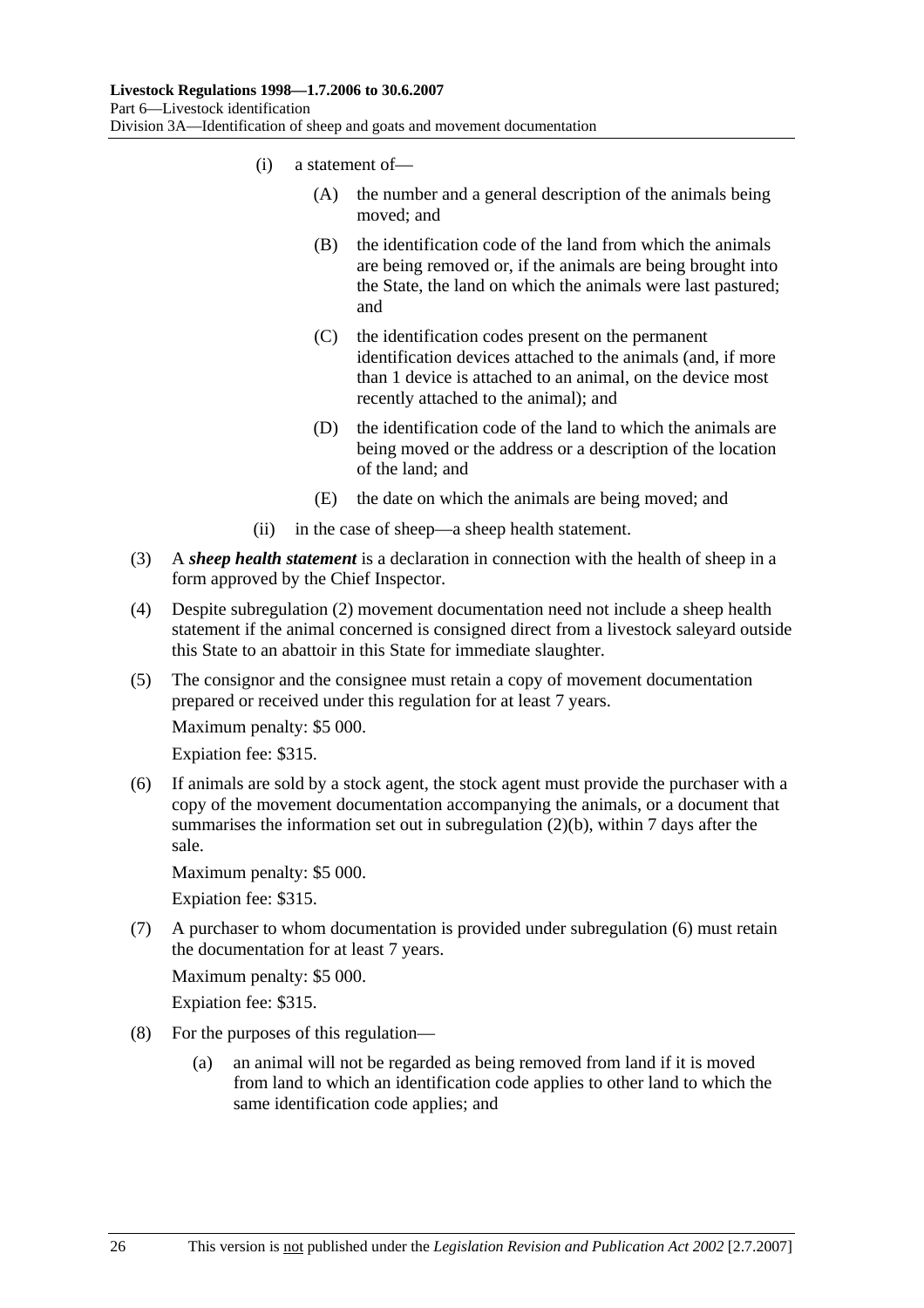(b) an animal will not be regarded as being pastured on land if it is pastured on the land for a period of not more than 7 days at a livestock saleyard at which it is to be or has been offered for sale or at an abattoir at which it is to be slaughtered.

# **Division 4—Identification of deer**

# **27G—Identification of deer**

 (1) A person who keeps deer must ensure that deer are not removed from land on which they are kept unless attached to the ear of each animal is an identification tag that bears the identification code of the land from which it is removed.

Maximum penalty: \$5 000.

Expiation fee: \$315.

 (2) Subregulation (1) does not apply in relation to the removal of an animal from land to which an identification code applies to land to which the same code applies.

# **Division 5—General**

# **27H—Removal of livestock in contravention of this Part**

- (1) If an inspector suspects on reasonable grounds that a person has removed, or is about to remove, livestock from property in contravention of this Part, the inspector may—
	- (a) require the owner or person in charge of the animals to—
		- (i) muster them at or take them to a specified place convenient for inspecting or attaching transaction or identification tags to the animals;
		- (ii) attach permanent identification devices or transaction or identification tags to animals found not to be tagged or otherwise identified in accordance with this Part;
		- (iii) detain the animals at a specified place, or return the animals to the place from which they have been removed, until they are tagged or otherwise identified in accordance with this Part; and
	- (b) if the owner or person in charge refuses or fails to comply with such a requirement, take the action required to be taken, with or without assistance.
- (2) The Minister may recover costs and expenses reasonably incurred by an inspector under subregulation (1)(b) by action in a court of competent jurisdiction as a debt owed by the person of whom the requirement was made.

# **28—Types of tags and devices**

- (1) A person must only attach to, or insert in, an animal a permanent identification device of the following kind:
	- (a) if the device is to be attached to or inserted in the animal on the property on which the animal was born—a device of a kind approved by the Chief Inspector as a breeder device; or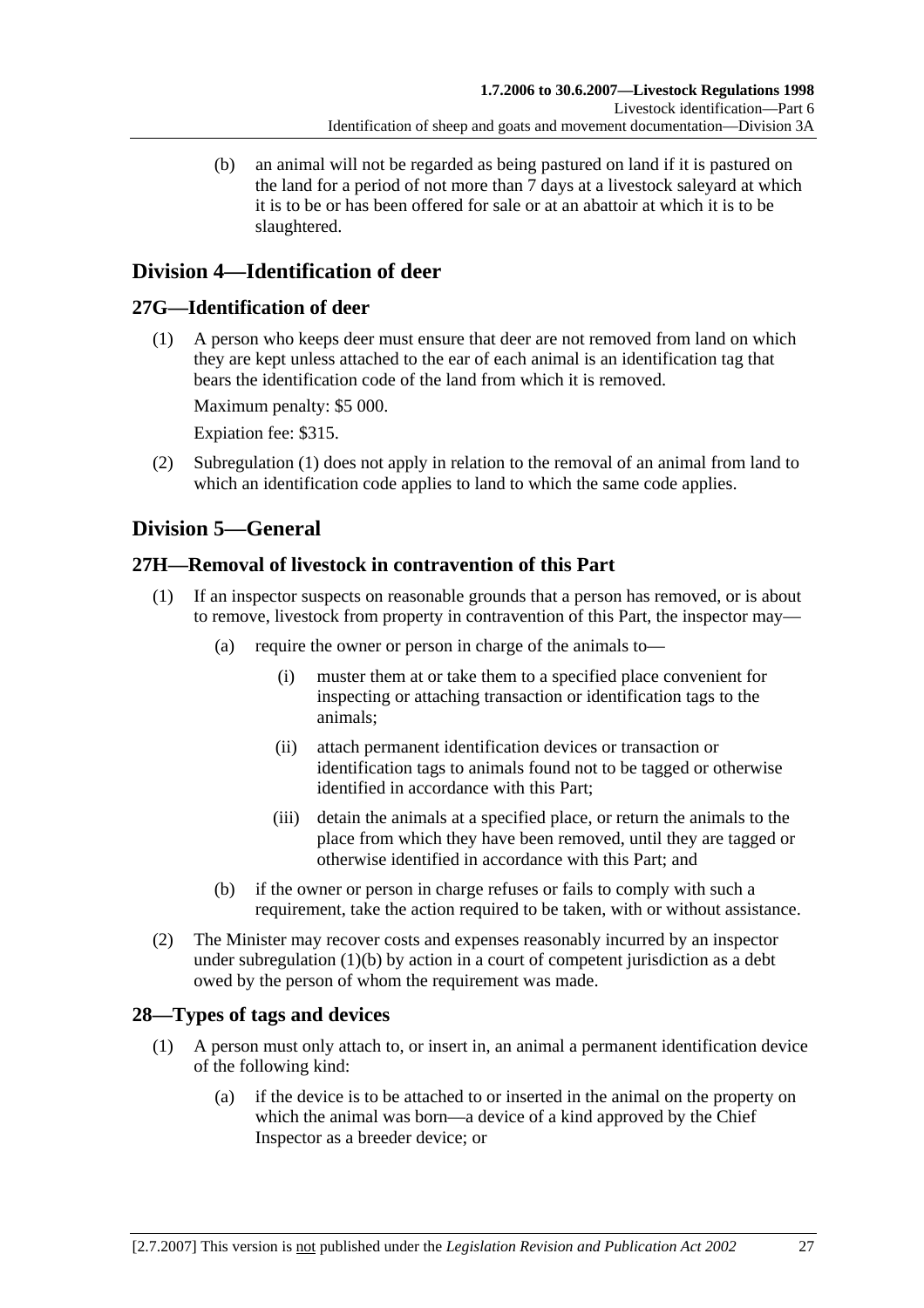(b) in any other case—a device of a kind approved by the Chief Inspector as a post-breeder device.

Maximum penalty: \$5 000.

Expiation fee: \$315.

#### **29—Identification codes**

- (1) The Chief Inspector may, on application, allot an identification code to—
	- (a) the owner or a purchaser of land or livestock; or
	- (b) a stock agent; or
	- (c) the operator of a saleyard; or
	- (d) the operator of an abattoir.
- (2) The Chief Inspector may, on allotting an identification code, designate that it is allotted to specified land.
- (3) The Chief Inspector may cancel an identification code—
	- (a) at the request of, or with the consent of, the person to whom the code is allotted; or
	- (b) in the case of a code allotted to specified land—
		- (i) at the request of the owner of the land or the owner of livestock pastured or kept on the land; or
		- (ii) if satisfied that no transaction or identification tags or permanent identification devices bearing the identification code of the land have been ordered in the preceding 3 years.
- (4) The Chief Inspector must give notice of any cancellation of an identification code under subregulation  $(3)(b)$  to the person to whom the code is allotted at his or her last known address.
- (5) The Chief Inspector must maintain a register of identification codes, including for each code details of the name and address of the person to whom the code is allotted and the land, if any, to which the code is allotted.
- (6) The register may contain other information that the Chief Inspector considers appropriate, such as further contact details of the person to whom the code is allotted or the identity and contact details of the registered proprietor of the land.
- (7) The Chief Inspector may make the register available—
	- (a) free of charge, to the prescribed database manager, a law enforcement agency or an agency that regulates matters relating to livestock in another jurisdiction; and
	- (b) for the fee fixed in Schedule 1, to the operator of a saleyard or abattoir, a stock agent or any other person who has, in the opinion of the Chief Inspector, a legitimate interest in the information on the register.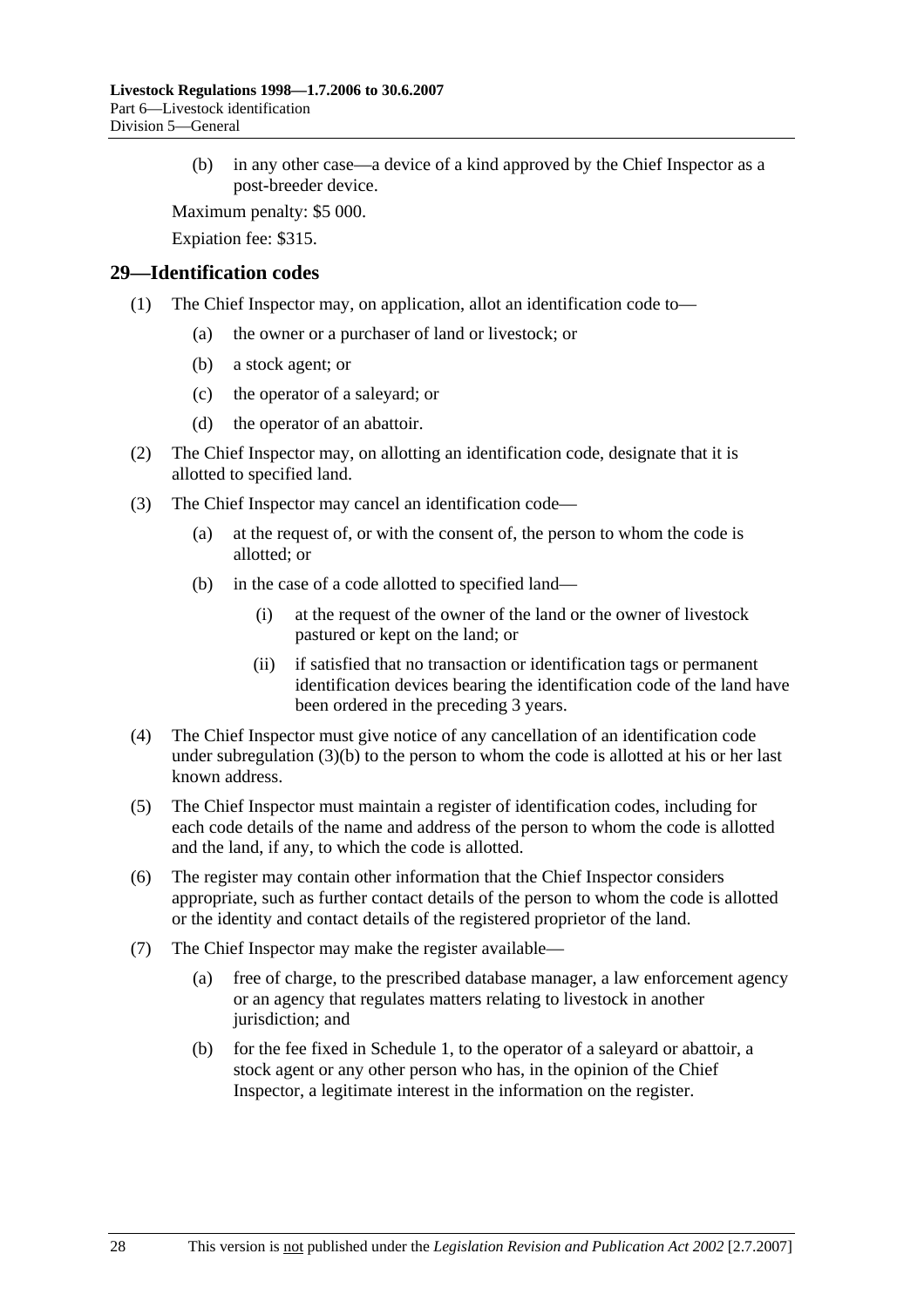#### **29A—Authorisation of manufacturers and recyclers**

The Chief Inspector may authorise a person—

- (a) to manufacture transaction or identification tags or permanent identification devices for the purposes of this Part; or
- (b) to recycle permanent identification devices for the purposes of this Part.

#### **29B—Supply of tags and devices**

An authorised manufacturer or authorised recycler—

- (a) may only supply transaction or identification tags or permanent identification devices to persons on receipt of an order form validated in a manner approved by the Chief Inspector; and
- (b) must—
	- (i) keep records of the persons to whom the tags or devices are supplied and the number and type of tags or devices supplied in respect of each identification code; and
	- (ii) at the request of an inspector or other person authorised in writing by the Chief Inspector, produce the records for inspection.

Maximum penalty: \$5 000.

Expiation fee: \$315.

#### **29C—Animal must not have more than 1 permanent identification device**

 (1) A person must not, without the authorisation of the Chief Inspector, attach to or insert in an animal a permanent identification device if the animal already has a permanent identification device attached to or inserted in it.

Maximum penalty: \$2 500.

Expiation fee: \$210.

 (2) This regulation does not apply to the attachment of a post-breeder device (see regulation  $28(1)(b)$  to a sheep or goat.

#### **29D—Removal of permanent identification devices**

 (1) Subject to this regulation, a person must not remove a permanent identification device from an animal unless authorised to do so by the Chief Inspector.

Maximum penalty: \$5 000.

Expiation fee: \$315.

- (2) Subregulation (1) does not apply to an inspector or a person acting in the course of his or her duties at an abattoir.
- (3) The operator of an abattoir must ensure that all permanent identification devices removed from animals at the abattoir are, on a regular basis and in any event at least monthly—
	- (a) destroyed; or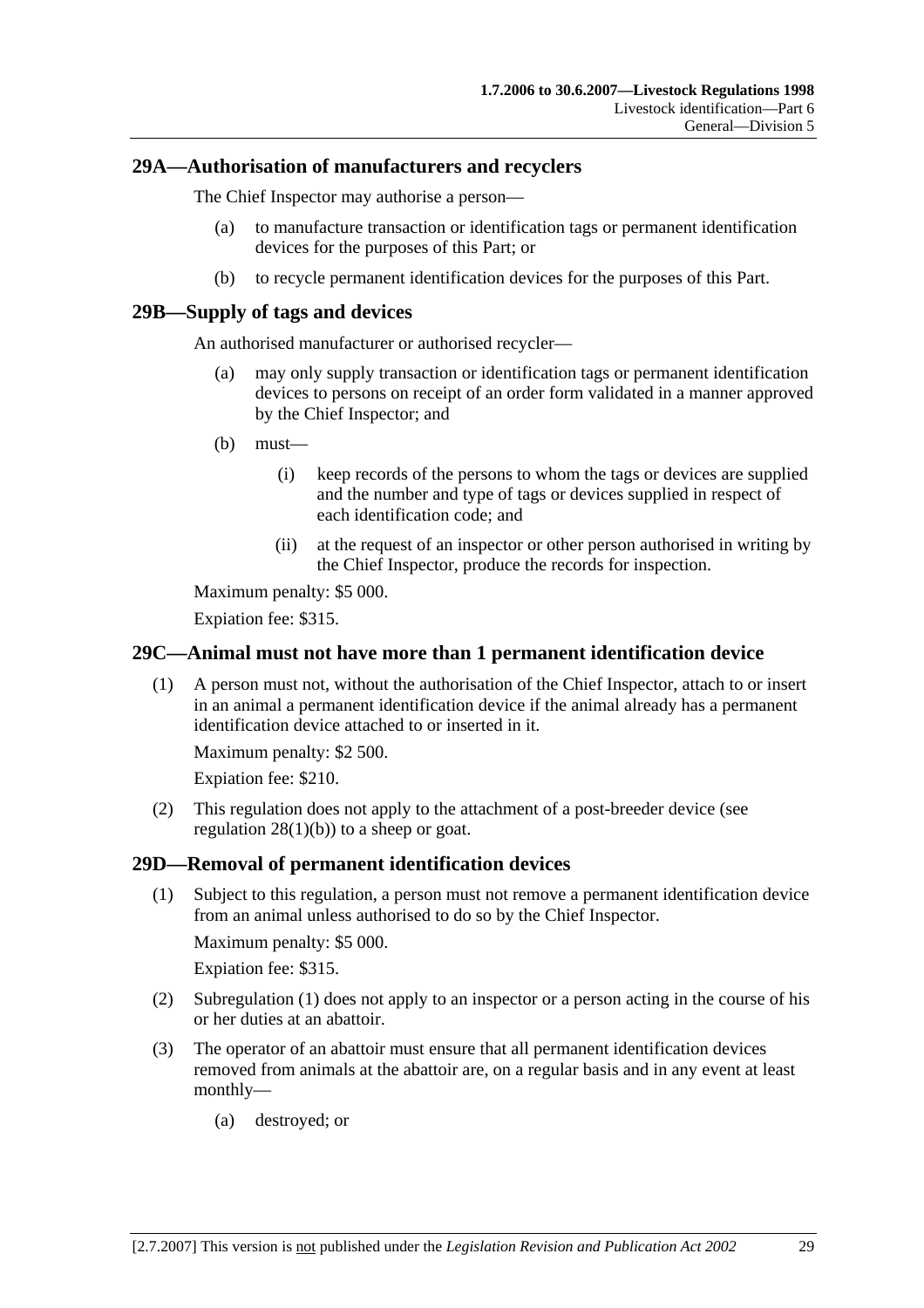(b) sent to an authorised recycler.

Maximum penalty: \$5 000.

Expiation fee: \$315.

#### **29E—Replacement of lost devices**

 $(1)$  If—

- (a) an animal has a permanent identification device attached to or inserted in it; and
- (b) the device is subsequently lost; and
- (c) a replacement permanent identification device is then attached to or inserted in the animal,

the person who attaches or inserts the replacement device must keep records which will enable the replacement device to be identified and must, at the request of an inspector, produce the records for inspection.

Maximum penalty: \$2 500.

Expiation fee: \$210.

 (2) A person must keep records required under subregulation (1) in relation to an animal for not less than two years after the date on which the animal dies or is otherwise disposed of by the person.

#### **29F—Offence to alter or deface tags and devices**

A person must not, without the authorisation of the Chief Inspector, alter or deface a transaction or identification tag or permanent identification device that is attached to or inserted in an animal.

Maximum penalty: \$5 000.

Expiation fee: \$315.

# **Part 7—Sheep lice**

#### **30—Offence if lice-infested sheep at market**

- (1) If lice-infested sheep are present at a market—
	- (a) the owner of the sheep; and
	- (b) any other person who consigned the sheep to the market,

are each guilty of an offence.

Maximum penalty: \$5 000.

Expiation fee: \$315.

- (2) It is a defence to a charge of an offence against subregulation  $(1)$  if it is proved—
	- (a) that the sheep (or an appropriate number of the sheep selected on an appropriate basis) had been properly inspected for the presence of lice by a person with suitable experience or training within 14 days before the sheep were taken to the market and no live lice were found in the course of the inspection; and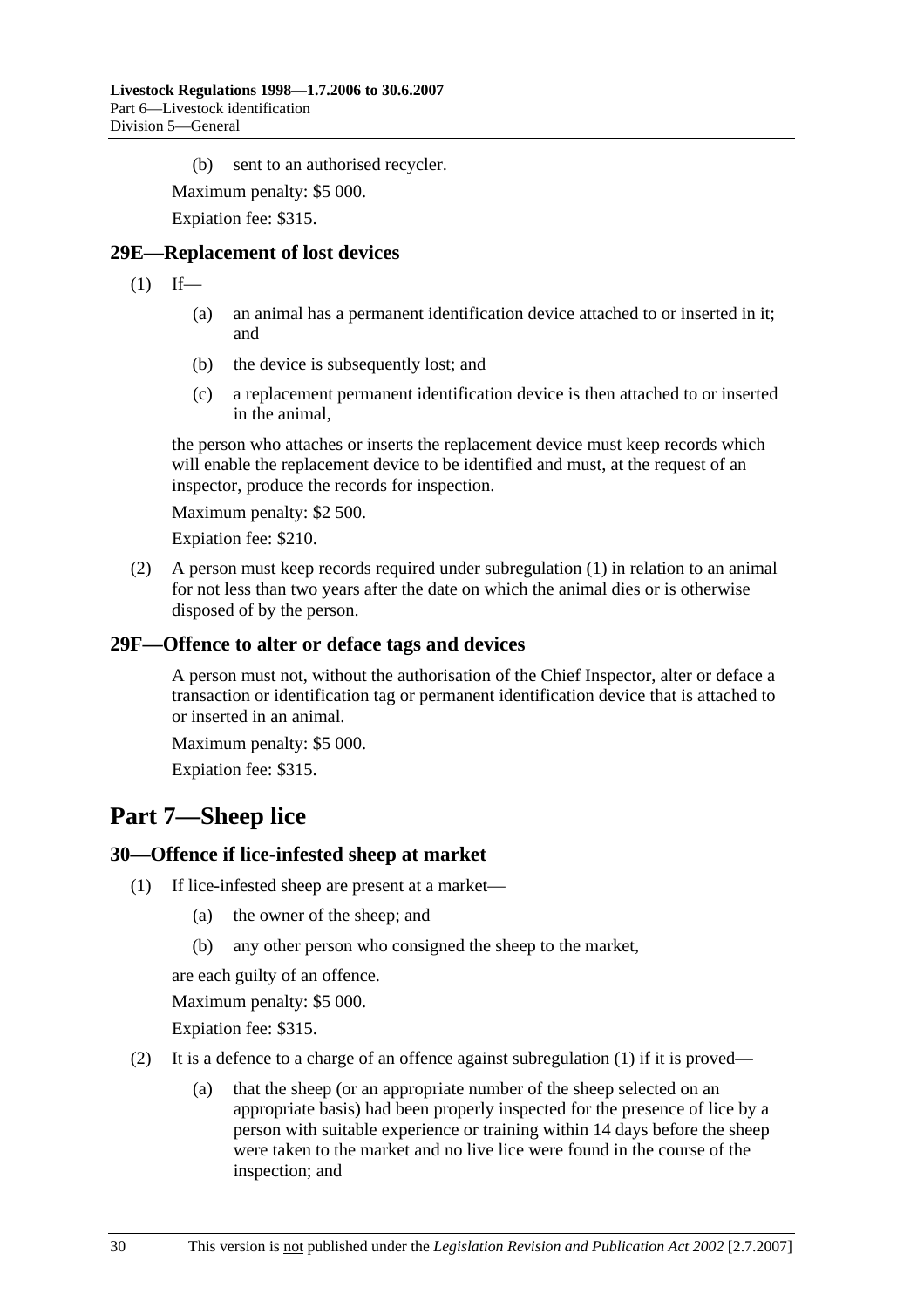- (b) that after the inspection and before being taken to the market the sheep were kept separate from sheep other than sheep similarly inspected during that period and found to be free of live lice.
- (3) In this regulation—

*market* means a market, fair, sale, show, parade or other gathering or competition at which sheep from different holdings are present (but does not include an abattoir).

#### **31—Offence if lice-infested sheep stray**

If lice-infested sheep stray, the owner of the sheep and any other person responsible for control of the sheep are each guilty of an offence.

Maximum penalty: \$5 000.

Expiation fee: \$315.

# **Part 7A—Vendor declarations**

#### **31A—Signing of vendor declarations**

A person must not sign a vendor declaration in connection with the sale or proposed sale of livestock unless the person is, or was immediately before the sale or consignment of the livestock for sale—

- (a) the owner of the livestock; or
- (b) a person responsible for the husbandry of the livestock authorised by the owner to do so.

Maximum penalty: \$5 000.

Expiation fee: \$315.

#### **31B—False or misleading vendor declarations**

A person must not make a statement that is false or misleading in a material particular (whether by reason of the inclusion or omission of any particular) in a vendor declaration.

Maximum penalty/expiation fee:

(a) If the person made the statement knowing that it was false or misleading:

Maximum penalty—\$10 000.

(b) In any other case:

Maximum penalty—\$5 000.

Expiation fee—\$315.

# **Part 8—Provision for funds under repealed Acts**

#### **32—Cattle Compensation Fund**

The amount in the Cattle Compensation Fund on the repeal of the *Cattle Compensation Act 1939* is to be paid into the South Australian Cattle Industry Fund established under the *Primary Industry Funding Schemes (Cattle Industry Fund) Regulations 2000* made under the *Primary Industry Funding Schemes Act 1998*.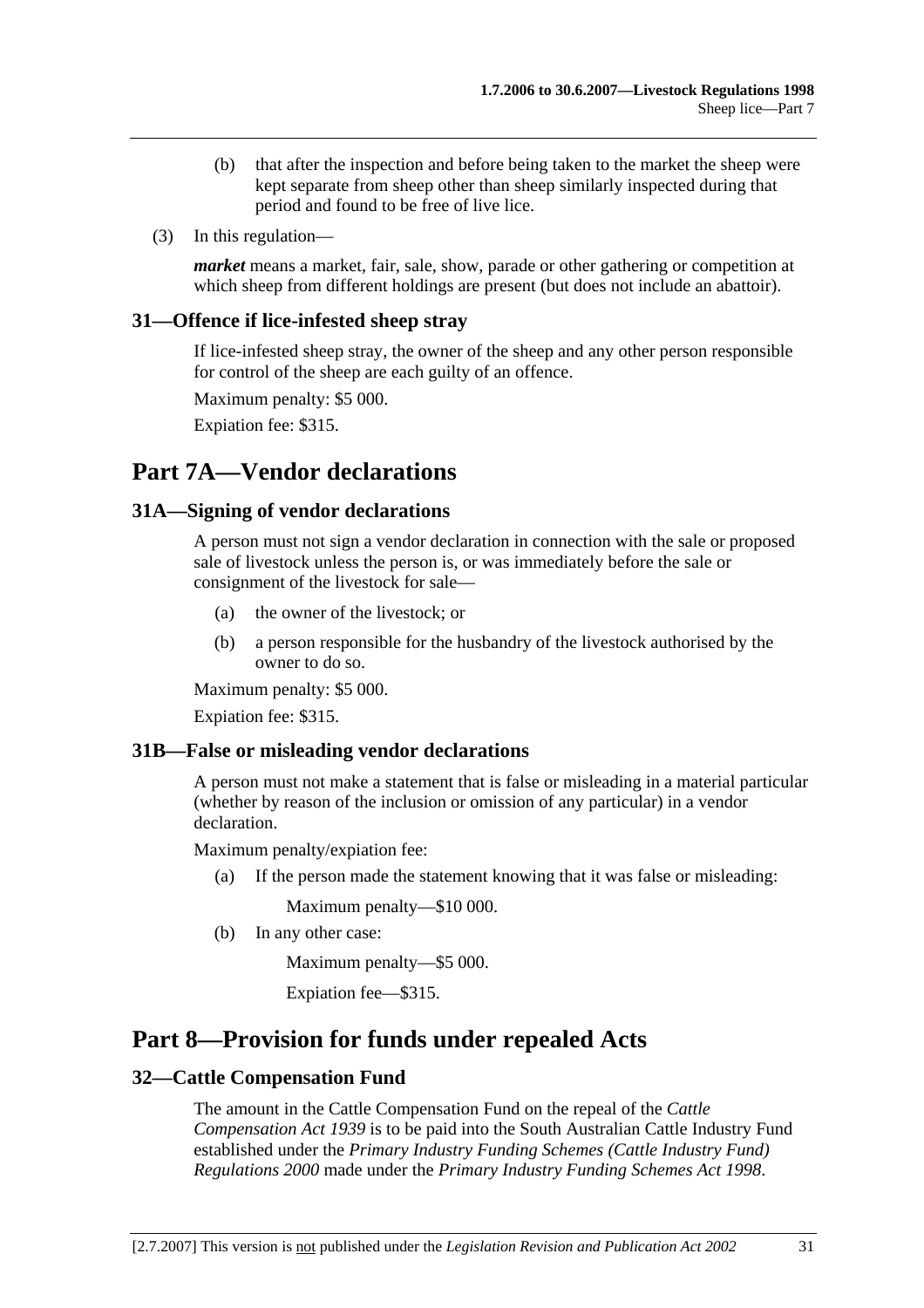#### **33—Beekeepers Compensation Fund**

The amount in the Beekeepers Compensation Fund established for the purposes of the *Apiaries Act 1931* on the repeal of that Act is to be paid into the South Australian Apiary Industry Fund established under the *Primary Industry Funding Schemes (Apiary Industry Fund) Regulations 2001* made under the *Primary Industry Funding Schemes Act 1998*.

#### **34—Swine Compensation Fund**

The amount in the Swine Compensation Fund on the repeal of the *Swine Compensation Act 1936* is to be paid into the South Australian Pig Industry Fund established under the *Primary Industry Funding Schemes (Pig Industry Fund) Regulations 2001* made under the *Primary Industry Funding Schemes Act 1998*.

#### **34A—Deer Keepers Compensation Fund**

The amount in the Deer Keepers Compensation Fund established for the purposes of the *Deer Keepers Act 1987* on the repeal of that Act is to be paid into the South Australian Deer Industry Fund established under the *Primary Industry Funding Schemes (Deer Industry Fund) Regulations 2002* made under the *Primary Industry Funding Schemes Act 1998*.

# **Part 9—Stock foods**

#### **Division 1—Preliminary**

#### **35—Interpretation**

In this Part—

*Agvet Code of South Australia*—see the *Agricultural and Veterinary Chemicals (South Australia) Act 1994*;

*approved label* has the same meaning as in the Agvet Code of South Australia;

*manufactured stock food* means anything that is manufactured or processed as food for livestock but does not include stock food comprised only of chaff, hay or wholegrains;

*package* means anything in or by which a stock food is cased, covered, enclosed, contained or packed;

*permit* has the same meaning as in the Agvet Code of South Australia;

*registered veterinary product* has the same meaning as in the Agvet Code of South Australia;

*restricted animal material* means material derived wholly or partly from a vertebrate, but does not include milk, a milk product, gelatine, tallow or an extracted oil;

*stock food* means—

- (a) manufactured stock food; or
- (b) chaff, hay or wholegrains; or
- (c) anything else used as food for livestock;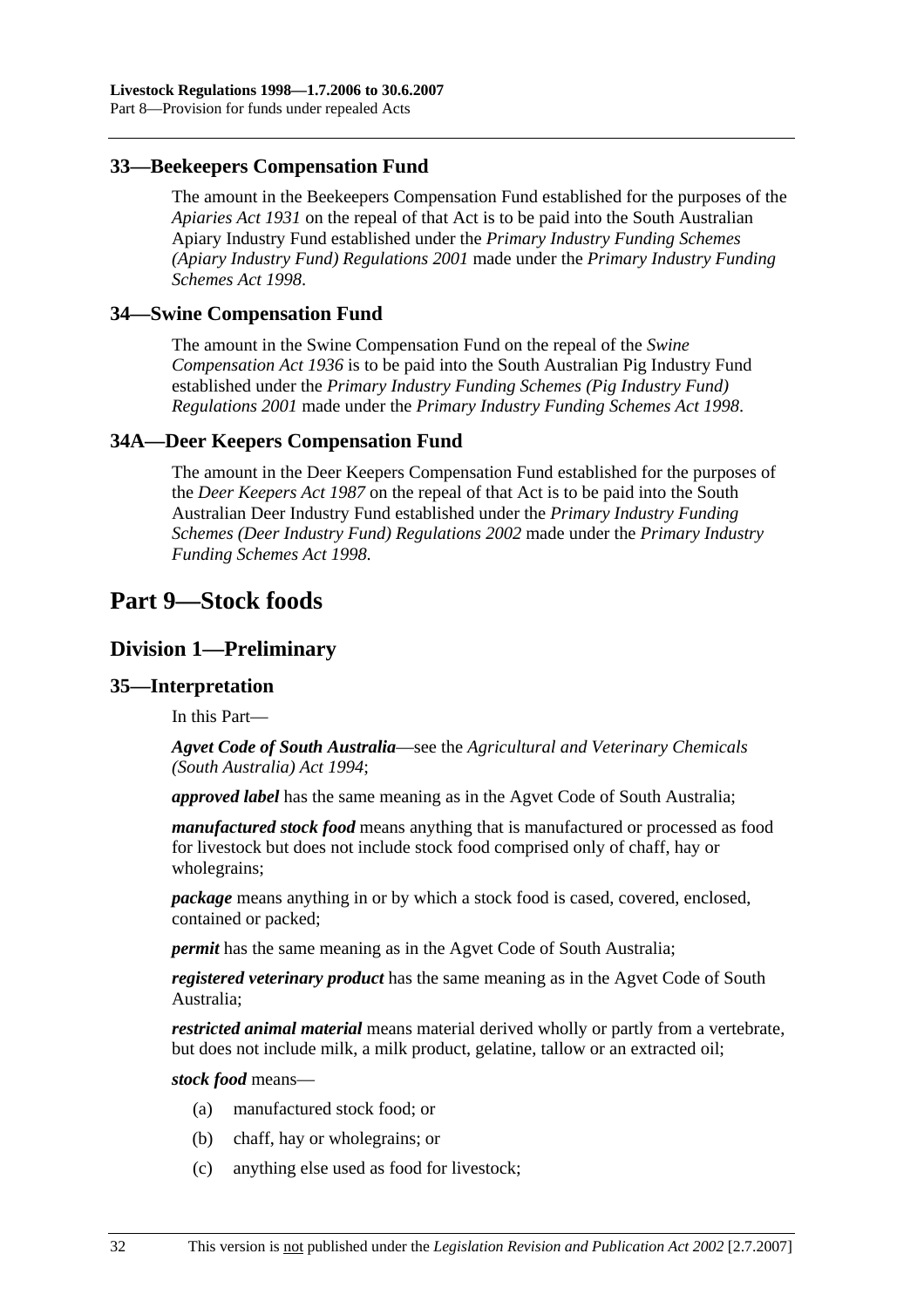*supply* means supply through sale, gift, loan, exchange or hire and includes offer to supply.

# **Division 2—Feeding of livestock**

## **36—Feeding of restricted animal material to ruminants**

A person must not:

- (a) feed to ruminants, or permit ruminants to feed on, restricted animal material (whether or not the material has been rendered suitable for animal consumption); or
- (b) dispose of restricted animal material (whether or not the material has been rendered suitable for animal consumption) in a manner that ruminants may gain access to it.

Maximum penalty: \$10 000.

## **37—Feeding of restricted animal material from placental mammals to nonruminants**

- (1) A person must not—
	- (a) feed to livestock, or permit livestock to feed on, restricted animal material from a placental mammal unless the material has been rendered suitable for animal consumption by means of a process approved by the Chief Inspector; or
	- (b) dispose of restricted animal material from a placental mammal that has not been rendered suitable for animal consumption as referred to in paragraph (a) in a manner that livestock may gain access to it.

Maximum penalty: \$10 000.

(2) In subregulation  $(1)$ —

*livestock* does not include cats, dogs or ruminants.

# **38—Feeding of stock foods containing faeces**

A person must not feed to livestock, or permit livestock to feed on, a stock food that consists wholly or partly of faeces.

Maximum penalty: \$10 000.

### **39—Feeding of stock foods containing registered veterinary products**

A person must not feed to livestock, or permit livestock to feed on, a stock food that contains a registered veterinary product unless—

 $(a)$ 

- (i) the product is registered for use on the species of animal to which the livestock belongs; and
- (ii) the stock food is being used to treat the livestock for a disease or condition of the livestock, or infestation of the livestock by a pest, specified on the approved label for containers of that product; or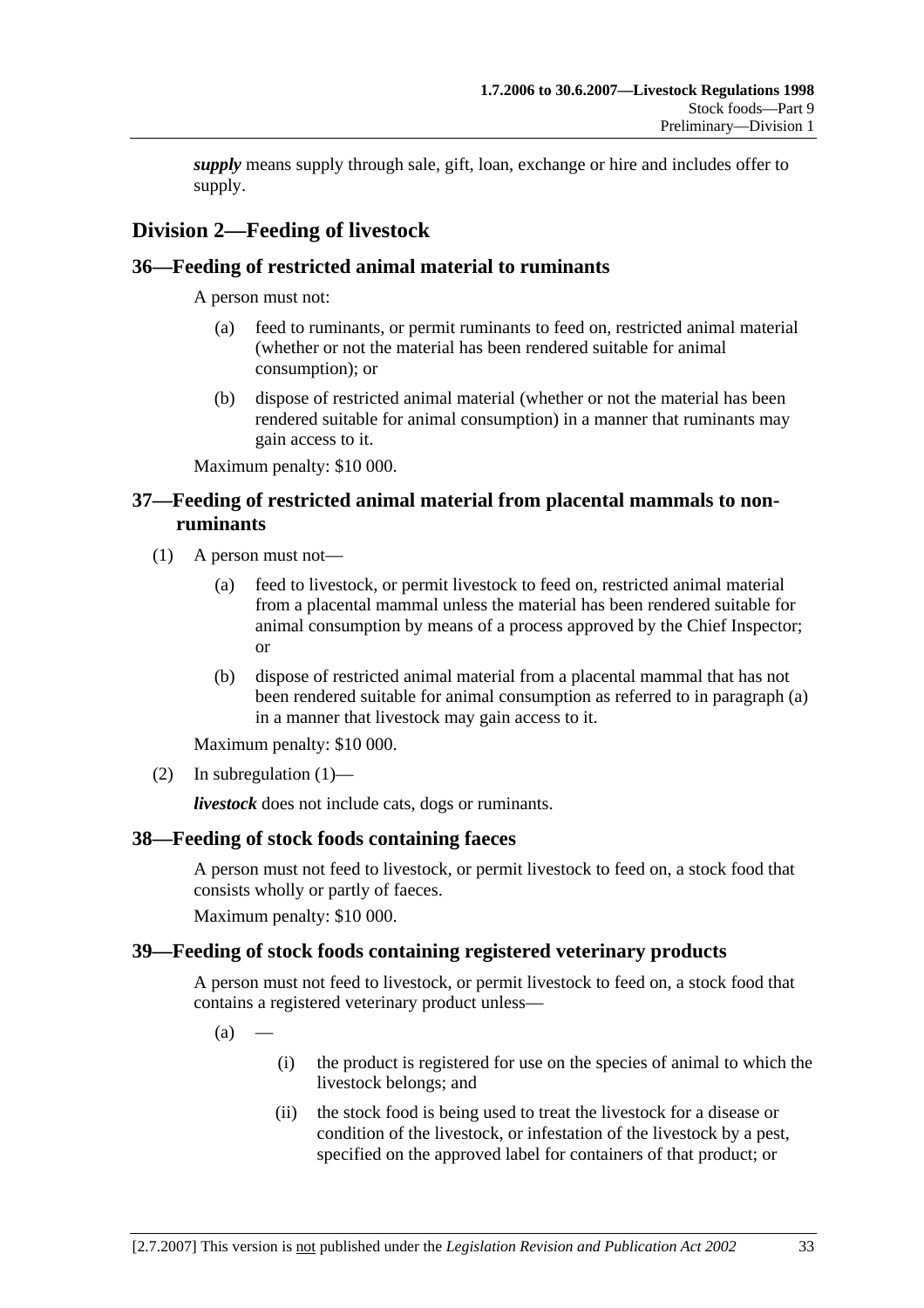(b) the person does so in accordance with a permit or the instructions of a veterinary surgeon responsible for treating the livestock.

Maximum penalty: \$10 000.

# **Division 3—Standards for stock foods**

#### **40—Offence**

 (1) A person must not supply stock food unless the stock food complies with the standards prescribed by this Division.

Maximum penalty: \$10 000.

 (2) This regulation does not apply in relation to stock food supplied for consumption by cats, dogs, caged birds (other than poultry) or aquarium fish.

#### **41—Restricted animal material in stock foods**

- (1) A stock food supplied for consumption by ruminants must not contain restricted animal material.
- (2) A stock food supplied for consumption by non-ruminant livestock must not contain restricted animal material from a placental mammal unless the material has been rendered suitable for animal consumption by means of a process approved by the Chief Inspector.

#### **42—Substances prohibited in stock foods**

A stock food must not contain a substance specified in Schedule 2 Part 1 except as provided in that Part.

### **43—Organochlorine pesticides in stock foods**

A substance specified in Schedule 2 Part 2 must not be present in stock food in a level that is more than the maximum level prescribed by that Part for that substance.

#### **44—Antioxidants in stock foods**

A substance specified in Schedule 2 Part 3 must not be present in stock food in a level that is more than the maximum level prescribed by that Part for that substance.

#### **45—Registered veterinary products in stock foods**

- (1) A stock food must not contain a registered veterinary product unless—
	- (a) the stock food is supplied for consumption by a species of animal for which the product is registered for use on; and
	- (b) the stock food is supplied for the purpose of treating such an animal for a disease or condition of the animal, or infestation of the animal by a pest, specified on the approved label for containers of that product; and
	- (c) the proportion or amount of the product in the stock food is a proportion or amount determined in accordance with the directions for use of the product specified on the approved label for containers of the product.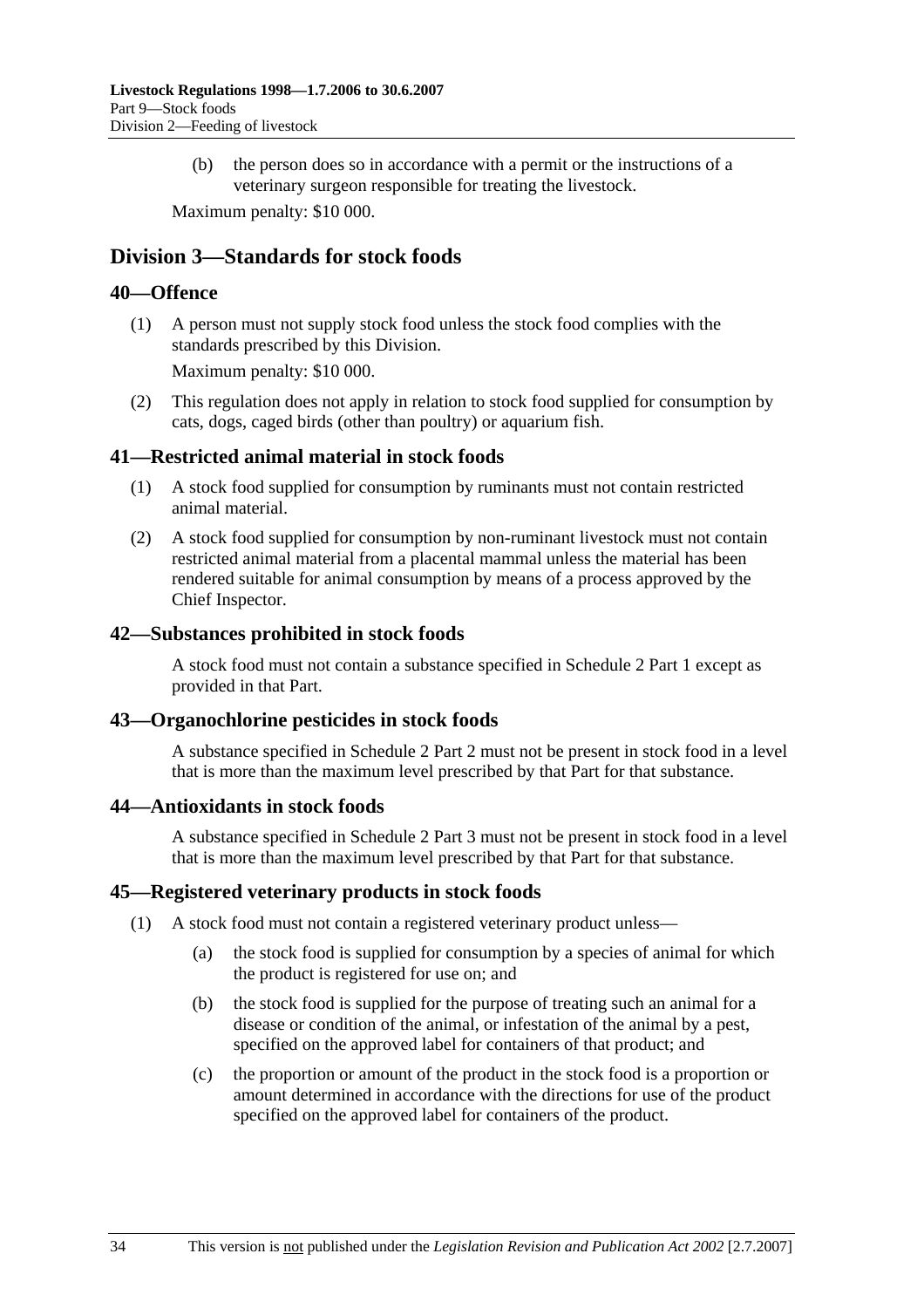(2) Subregulation (1) does not prevent stock food containing a registered veterinary product being supplied to a veterinary surgeon for use in the treatment of livestock or to a person holding a permit authorising the supply or use of the registered veterinary product in stock food.

# **Division 4—Labelling of manufactured stock foods**

### **46—Offences**

 (1) A person must not supply manufactured stock food unless the stock food is labelled, or information is provided to the person to whom the stock food is supplied, in accordance with this Division.

Maximum penalty: \$5 000.

Expiation fee: \$315.

- (2) A person must not, without reasonable excuse—
	- (a) deface, alter or obscure a label for a package of stock food containing information required by this Division; or
	- (b) remove from a package of stock food containing restricted animal material a label for the food containing information required by this Division.

Maximum penalty: \$2 500.

Expiation fee: \$210.

 (3) This regulation does not apply in relation to stock food supplied for consumption by cats, dogs, caged birds (other than poultry) or aquarium fish.

# **47—Requirement for label or advice note**

- (1) A stock food must—
	- (a) if supplied in a package—have affixed to, or printed or stencilled on, the package a label that complies with this Division; or
	- (b) if supplied without a package—be supplied in accordance with this regulation with an advice note that complies with this Division.
- (2) If stock food supplied without a package is delivered to a person, the advice note for the stock food must be handed to the person or an agent of the person.
- (3) If stock food supplied without a package is delivered to premises where no person is in attendance to accept delivery of the advice note for the stock food, the advice note must, within 7 days of the delivery, be given or sent to the person to whom the stock food was supplied.

### **48—General information to be included on label or advice note**

A label or advice note for a stock food must state—

- (a) the distinctive name of the stock food; and
- (b) the name and principal place of business of the manufacturer, producer or supplier of the stock food.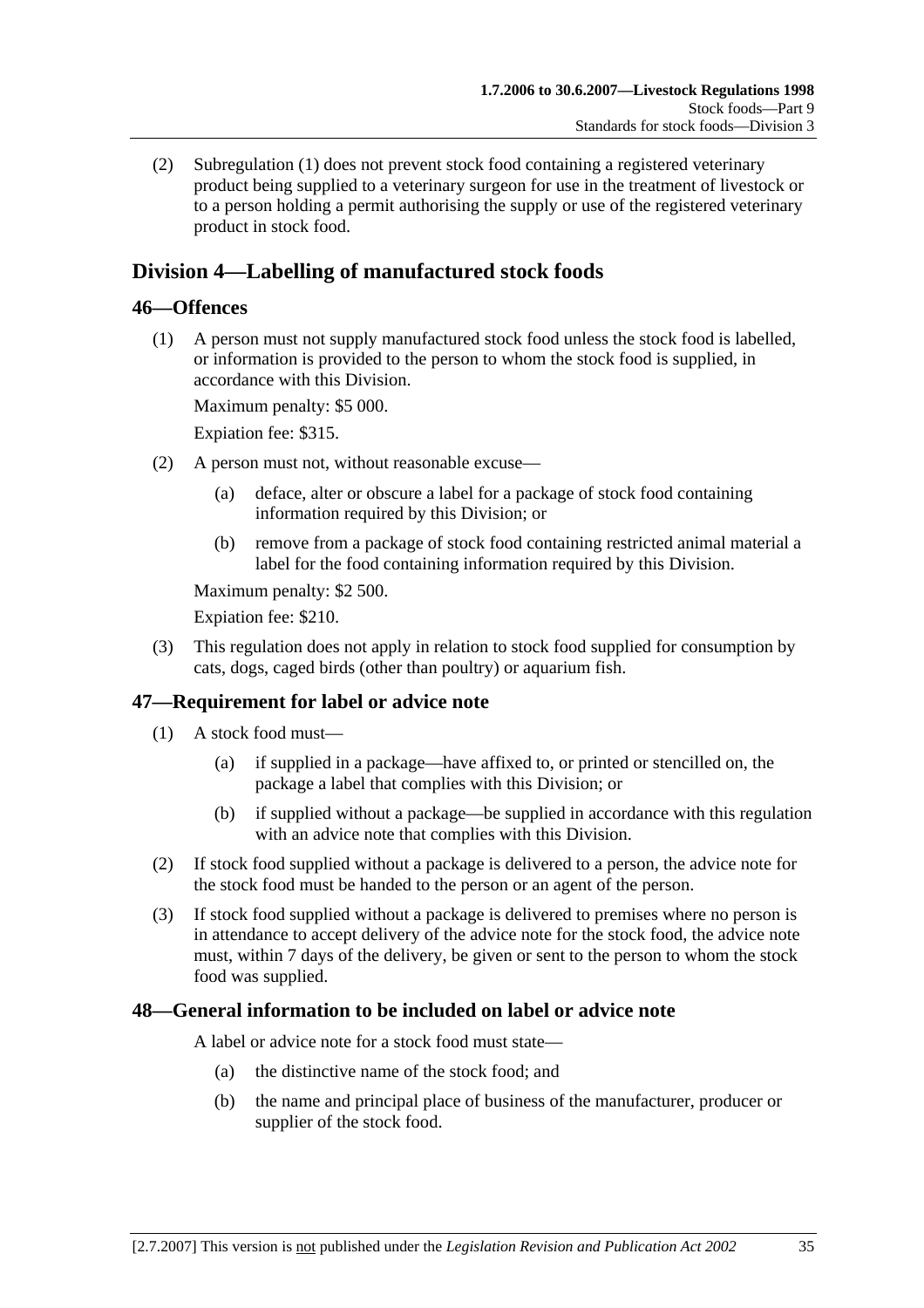### **49—Information about restricted animal material content**

- $(1)$  If—
	- (a) a stock food manufactured or produced before 20 December 2001 contains restricted animal material from animals other than fish or birds; and
	- (b) the stock food is not supplied for consumption by dogs or pigeons; and
	- (c) the label or advice note for the stock food does not contain a statement that the stock food is suitable for consumption by non-ruminant livestock only,

the label or advice note for the stock food must contain—

- (d) a statement indicating whether or not the restricted animal material is from a placental mammal; and
- (e) if the restricted animal material is from a placental mammal—a statement indicating that the stock food must not be fed to ruminants.
- (2) A label or advice note for a stock food manufactured or produced on or after 20 December 2001 must—
	- (a) if the stock food contains restricted animal material—contain the following statement:

This product contains restricted animal material—DO NOT FEED TO CATTLE, SHEEP, GOATS, DEER OR OTHER RUMINANTS.

 (b) if the stock food does not contain restricted animal material—contain the following statement:

This product does not contain restricted animal material.

# **Schedule 1—Fees**

| $\mathbf{1}$   | Application for registration or renewal of registration as a beekeeper<br>No fee is payable if the bees are kept for the purposes of instruction in an<br>educational institution approved by the Chief Inspector.                                                       | \$18.60                                                            |
|----------------|--------------------------------------------------------------------------------------------------------------------------------------------------------------------------------------------------------------------------------------------------------------------------|--------------------------------------------------------------------|
| 2              | Application for registration or renewal of registration as a deer keeper                                                                                                                                                                                                 | \$20.00                                                            |
| 3              | Application for registration or renewal of registration of an artificial breeding<br>centre                                                                                                                                                                              | \$259.00                                                           |
| $\overline{4}$ | Application for registration or renewal of registration authorising an artificial<br>breeding procedure<br>(The same fee applies in relation to an applicant for, or for renewal of,<br>registration authorising more than 1 category of artificial breeding procedure). | \$52.00                                                            |
| 5              | Application for registration or renewal of registration of a diagnostic laboratory                                                                                                                                                                                       | \$324.00                                                           |
| 6              | Replacement certificate of registration                                                                                                                                                                                                                                  | \$25.75                                                            |
| 7              | For an extract from, or copy of, the register of identification codes<br>The Chief Inspector may waive or reduce this fee if he or she considers it<br>appropriate in the circumstances.                                                                                 | $$27.75$ for each<br>code extracted to<br>a maximum of<br>\$160.50 |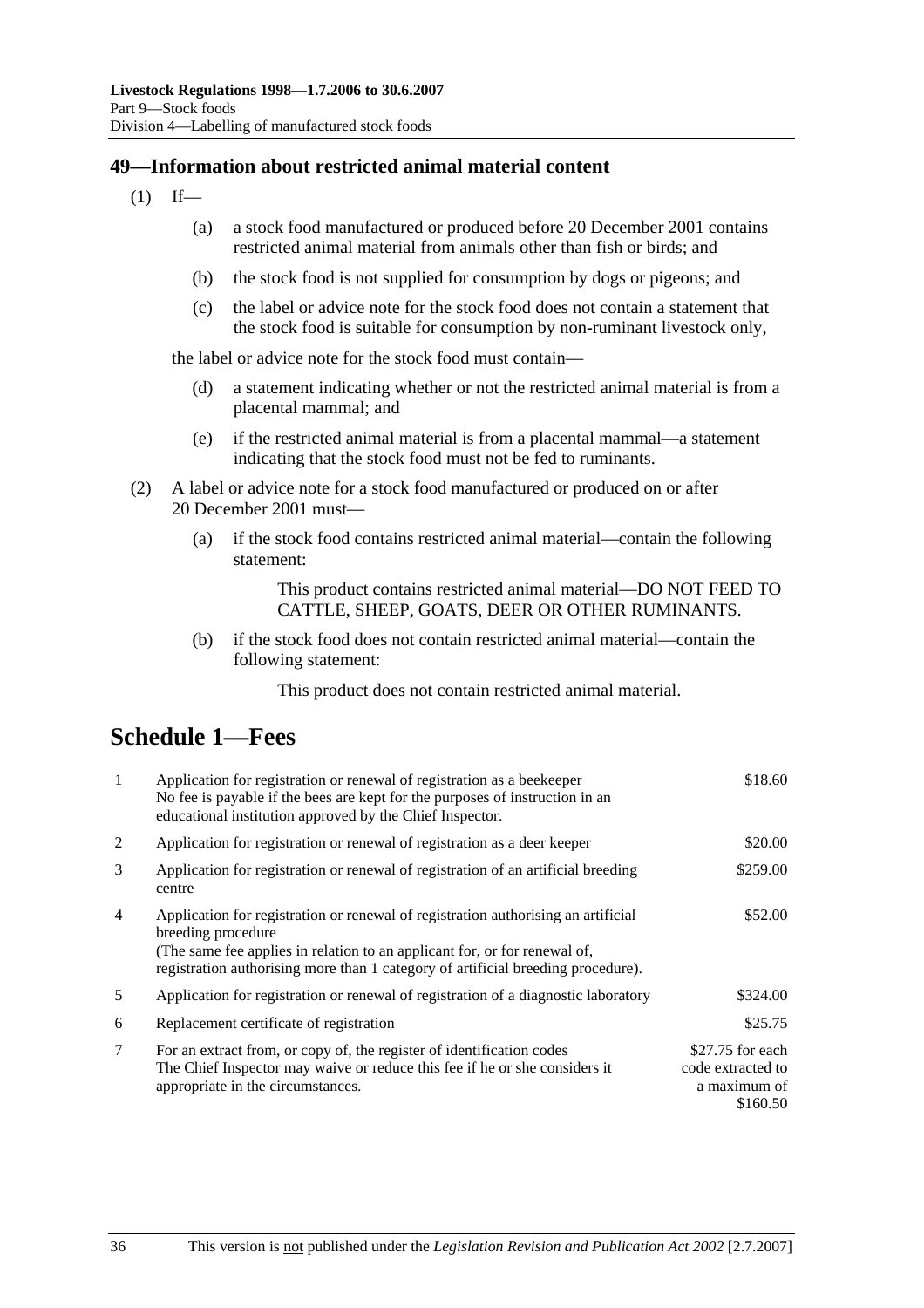# **Schedule 2—Stock foods**

# **Part 1—Prohibited substances**

Hormones (whether a natural or synthetic product) Hydroquinone Phenothiazine Phthalysulfacetamide Piperazine and related compounds Promazines Reserpine Sulfacetamide Sulfacetamide sodium Sulfachloropyridazine Sulfafurazole Sulfamethoxydiazine Sulfamonomethoxine Sulfanilimide Sulfanitran Sulfapyridine Sulfathiazole Thiofurfuran (except in stock food supplied for consumption by pigs) Thiouracil

# **Part 2—Permitted levels of organochlorine pesticides**

| <b>Substance</b>             | <b>Permitted maximum level</b> |
|------------------------------|--------------------------------|
| Aldrin                       | $0.01$ ppm                     |
| Chlordane                    | $0.01$ ppm                     |
| DDT, DDD, DDE combined total | $0.05$ ppm                     |
| <b>Dieldrin</b>              | $0.01$ ppm                     |
| Endrin                       | $0.03$ ppm                     |
| Heptachlor                   | $0.02$ ppm                     |
| Hexachlorobenzene (HCB)      | $0.01$ ppm                     |
| Lindane (BHC)                | $0.10$ ppm                     |
| Any combination of the above | 0.10 ppm in aggregate          |
| $ppm =$ parts per million    |                                |

# **Part 3—Permitted levels of certain antioxidants**

| <b>Substance</b>          | <b>Permitted maximum level</b> |
|---------------------------|--------------------------------|
| Butylated hydroxy toluene | $100$ ppm                      |
| Butylated hydroxy anisole | $100$ ppm                      |
| Ethoxyquin                | $150$ ppm                      |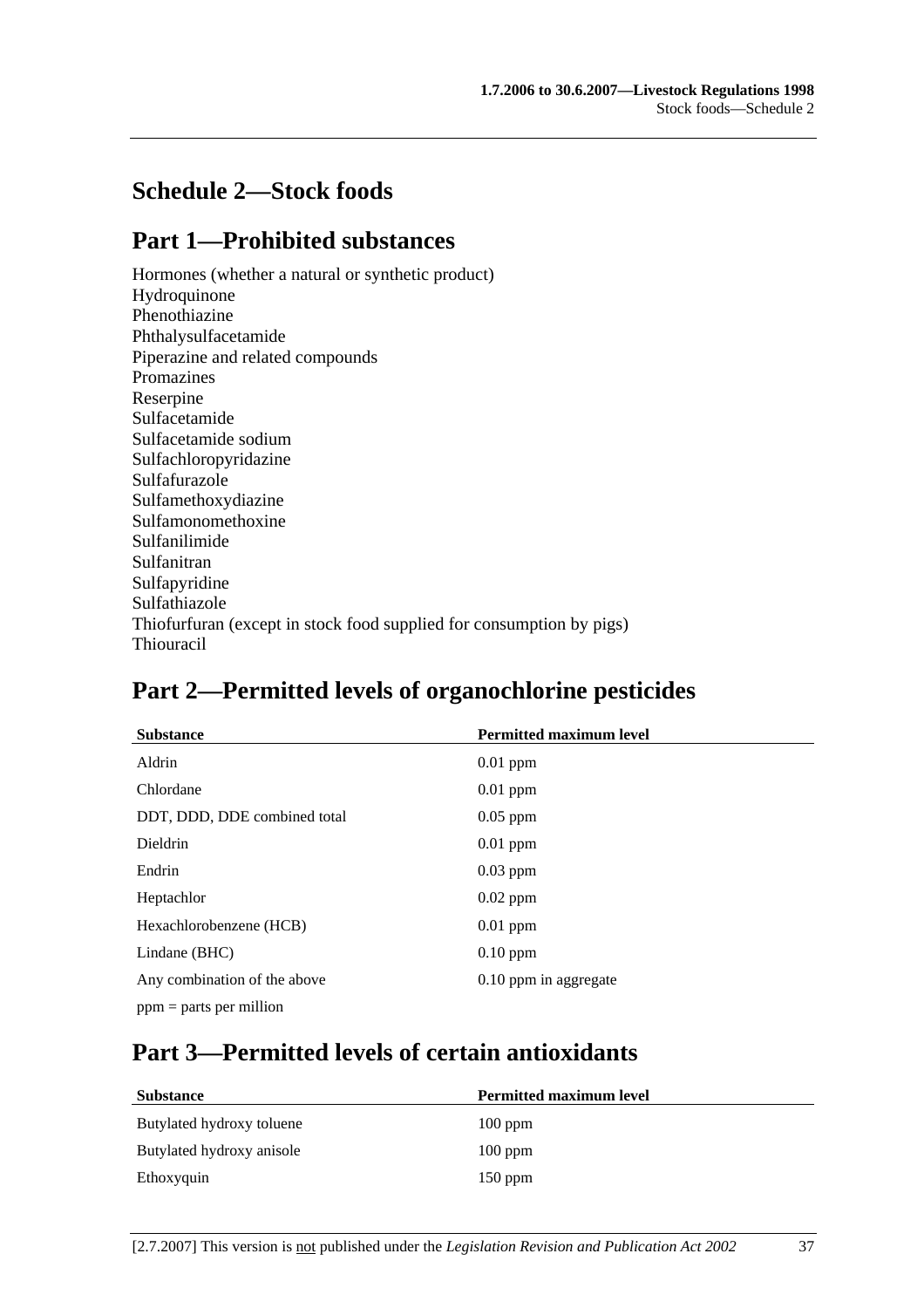| <b>Substance</b>             | <b>Permitted maximum level</b> |  |
|------------------------------|--------------------------------|--|
| Propyl gallate               | $100$ ppm                      |  |
| Any combination of the above | 150 ppm in aggregate           |  |
| $ppm =$ parts per million    |                                |  |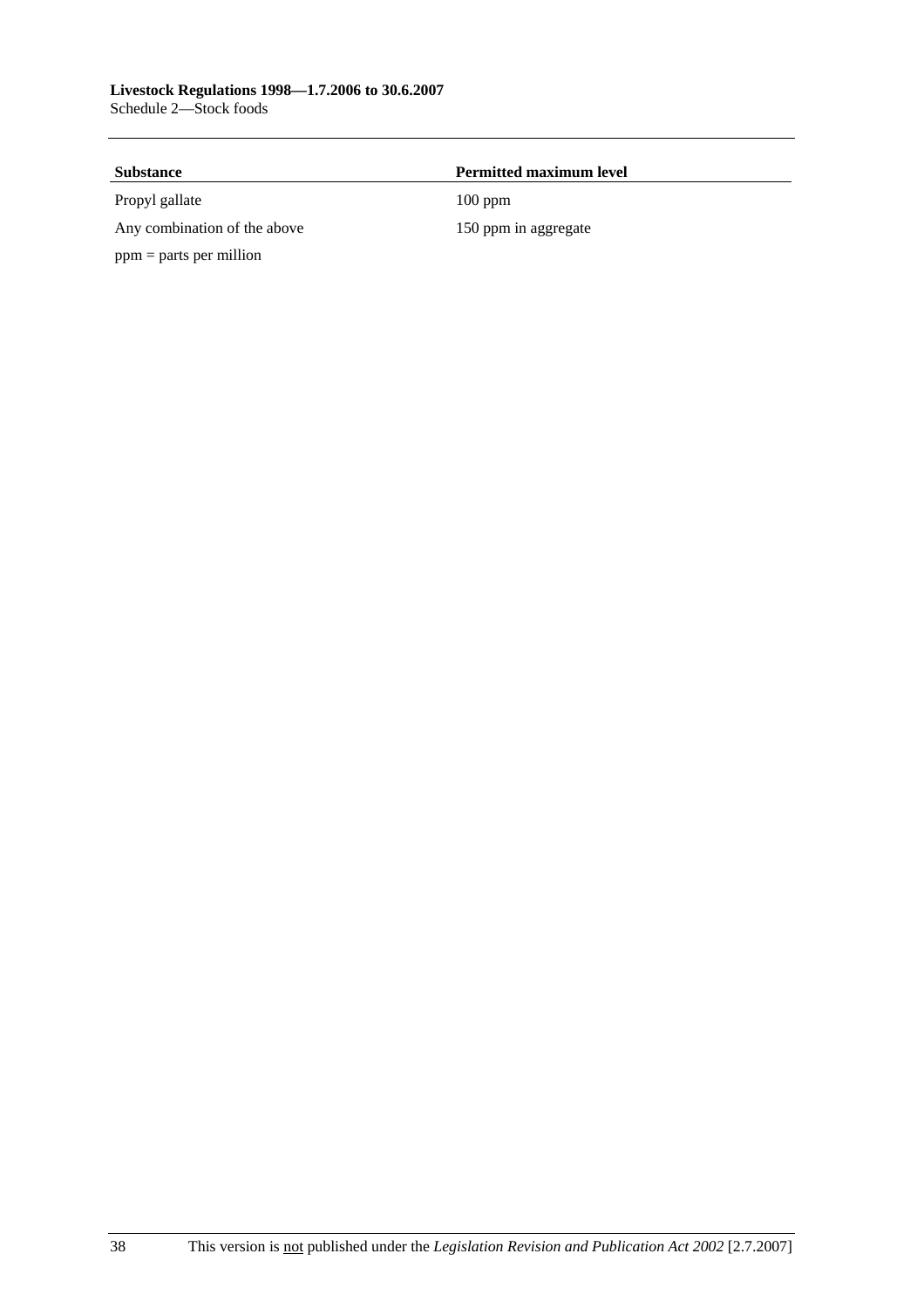# **Legislative history**

## **Notes**

- Variations of this version that are uncommenced are not incorporated into the text.
- Please note—References in the legislation to other legislation or instruments or to titles of bodies or offices are not automatically updated as part of the program for the revision and publication of legislation and therefore may be obsolete.
- Earlier versions of these regulations (historical versions) are listed at the end of the legislative history.
- For further information relating to the Act and subordinate legislation made under the Act see the Index of South Australian Statutes or www.legislation.sa.gov.au.

# **Legislation revoked by principal regulations**

The *Livestock Regulations 1998* revoked the following: *all regulations made under the Stock Act 1990*

# **Principal regulations and variations**

New entries appear in bold.

| Year | N <sub>0</sub> | Reference                | Commencement                                                                          |
|------|----------------|--------------------------|---------------------------------------------------------------------------------------|
| 1998 | 11             | Gazette 22.1.1998 p288   | $22.1.1998:$ r 2                                                                      |
| 1999 | 20             | Gazette 25.3.1999 p1483  | 25.3.1999: r 2                                                                        |
| 1999 | 210            | Gazette 28.10.1999 p2120 | 28.10.1999: r 2                                                                       |
| 2000 | 129            | Gazette 15.6.2000 p3286  | $1.7.2000:$ r 2                                                                       |
| 2000 | 143            | Gazette 22.6.2000 p3373  | $1.7.2000:$ r 2                                                                       |
| 2001 | 2              | Gazette 18.1.2001 p144   | $31.1.2001$ : r 2                                                                     |
| 2001 | 5              | Gazette 25.1.2001 p320   | $25.1.2001$ : r 2                                                                     |
| 2001 | 195            | Gazette 23.8.2001 p3274  | $1.10.2001:$ r 2                                                                      |
| 2001 | 271            | Gazette 20.12.2001 p5670 | 20.12.2001: r 2                                                                       |
| 2002 | 173            | Gazette 29.8.2002 p3266  | 1.9.2002: r2                                                                          |
| 2004 | 8              | Gazette 12.2.2004 p467   | 12.2.2004 except Pt 6 Div 3 (rr 27B—27F) as<br>inserted by $r\sqrt{7}-1.7.2004$ : r 2 |
| 2004 | 183            | Gazette 26.8.2004 p3436  | 29.8.2004: r 2                                                                        |
| 2005 | 57             | Gazette 26.5.2005 p1410  | $1.7.2005$ : r 2                                                                      |
| 2006 | 137            | Gazette 15.6.2006 p1868  | 1.7.2006: r2                                                                          |
| 2006 | 181            | Gazette 29.6.2006 p2137  | $1.7.2006:$ r 2                                                                       |
| 2007 | 125            | Gazette 7.6.2007 p2481   | $1.7.2007:$ r 2                                                                       |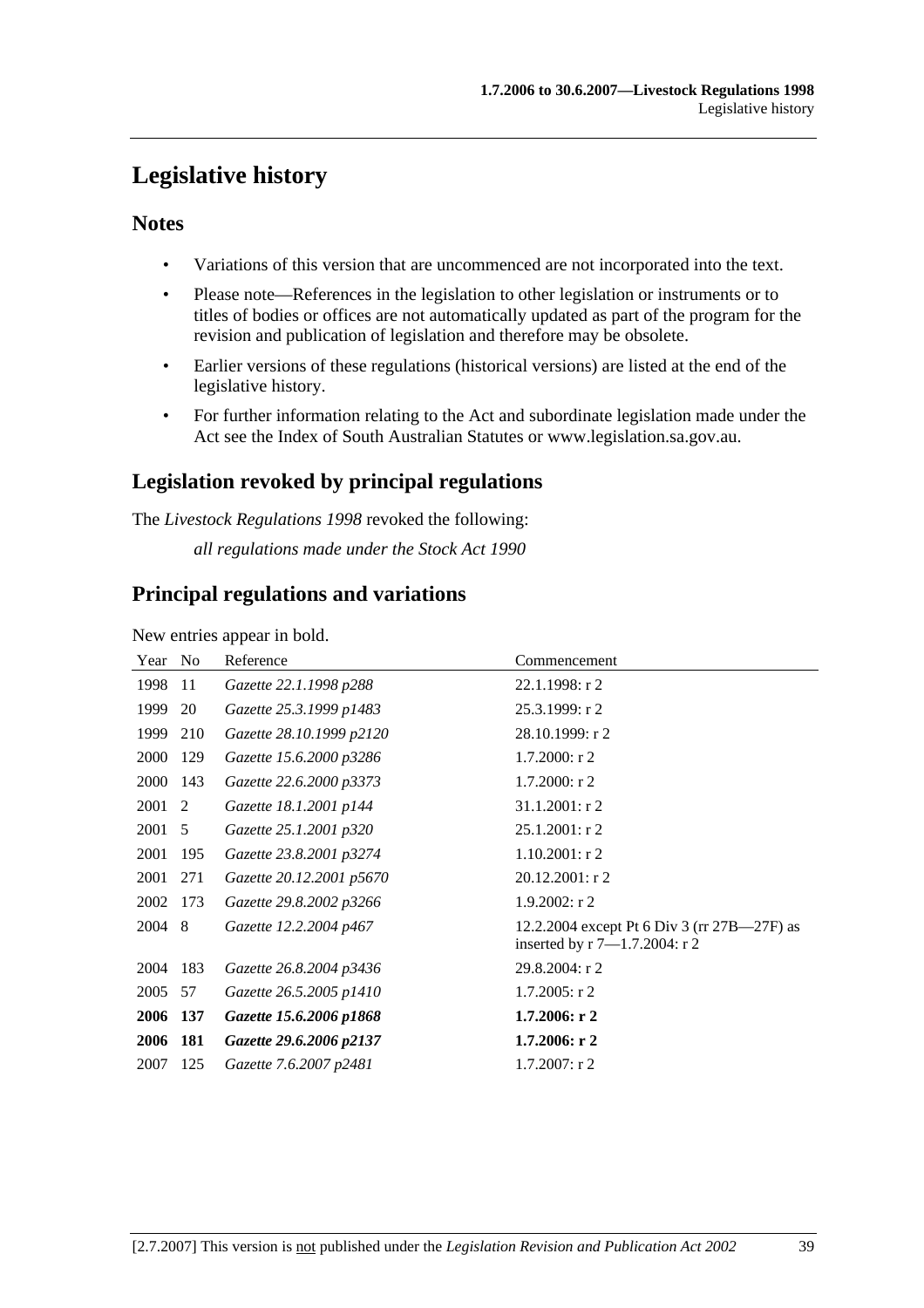# **Provisions varied**

New entries appear in bold.

Entries that relate to provisions that have been deleted appear in italics.

| Provision                               | How varied                                                                | Commencement |
|-----------------------------------------|---------------------------------------------------------------------------|--------------|
| Pt1                                     |                                                                           |              |
| r <sub>2</sub>                          | omitted under the Legislation Revision and<br><b>Publication Act 2002</b> | 12.2.2004    |
| r <sub>3</sub>                          | omitted under the Legislation Revision and<br><b>Publication Act 2002</b> | 12.2.2004    |
| r <sub>4</sub>                          |                                                                           |              |
| corresponding<br>law                    | inserted by $181/2006$ r 4(1)                                             | 1.7.2006     |
| deer                                    | inserted by $173/2002$ r 4(a)                                             | 1.9.2002     |
| HGP earmark                             | inserted by 20/1999 r 3                                                   | 25.3.1999    |
| HGP free<br>declaration                 | inserted by 20/1999 r 3                                                   | 25.3.1999    |
| HGP free invoice                        | inserted by 20/1999 r 3                                                   | 25.3.1999    |
| HGP free tag                            | inserted by 20/1999 r 3                                                   | 25.3.1999    |
|                                         | substituted by $129/2000$ r 3(a)                                          | 1.7.2000     |
| identification tag                      | inserted by $173/2002$ r 4(b)                                             | 1.9.2002     |
| transaction tag                         | inserted by 129/2000 r 3(b)                                               | 1.7.2000     |
|                                         | varied by 181/2006 r 4(2)                                                 | 1.7.2006     |
|                                         | vendor declaration inserted by 5/2001 r 3                                 | 25.1.2001    |
| r <sub>5</sub>                          |                                                                           |              |
| r 5(1)                                  | r 5 redesignated as r $5(1)$ by 210/1999 r 3                              | 28.10.1999   |
|                                         | varied by 271/2001 r 3(a)                                                 | 20.12.2001   |
| r 5(2)                                  | inserted by 210/1999 r 3                                                  | 28.10.1999   |
|                                         | varied by 271/2001 r 3(b)                                                 | 20.12.2001   |
|                                         | (c), (d) deleted by $271/2001$ r 3(c)                                     | 20.12.2001   |
| r 5A                                    | inserted by 129/2000 r 4                                                  | 1.7.2000     |
| Pt 1A                                   | inserted by 2/2001 r 4                                                    | 31.1.2001    |
| Pt1B                                    | inserted by 173/2002 r 5                                                  | 1.9.2002     |
| Pt 5                                    |                                                                           |              |
| $rr 20 - 24$                            | substituted by 20/1999 r 4                                                | 25.3.1999    |
| r 22                                    |                                                                           |              |
| r 22(2)                                 | substituted by 5/2001 r 4                                                 | 25.1.2001    |
| r25                                     | deleted by 20/1999 r 4                                                    | 25.3.1999    |
| Pt 6 before substitution<br>by 129/2000 | varied by 20/1999 r 5                                                     | 25.3.1999    |
| Pt 6                                    | substituted by 129/2000 r 5                                               | 25.3.2000    |
| Pt 6 Div 1                              |                                                                           |              |
| heading                                 | inserted by 8/2004 r 5                                                    | 12.2.2004    |

r 26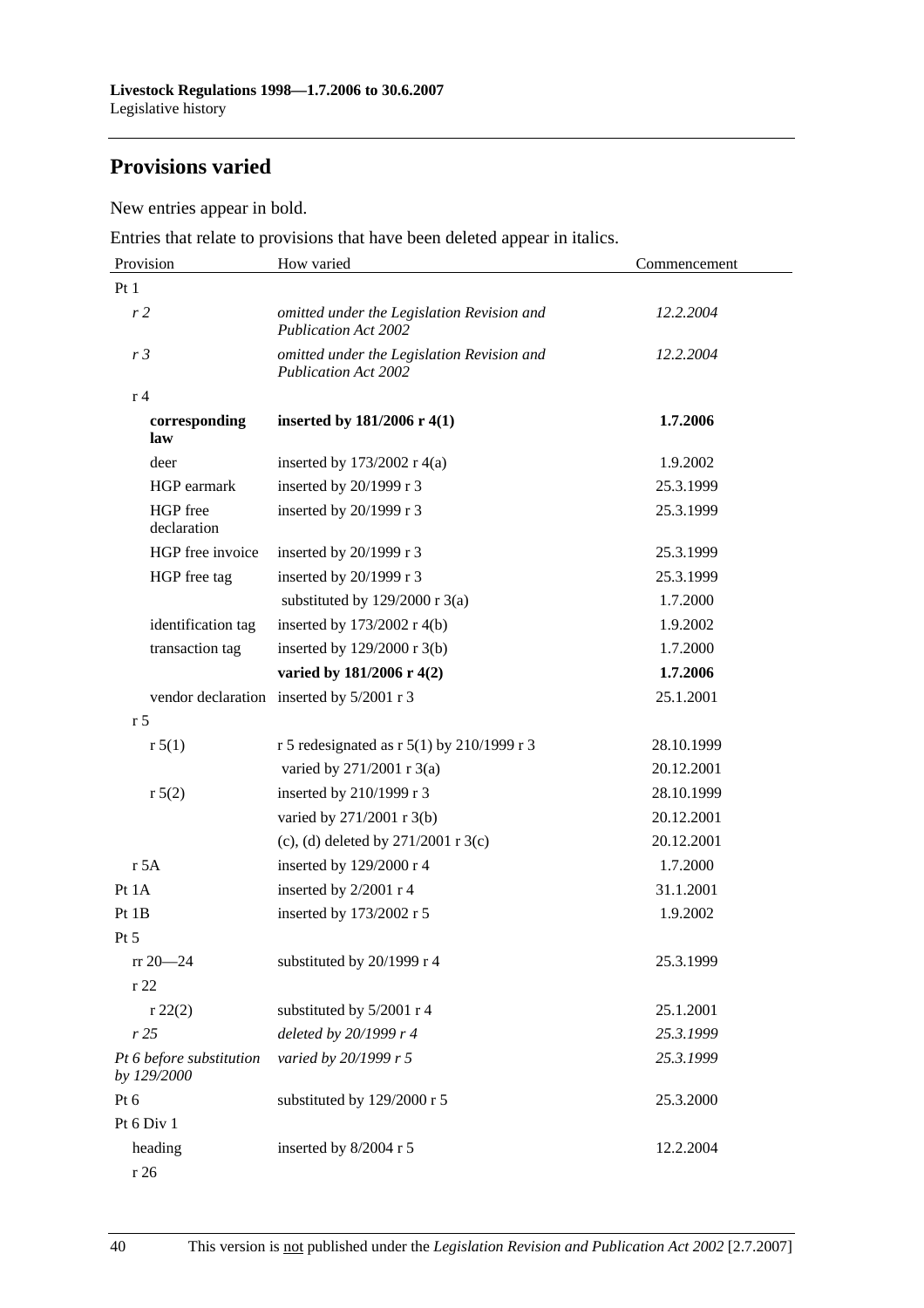| r 26(1)                               | r 26 redesignated as r 26(1) by $8/2004$ r 6(5) | 12.2.2004 |
|---------------------------------------|-------------------------------------------------|-----------|
| authorised<br>manufacturer            | varied by 173/2002 r 6(a)                       | 1.9.2002  |
| bobby calf                            | deleted by $181/2006$ r $5(1)$                  | 1.7.2006  |
| breeder                               | inserted by $8/2004$ r6(1)                      | 12.2.2004 |
|                                       | identification code inserted by $8/2004$ r6(1)  | 12.2.2004 |
|                                       | substituted by $181/2006$ r $5(2)$              | 1.7.2006  |
| livestock                             | varied by 173/2002 r 6(b)                       | 1.9.2002  |
|                                       | varied by 181/2006 r 5(3)                       | 1.7.2006  |
| livestock saleyard                    | inserted by $8/2004$ r $6(2)$                   | 12.2.2004 |
| national vendor<br>declaration        | inserted by $8/2004$ r $6(2)$                   | 12.2.2004 |
| permanent<br>identification<br>device | varied by 173/2002 r 6(c)                       | 1.9.2002  |
|                                       | substituted by $181/2006$ r 5(4)                | 1.7.2006  |
| prescribed<br>database manager        | inserted by $8/2004$ r $6(3)$                   | 12.2.2004 |
| property<br>identification code       | deleted by $8/2004$ r $6(4)$                    | 12.2.2004 |
| r 26(2)                               | inserted by $8/2004$ r $6(5)$                   | 12.2.2004 |
| r27                                   |                                                 |           |
| r 27(1)                               | varied by 173/2002 r $7(a)$                     | 1.9.2002  |
| $r 27(4)$ and (5)                     | deleted by $173/2002 r 7(b)$                    | 1.9.2002  |
|                                       | deleted by $8/2004$ r 7                         | 12.2.2004 |
| r 27A—see r 27G                       |                                                 |           |
| $r 27B$ see r 27H                     |                                                 |           |
| Pt 6 Div 2                            | inserted by 8/2004 r 7                          | 12.2.2004 |
| r 27A                                 | substituted by 181/2006 r 6                     | 1.7.2006  |
| $rr 27AB$ and $27AC$                  | inserted by 181/2006 r 6                        | 1.7.2006  |
| Pt 6 Div 3                            | inserted by 8/2004 r 7                          | 1.7.2004  |
|                                       | heading varied by 181/2006 r 7                  | 1.7.2006  |
| r 27C                                 | substituted by 181/2006 r 8                     | 1.7.2006  |
| r 27D                                 | varied by 181/2006 r 9                          | 1.7.2006  |
| r27E                                  |                                                 |           |
| r 27E(1)                              | varied by 181/2006 r 10(1)                      | 1.7.2006  |
| r 27E(2)                              | varied by 181/2006 r 10(2)                      | 1.7.2006  |
| Pt 6 Div 3A                           | inserted by 181/2006 r 11                       | 1.7.2006  |
| Pt 6 Div 4                            |                                                 |           |
| heading                               | inserted by 8/2004 r 8                          | 12.2.2004 |
| r 27G                                 | r 27A inserted by 173/2002 r 8                  | 1.9.2002  |
|                                       | r 27A redesignated as r 27G by $8/2004$ r 4(1)  | 12.2.2004 |
| r 27G(1)                              | varied by 8/2004 r 9(1)                         | 12.2.2004 |
| r 27G(2)                              | varied by 8/2004 r 9(2)                         | 12.2.2004 |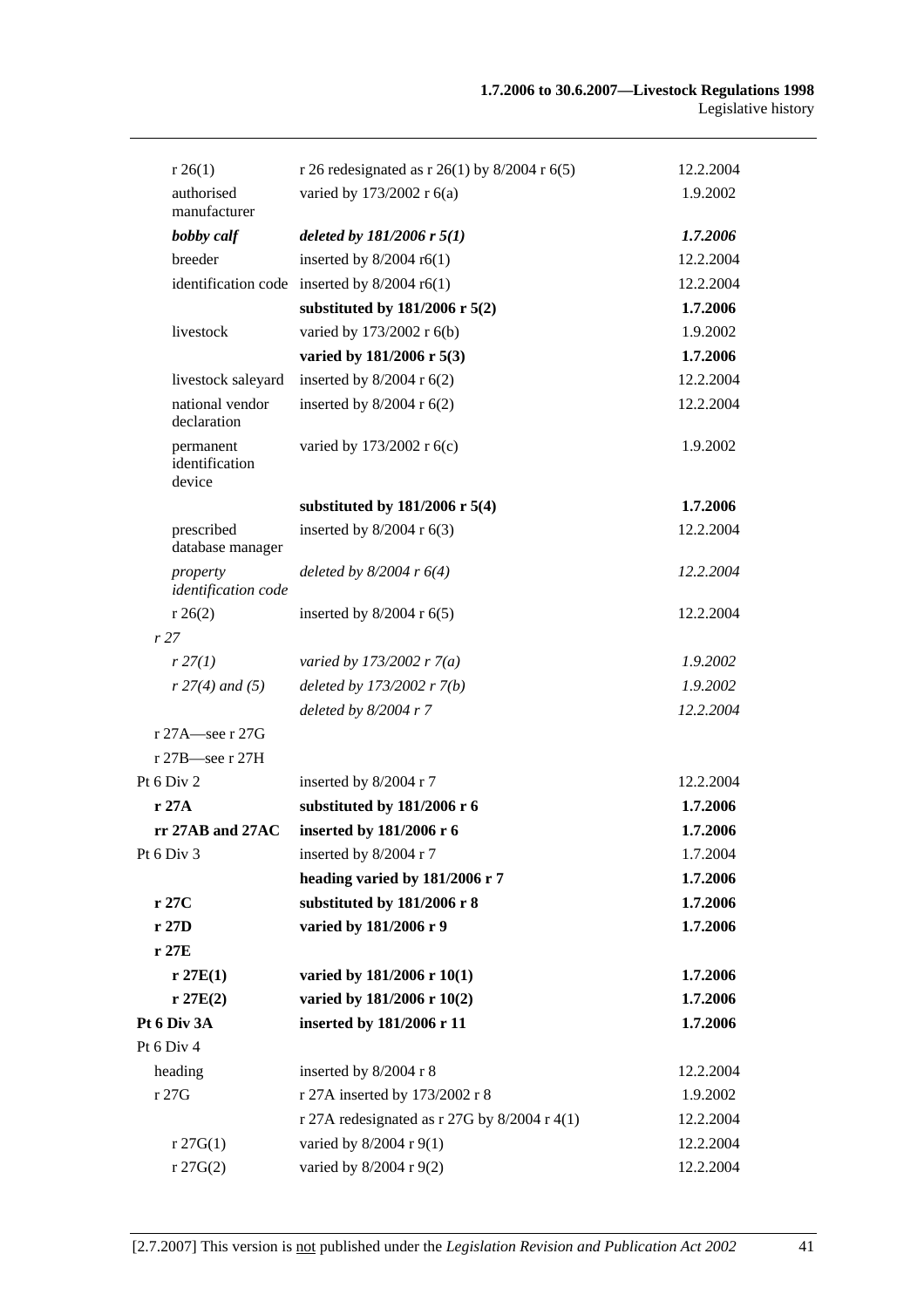| Pt 6 Div 5                               |                                                                   |            |
|------------------------------------------|-------------------------------------------------------------------|------------|
| heading                                  | inserted by 8/2004 r 10                                           | 12.2.2004  |
| r 27H                                    | r 27B inserted by 173/2002 r 8                                    | 1.9.2002   |
|                                          | r 27B redesignated as $r$ 27H by 8/2004 r4(2)                     | 12.2.2004  |
| r 28                                     |                                                                   |            |
| r 28(2)                                  | deleted by 181/2006 r 12                                          | 1.7.2006   |
| r 29 before<br>substitution by<br>8/2004 |                                                                   |            |
| r 29(1)                                  | varied by 173/2002 r $9(a)$                                       | 1.9.2002   |
| r 29(2)                                  | varied by 173/2002 r 9(b), (c)                                    | 1.9.2002   |
| r 29                                     | substituted by 8/2004 r 11                                        | 12.2.2004  |
| r 29A                                    | varied by 173/2002 r 10                                           | 1.9.2002   |
| r 29B                                    | varied by 173/2002 r 11                                           | 1.9.2002   |
|                                          | varied by 8/2004 r 12                                             | 12.2.2004  |
| r 29C                                    |                                                                   |            |
| $r \, 29C(1)$                            | r 29C redesignated as r $29C(1)$ by $181/2006$<br>r <sub>13</sub> | 1.7.2006   |
| r 29C(2)                                 | inserted by 181/2006 r 13                                         | 1.7.2006   |
| r 29F                                    | varied by 173/2002 r 12                                           | 1.9.2002   |
| Pt 7                                     |                                                                   |            |
| r 30                                     |                                                                   |            |
| $r \ 30(3)$                              |                                                                   |            |
| market                                   | varied by 8/2004 r 13                                             | 12.2.2004  |
| Pt 7A                                    | inserted by 5/2001 r 5                                            | 25.1.2001  |
| Pt 8                                     | inserted by 143/2000 r 3                                          | 1.7.2000   |
| r 33                                     | inserted by 2/2001 r 5                                            | 31.1.2001  |
| r 34                                     | inserted by 195/2001 r 3                                          | 1.10.2001  |
| r 34A                                    | inserted by 173/2002 r 13                                         | 1.9.2002   |
| Pt9                                      | inserted by 271/2001 r 4                                          | 20.12.2001 |
|                                          | substituted by 183/2004 r 4                                       | 29.8.2004  |
| Sch 1 before<br>substitution by 57/2005  |                                                                   |            |
| Item A1                                  | inserted by $2/2001$ r 6                                          | 31.1.2001  |
| Item B1                                  | inserted by 173/2002 r 14                                         | 1.9.2002   |
| Item 5                                   | inserted by $8/2004$ r 14                                         | 12.2.2004  |
| Sch 1                                    | substituted by 57/2005 r 4                                        | 1.7.2005   |
|                                          | substituted by 137/2006 r 4                                       | 1.7.2006   |
| Sch 2 before<br>substitution by 183/2004 | inserted by $2/2001$ r 7                                          | 31.1.2001  |
| cl 1A                                    | inserted by 173/2002 r 15                                         | 1.9.2002   |
| Sch 2                                    | substituted by 183/2004 r 5                                       | 29.8.2004  |